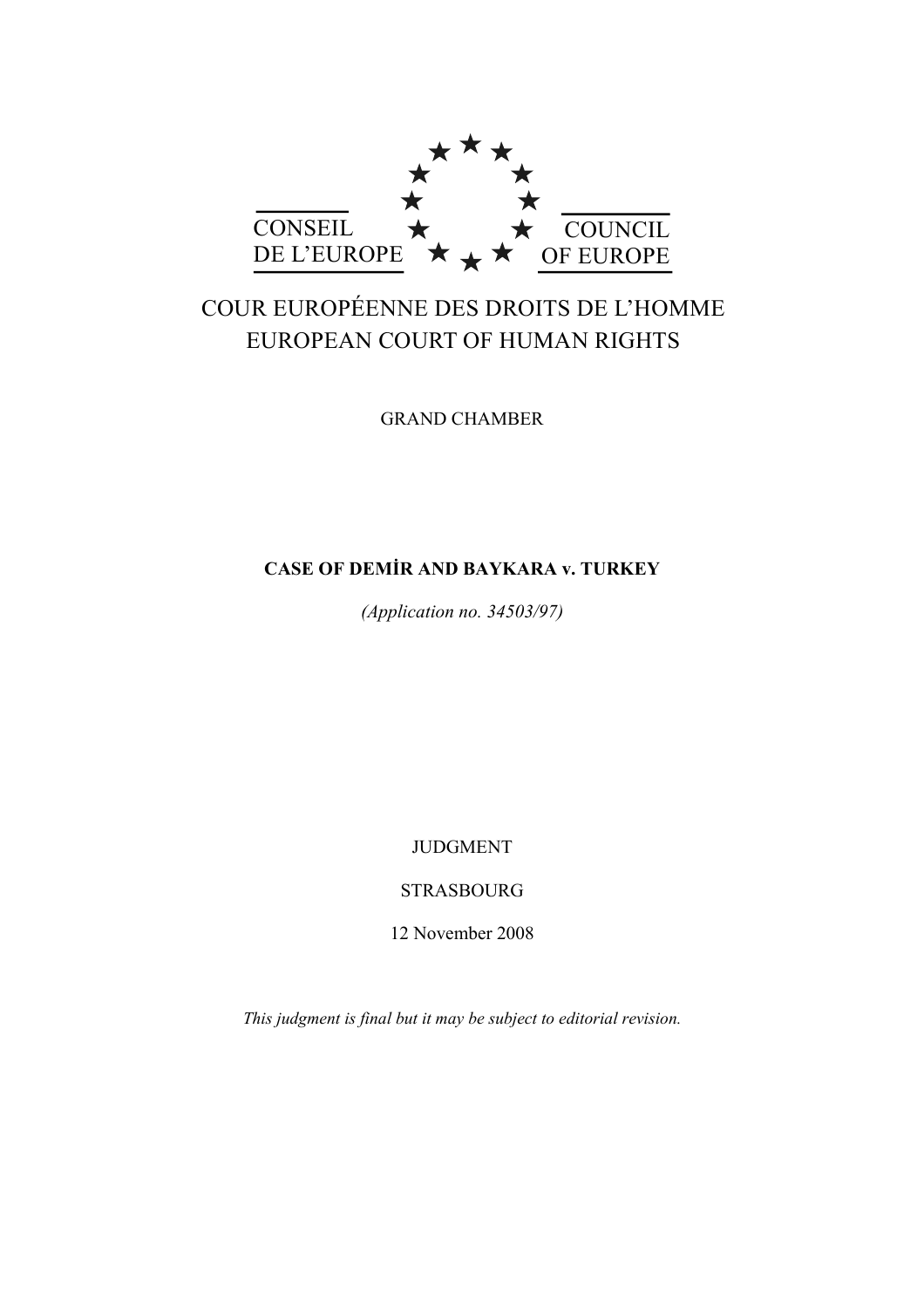### **In the case of Demir and Baykara v. Turkey,**

The European Court of Human Rights, sitting as a Grand Chamber composed of:

 Christos Rozakis, *President,*  Nicolas Bratza, Françoise Tulkens, Josep Casadevall, Giovanni Bonello, Rıza Türmen, Kristaq Traja, Boštjan M. Zupančič, Vladimiro Zagrebelsky, Stanislav Pavlovschi, Lech Garlicki, Alvina Gyulumyan, Liiliana Mijović, Dean Spielmann, Ján Šikuta, Mark Villiger, Päivi Hirvelä, *judges,*  and Michael O'Boyle, *Deputy Registrar*,

Having deliberated in private on 16 January 2008 and 15 October 2008,

Delivers the following judgment, which was adopted on the last-mentioned date:

# PROCEDURE

1. The case originated in an application (no. 34503/97) against the Republic of Turkey lodged with the European Commission of Human Rights ("the Commission") under former Article 25 of the Convention for the Protection of Human Rights and Fundamental Freedoms ("the Convention") by two Turkish nationals, Mr Kemal Demir and Mrs Vicdan Baykara ("the applicants"), the latter in her capacity as president of the trade union Tüm Bel Sen, on 8 October 1996.

2. The applicants were represented by Mr S. Karaduman, a lawyer practising in Ankara. The Turkish Government ("the Government") were represented by their Co-Agent, Mrs Deniz Akçay.

3. The applicants complained that, in breach of Article 11 of the Convention, by itself or in conjunction with Article 14, that the domestic courts had denied them, first, the right to form trade unions and, second, the right to engage in collective bargaining and enter into collective agreements.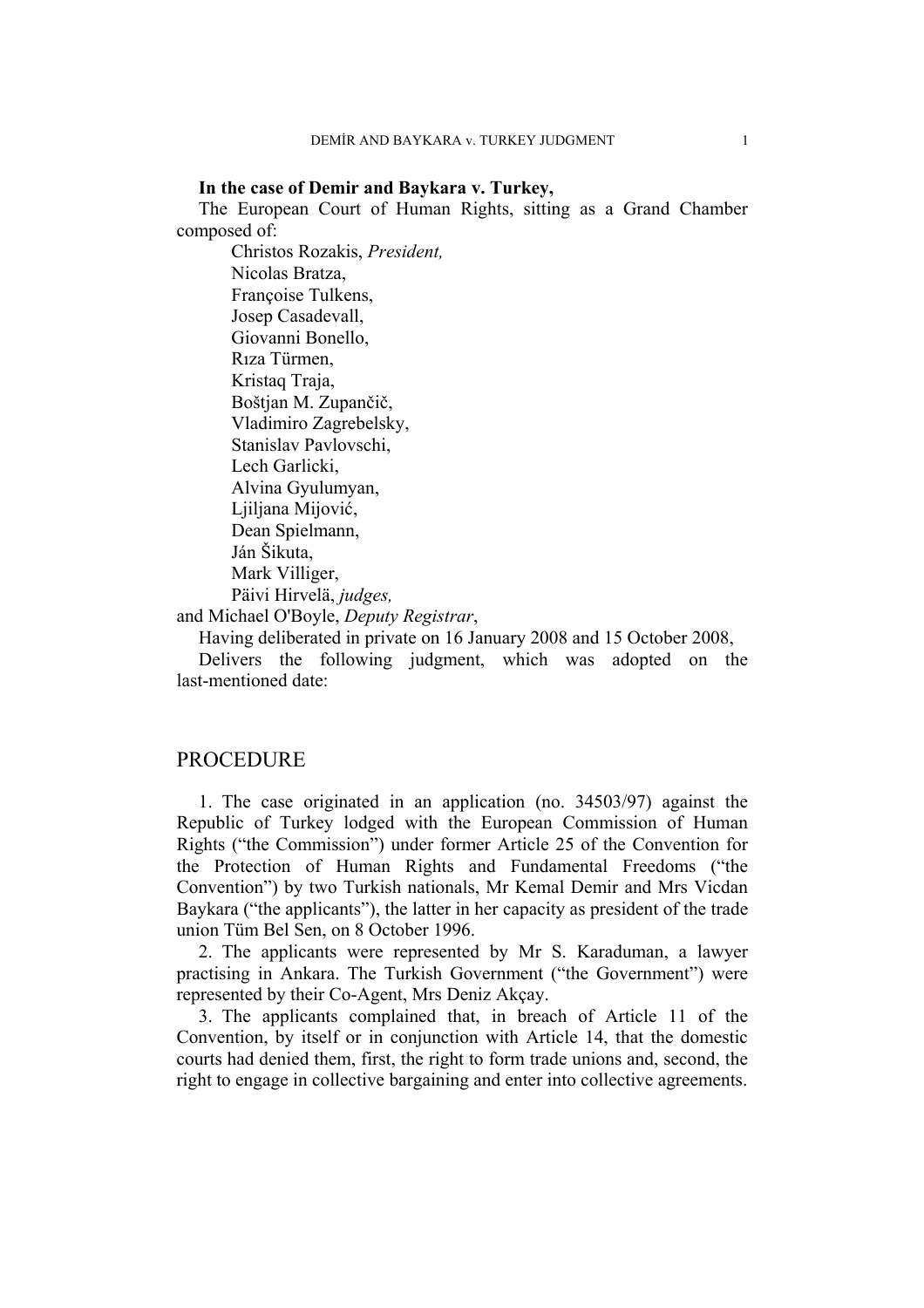4. The application was transmitted to the Court on 1 November 1998, when Protocol No. 11 to the Convention came into force (Article 5 § 2 of Protocol No. 11).

5. The application was allocated to the Third Section of the Court (Rule 52 § 1 of the Rules of Court). Within that Section, the Chamber that would consider the case (Article 27 § 1 of the Convention) was constituted as provided in Rule 26 § 1.

6. By a decision of 23 September 2004 the Chamber declared the application partly admissible and partly inadmissible.

7. On 1 November 2004 the Court changed the composition of its Sections (Rule 25  $\S$  1). This case was assigned to the newly composed Second Section (Rule 52 § 1)

8. On 21 November 2006 the Chamber, consisting of J.-P. Costa, President, I. Cabral Barreto, R. Türmen, M. Ugrekhelidze, A. Mularoni, E. Fura-Sandström, D. Popović, judges, and S. Dollé, Section Registrar, delivered its judgment. It held, unanimously, that there had been a violation of Article 11 of the Convention in so far as the domestic courts had refused to recognise the legal personality of the trade union Tüm Bel Sen and had considered null and void the collective agreement between that trade union and Gaziantep Municipal Council, and that there was no need for a separate examination of the complaints under Article 14 of the Convention. The concurring opinion of Mr Türmen, Mrs Fura-Sandström and Mr Popović was annexed to that judgment.

9. On 21 February 2007 the Government requested the referral of the case to the Grand Chamber in accordance with Article 43 of the Convention and Rule 73.

10. A panel of the Grand Chamber granted that request on 23 May 2007.

11. The composition of the Grand Chamber was determined according to the provisions of Article 27 §§ 2 and 3 of the Convention and Rule 24.

12. The applicants and the Government each filed a memorial.

13. A hearing took place in public in the Human Rights Building, Strasbourg, on 16 January 2008 (Rule 59 § 3).

There appeared before the Court:

(a) *for the Government* Mrs D. AKÇAY, *Co*-*Agent*, Mrs E. DEMIR, Mrs Z.G. ACAR, Mrs İ. ALTINTAŞ, Mrs E. ESIN, Mrs Ö. GAZIALEM, Mr K. AFŞIN, Mr L. SAVRAN, *Advisers*;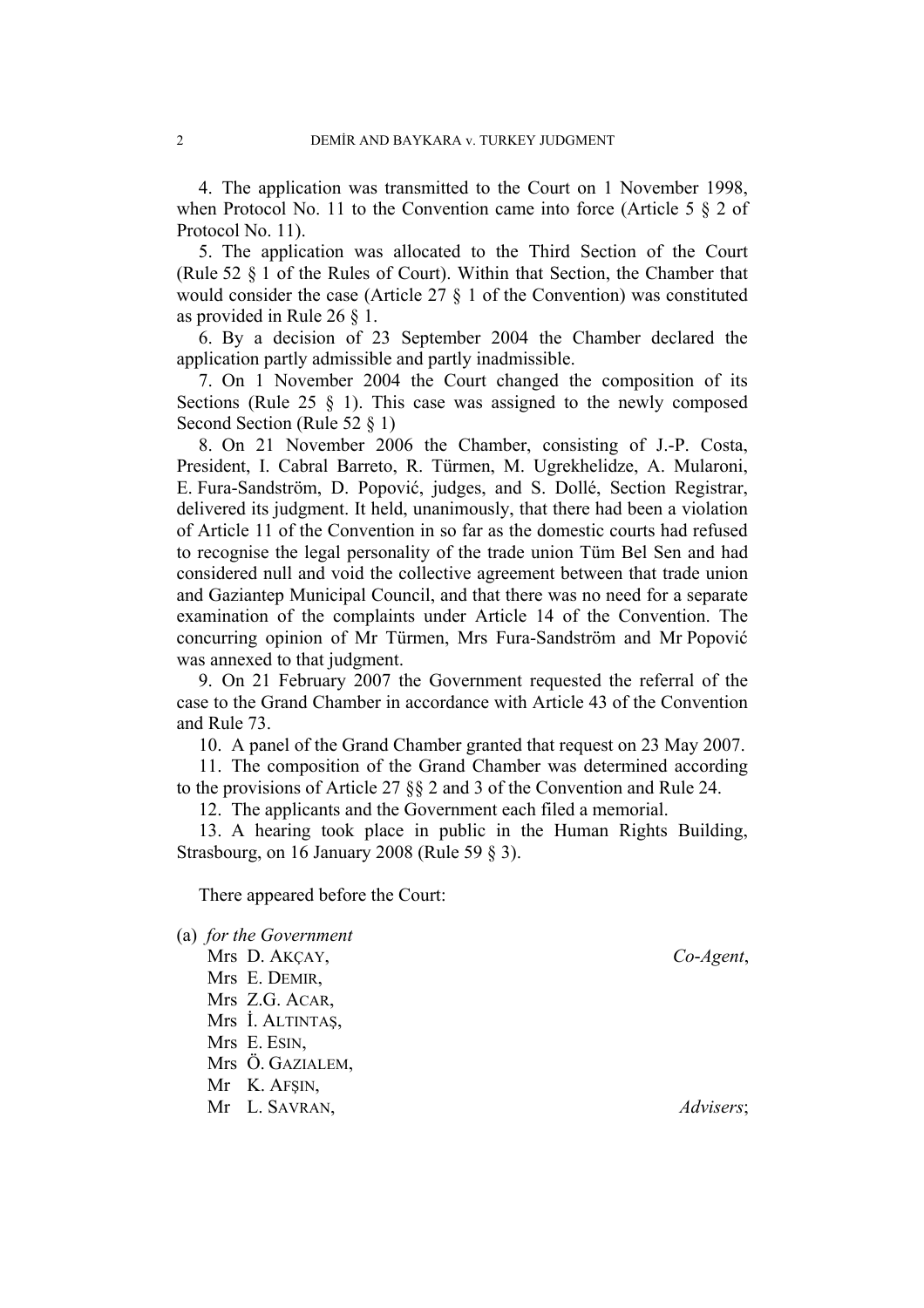(b) *for the applicants*

Mrs V. BAYKARA, applicant and president of the trade union Tüm Bel Sen,

Mrs S. KARADUMAN, of the Ankara Bar.

The Court heard addresses by Mrs S. Karaduman, Mrs V. Baykara and Mrs D. Akçay.

# THE FACTS

14. The applicants, Kemal Demir and Vicdan Baykara, were born in 1951 and 1958 and live in Gaziantep and Istanbul respectively. The first applicant was a member of the trade union Tüm Bel Sen and the second applicant was its president.

### I. THE CIRCUMSTANCES OF THE CASE

15. The trade union Tüm Bel Sen was founded in 1990 by civil servants from various municipalities whose employment was governed by the Public Service Act (Law no. 657). Under Article 2 of its constitution, the union's objective is to promote democratic trade unionism and thereby assist its members in their aspirations and claims. Its head office is located in Istanbul.

16. On 27 February 1993 Tüm Bel Sen entered into a collective agreement with the Gaziantep Municipal Council for a period of two years effective from 1 January 1993. The agreement concerned all aspects of the working conditions of the Gaziantep Municipal Council's employees, such as salaries, allowances and welfare services.

17. As the Gaziantep Municipal Council had failed to fulfil certain of its obligations under the agreement, in particular financial obligations, the second applicant, as president of the union, brought civil proceedings against it in the Gaziantep District Court (the "District Court") on 18 June 1993.

18. In a judgment of 22 June 1994 the District Court found in favour of Tüm Bel Sen. The Gaziantep Municipal Council appealed on points of law.

19. On 13 December 1994 the Court of Cassation (Fourth Civil Division) quashed the District Court's judgment. It found that, even though there was no legal bar preventing civil servants from forming a trade union, any union so formed had no authority to enter into collective agreements as the law stood.

20. In arriving at this conclusion, the Court of Cassation took into account the special relationship between civil servants and the public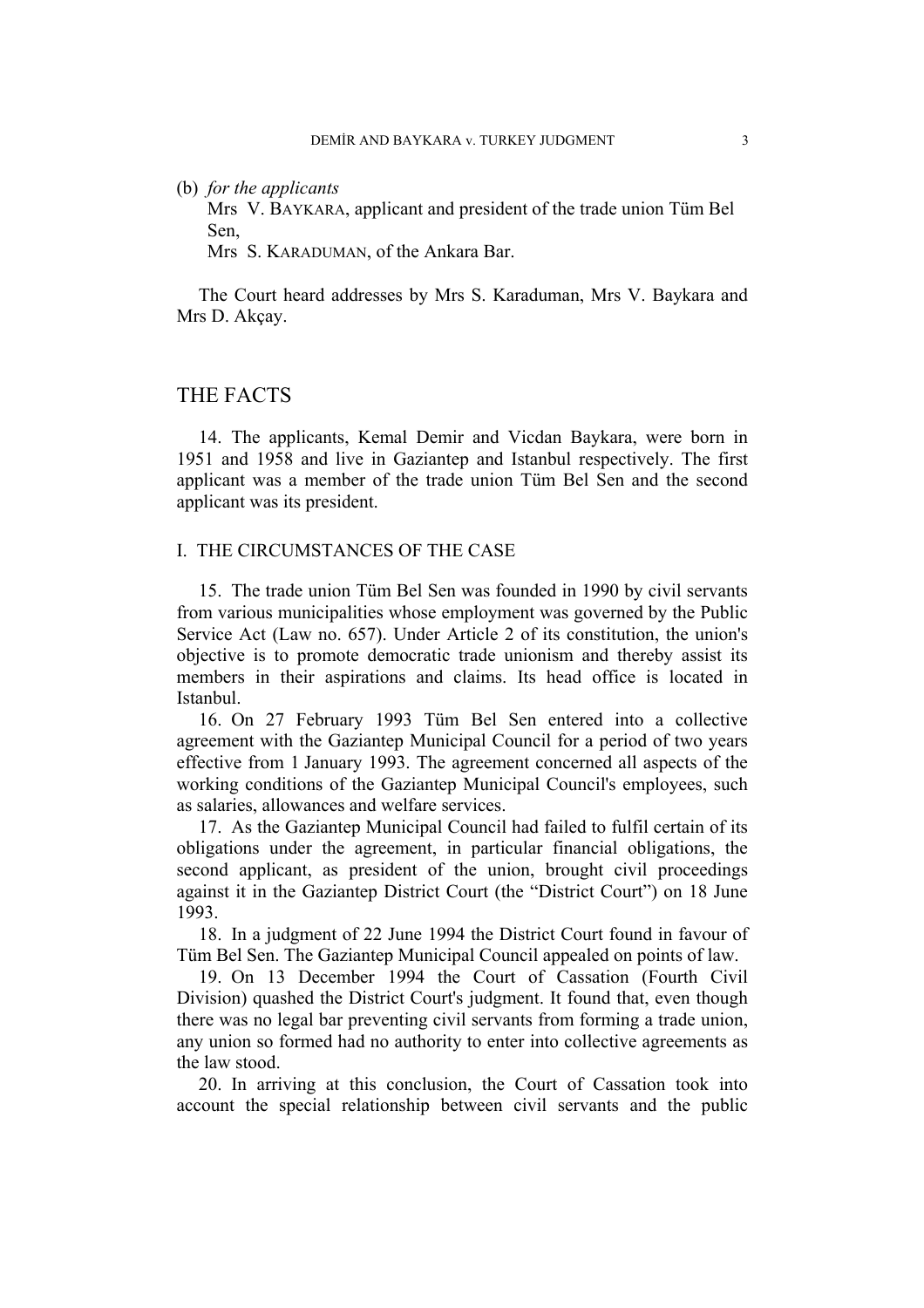administration as regards recruitment, the nature and scope of the work concerned, and the privileges and guarantees afforded to officials by virtue of their status. It considered that this relationship was different from that which existed between employers and ordinary contractual staff (that is to say, employees in the private sector together with manual workers employed by a public administration). As a result, Law no. 2322, governing collective agreements and the right to take strike or lock-out action, could not apply to relations between civil servants and a public administration. Any agreement of a "collective" nature between civil servants' unions and a public administration had to be grounded in specific legislation.

21. In a judgment of 28 March 1995 the Gaziantep District Court stood by its original judgment on the ground that, despite the lack of express statutory provisions recognising a right for trade unions formed by civil servants to enter into collective agreements, this lacuna had to be filled by reference to international treaties such as the conventions of the International Labour Organisation which had already been ratified by Turkey and which, by virtue of the Constitution, were directly applicable in domestic law.

22. Among other things the District Court indicated, firstly, that the trade union Tüm Bel Sen was a legally-established entity which had filed its constitution with the provincial governor's office a long time before and which, since then, had carried on its activities without the slightest intervention by the competent authorities. The court added that, on this matter, there was no discrepancy between its judgment and that of the Fourth Civil Division of the Court of Cassation.

23. As regards the right of civil servants to enter into collective agreements, the court considered that, even if there was an omission in Turkish law on this point, the court to which a dispute was referred had an obligation, under Article 1 of the Civil Code, to make good the omission itself and to adjudicate the case. In the court's view, the same obligation also arose from Article 36 of the Constitution, under which everyone was afforded the right of access to a court. In this context the relevant provisions of the ILO international labour conventions ratified by Turkey had to be applied in the case, even though the specific national laws had not yet been enacted by the legislature. Directly applying the relevant provisions of these international instruments ratified by Turkey, the court considered that the applicant trade union did have the right to enter into collective agreements.

24. As to the question whether the validity of the collective agreement in question was affected by the fact that it had not been provided for by any legislation at the time it was entered into, the court considered that, since it concerned employer-employee relations, the agreement was of a private-law nature. In the context of the limits imposed by Articles 19 and 20 of the Code of Obligations, namely compliance with statutory provisions, customary law, morals and public order, the parties had been freely entitled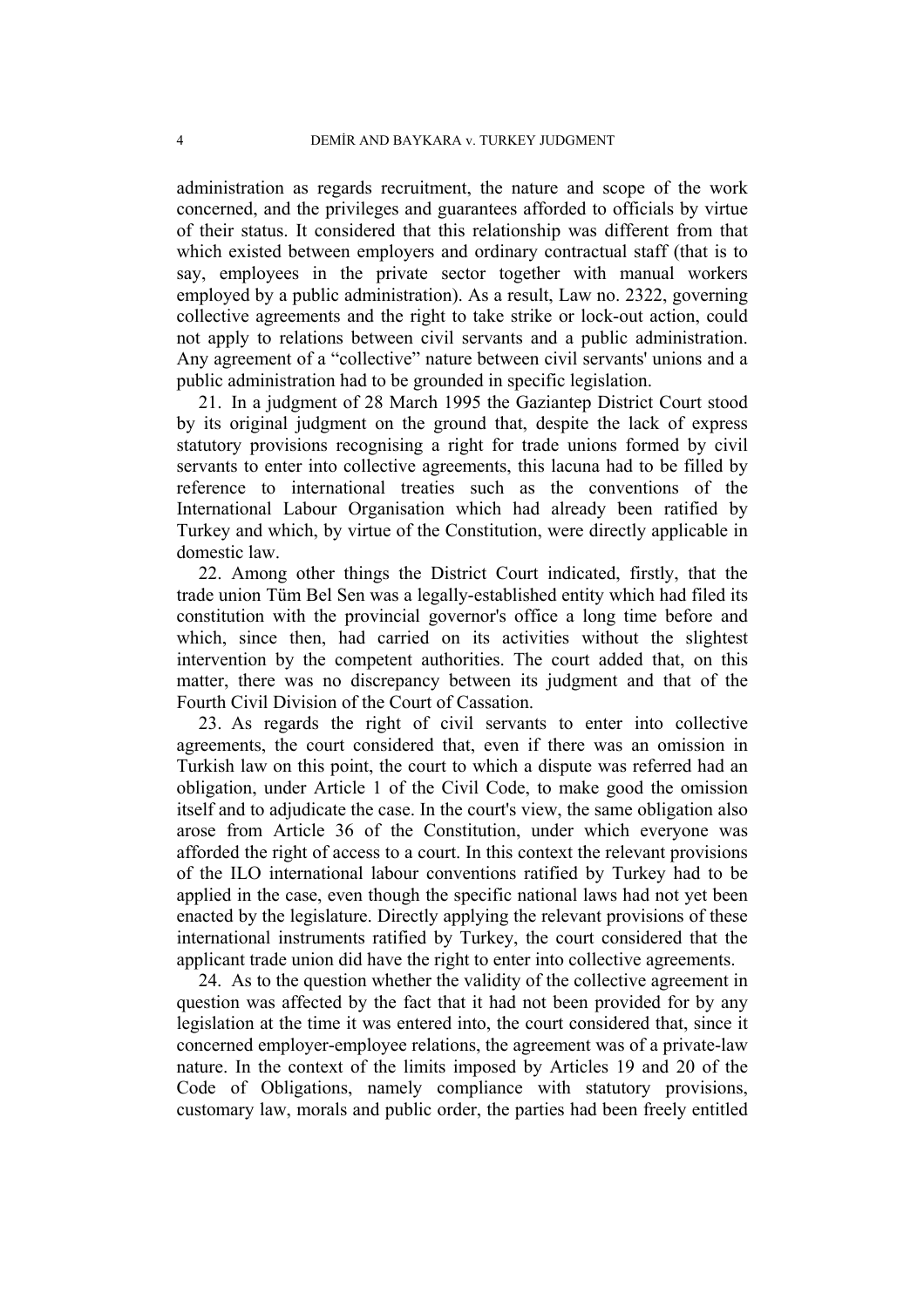to determine the content of this collective agreement. An examination of the text of the collective agreement in question did not reveal any contradiction with those requirements. Consequently, the court found that the collective agreement between the applicant union and the Gaziantep Municipal Council had been a valid legal instrument with binding effect for the parties.

25. The court awarded Mr Kemal Demir a sum equivalent to the increases in pay and allowances provided for by the collective agreement in question.

26. In a judgment of 6 December 1995 the Court of Cassation (combined civil divisions) quashed the District Court's judgment of 28 March 1995. It found that certain rights and freedoms mentioned in the Constitution were directly applicable to litigants, whereas others were not. In fact, the Constitution, by the indication "the exercise of this right shall be governed by legislation" clearly earmarked the rights and freedoms which, to be used and applied, required the enactment of specific legislation. Absent such legislation, these rights and freedoms, which included the freedom to join a trade union and to bargain collectively, could not be exercised.

27. The Court of Cassation further considered that the principle of the individual's free will was not absolute in respect of the establishment of legal entities. They could acquire legal personality, distinct from their constituent persons, only by complying with the formal conditions and procedures laid down by law for that purpose. The creation of a legal entity was no more than a legal consequence conferred by the law on an expression of free will by the founders.

28. The Court of Cassation pointed out that the freedom to form associations, unions and political parties, even if provided for in the Constitution, could not be exercised simply by a declaration of the free will of individuals. As there was no specific law on the subject, the existence of such a legal entity could not be recognised. According to the Court of Cassation, this finding was not at odds with the principles of "the rule of law" and "democracy" mentioned in the Constitution, since supervision of legal entities by the State, in order to ensure public usefulness, was necessary in any democratic legal system.

29. The Court of Cassation further pointed out that the legislation in force at the time when the trade union was founded did not permit civil servants to form trade unions. It added that the amendments subsequently made to the Constitution, recognising the right of civil servants to form trade unions and bargain collectively, were not such as to invalidate the finding that Tüm Bel Sen had not acquired legal personality and, as a result, did not have the capacity to take or defend court proceedings.

30. An application by representatives of the trade union for rectification of that decision was rejected by the Court of Cassation on 10 April 1996.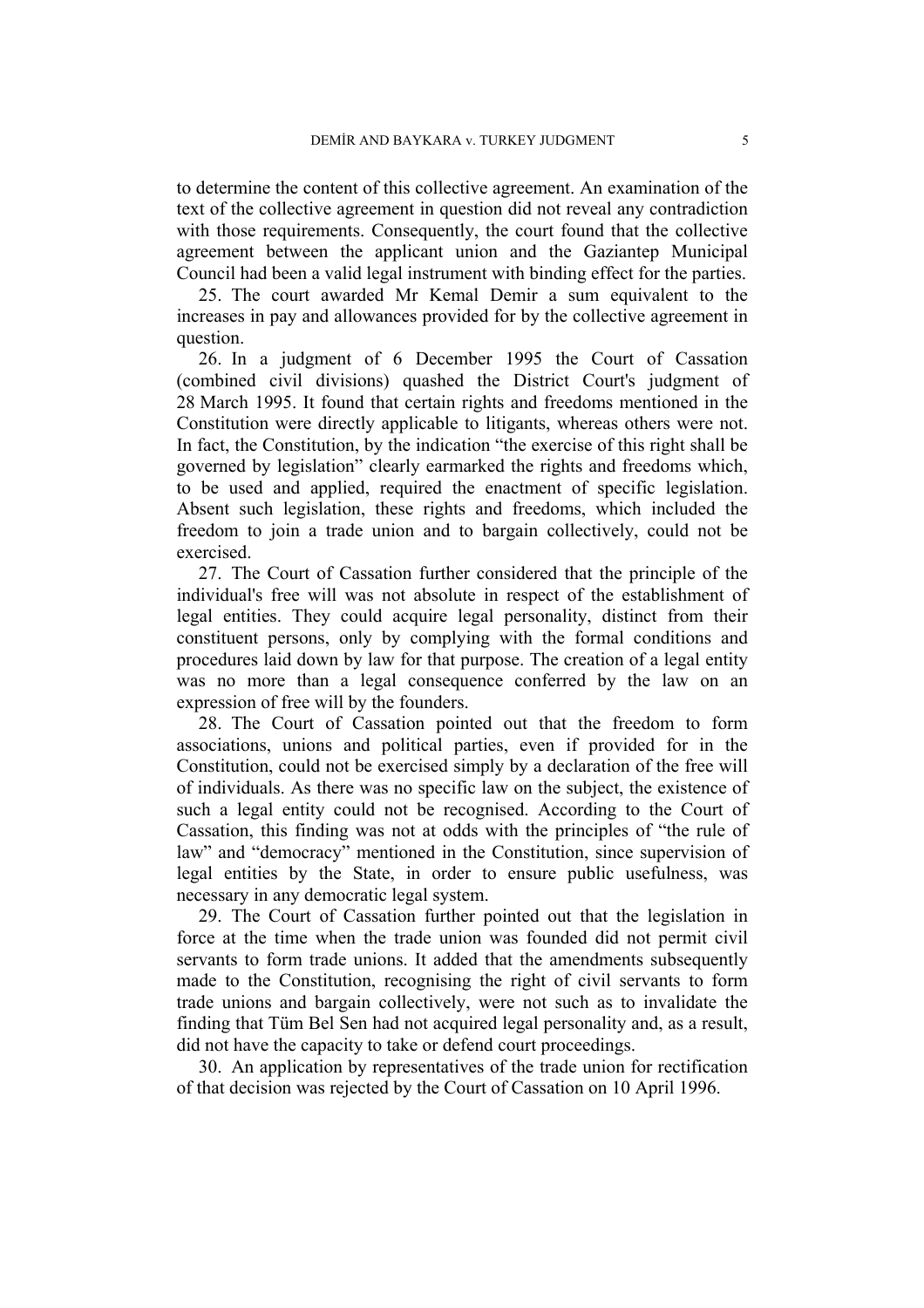31. Following an audit of the Gaziantep Municipal Council's accounts by the Audit Court, the members of the union Tüm Bel Sen had to reimburse the additional income they had received as a result of the defunct collective agreement. The Audit Court, in a number of decisions that it gave as the court of last resort in respect of the collective agreements entered into by the trade union, pointed out that the rules applicable to civil servants, including the salaries and allowances to which they were entitled, were laid down by law. It further considered that, since the amendment on 23 July 1995 of Article 53 of the Constitution and the enactment on 25 June 2001 of Law no. 4688 on civil servants' trade unions, such unions were admittedly entitled to engage in collective bargaining under certain conditions of representation, but were not entitled to enter into valid collective agreements directly with the authorities concerned, unlike trade unions of ordinary contractual employees who could enter into such agreements with their employers. If an agreement was entered into between the employing authority and the union concerned, it could only become binding following its approval by the Council of Ministers. The Audit Court, after finding that the collective agreement entered into by the applicant union had not fulfilled these conditions, decided that the accountants who had authorised higher payments than those provided for by law should reimburse the surplus amounts to the State's budget.

32. The Audit Court refused to apply section 4 of Law no. 4688, which required the discontinuance of any administrative, financial or judicial proceedings brought against accountants who were responsible for such payments. It considered that this provision did not render the collective agreements valid and did not release the accountants in question from the obligation to reimburse the State for any losses sustained by it as a result of payments made in accordance with those agreements.

33. The accountants concerned in turn brought proceedings against the civil servants who were members of the unions and had benefited from the additional payments granted under the defunct collective agreements.

# II. RELEVANT DOMESTIC AND INTERNATIONAL LAW

### **A. Domestic law**

34. The relevant provisions of the Turkish Constitution read as follows:

#### **Article 51**  (at the material time)

"Ordinary contractual employees (*işçi*) and employers shall have the right to form trade unions and federations of unions, without prior permission, in order to safeguard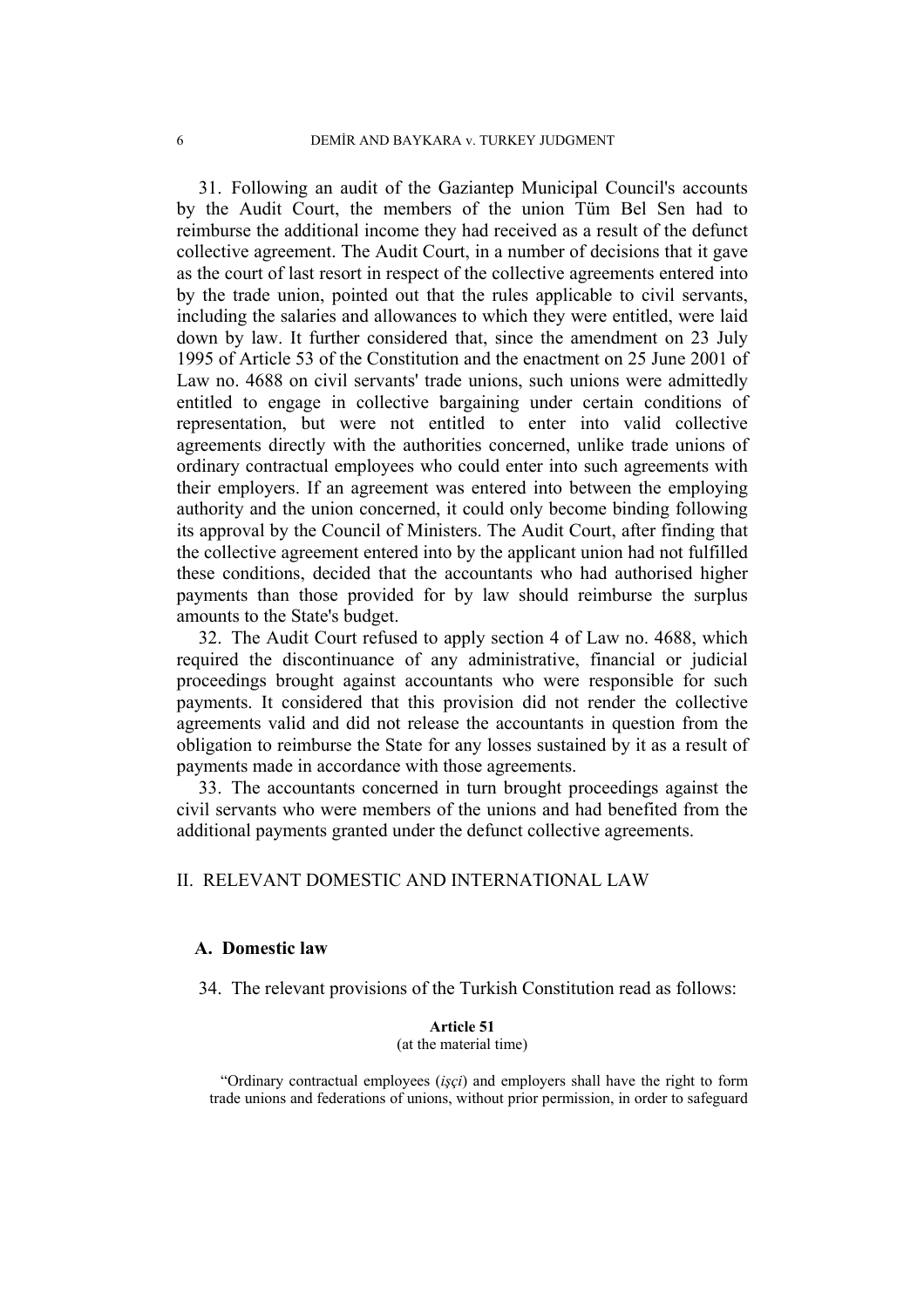and develop their economic and social rights and interests in the context of their labour relations.

In order to form a union or a federation of unions, it shall suffice to submit the information and documents prescribed by law to the competent authority designated by law. If it finds that this information and documentation are not in conformity with the law, the competent authority shall apply to the appropriate court for the suspension of activities or the dissolution of the union or federation of unions.

Everyone shall be entitled to join or resign from a trade union.

No one shall be compelled to become a member, remain a member, or resign from a trade union.

Ordinary contractual employees and employers shall not be entitled to join more than one trade union at a time.

Employment in a particular workplace shall not be made conditional on membership or lack of membership of a trade union of ordinary contractual employees.

In order to hold an executive post in a trade union or federation of trade unions of ordinary contractual employees, it is necessary to have effectively been employed as such an employee for at least ten years.

The constitution, administration, and functioning of trade unions and federations of trade unions shall not be inconsistent with the characteristics of the Republic or with democratic principles as defined in the Constitution."

#### **Article 51**

#### (as amended by Law no. 4709 of 3 October 2001)

"Employees and employers shall have the right to form trade unions and federations of unions, without prior permission, in order to safeguard and develop the economic and social rights and interests of their members in the context of their labour relations, and to join or withdraw from such entities of their own free will. No one shall be compelled to join or resign from a trade union.

The right to form a union may only be limited as prescribed by law in the interests of national security or public order, for the prevention of crime, for the protection of public health or morals or for the protection of the rights and freedoms of others.

The formalities, conditions and procedures applicable to the right to form a trade union shall be prescribed by law.

Membership of more than one trade union within the same sector of activity shall be prohibited.

The scope of the rights in this sphere of public officials other than those who have the status of ordinary contractual employee, and the exceptions and limitations applicable to them, shall be prescribed by law in a manner appropriate to the nature of the services they provide.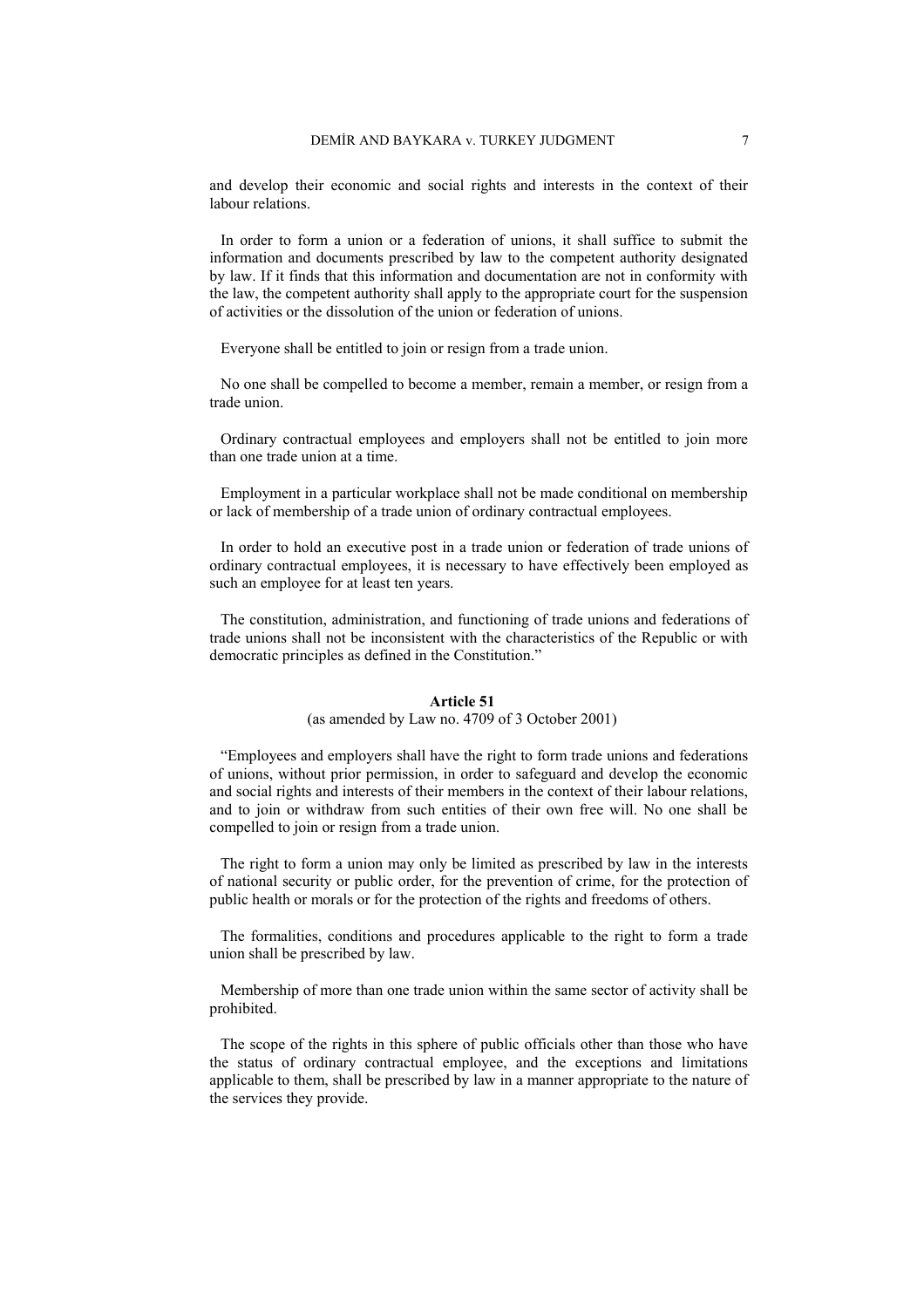The constitution, administration and functioning of trade unions and federations of unions shall not be inconsistent with the fundamental characteristics of the Republic or with democratic principles."

#### **Article 53**

#### (at the material time)

"Ordinary contractual employees and employers shall be entitled ... to enter into collective agreements in order to regulate their economic and social position and conditions of work.

Collective agreements shall be entered into in accordance with the statutory procedure.

It shall be prohibited to enter into or apply more than one collective agreement in a single workplace at any given time."

#### **Article 53**

#### (as amended by Law no. 4121 of 23 July 1995)

"Ordinary contractual employees and employers shall be entitled ... to enter into collective agreements in order to regulate their economic and social position and conditions of work.

Collective agreements shall be entered into in accordance with the statutory procedure.

The trade unions and federations of unions which the public officials referred to in the first paragraph of Article 128 shall be entitled to form and which do not fall within the scope of the first and second paragraphs of the present Article, nor that of Article 54, shall be entitled to take or defend court proceedings and to bargain collectively with the public administration in accordance with their objectives and on behalf of their members. If an agreement is reached as a result of collective bargaining, the text of the agreement shall be signed by the parties. This text shall be submitted to the Council of Ministers so that legal or administrative arrangements can be made for its implementation. If no such agreement is reached through collective bargaining, a record of the points of agreement and disagreement shall be drawn up and signed by the relevant parties and submitted for consideration by the Council of Ministers. The procedure for the implementation of this paragraph shall be laid down by law.

It shall be prohibited to enter into or apply more than one collective agreement in a single workplace at any given time."

#### **Article 90**

"... International treaties that are duly in force are directly applicable in domestic law. Their constitutionality cannot be challenged in the Constitutional Court.

In the event of conflict as to the scope of fundamental rights and freedoms between an international agreement duly in force and a domestic statute, the provisions of the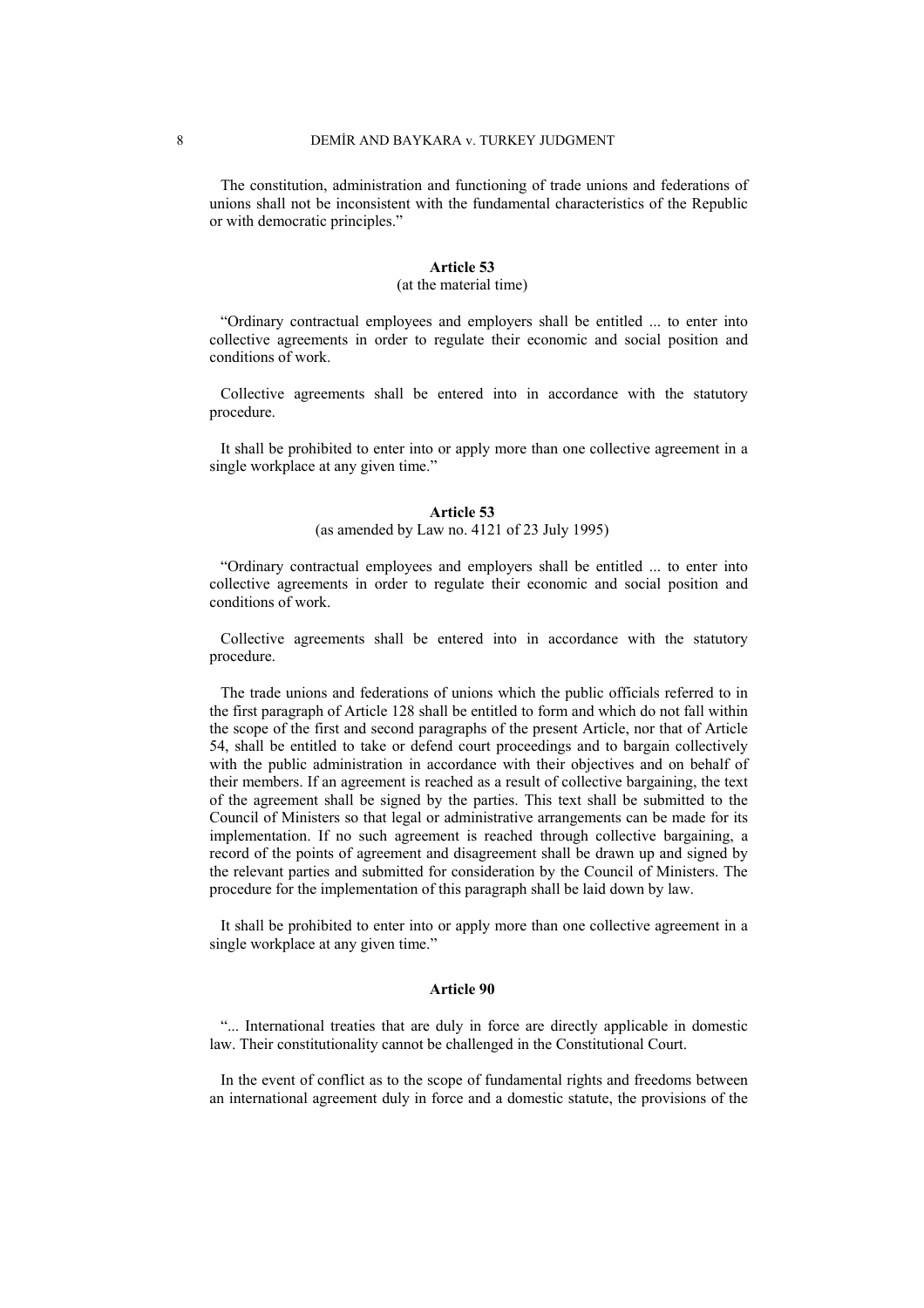international agreement shall prevail." (Second sub-paragraph added by Law no. 5170 of 7 May 2004)

#### **Article 128**

"The essential and permanent duties necessitated by the public services that the State, public economic undertakings and other public-law entities are required to provide, in accordance with general principles of public administration, shall be performed by civil servants and other public officials.

The qualifications, appointment, duties and powers, rights and responsibilities, and salaries and allowances of civil servants and other public officials, and other matters related to their status, shall be provided for by law.

The procedure and principles governing the training of senior civil servants shall be specially provided for by law."

35. Section 22 of the Public Service Act (Law no. 657 of 14 July 1965) stated that civil servants were authorised to form and join trade unions and professional organisations, in accordance with the conditions set out in special legislation. The second subsection of that provision stated that the said professional organisations were authorised to defend the interests of their members before the competent authorities.

Section 22 was repealed by Article 5 of Legislative Decree no. 2 of 23 December 1972. It was reinstated by section 1 of Law no. 4275 of 12 June 1997. The text now reads:

"In accordance with the provisions of the Constitution and of the special legislation, civil servants shall be permitted to form and to become members of trade unions and federations of trade unions."

36. The Civil Servants' Trade Union Act (Law no. 4688 – which was enacted on 25 June 2001 and entered into force on 12 July 2001) applies, according to section 2, to public officials, other than those who have the status of ordinary contractual employee, working for Government agencies and other public-law entities providing a public service, organisations operating on a general, supplementary or special budget, public administrations and municipal authorities in provinces and services attached thereto, publicly owned enterprises, banks and other private-law undertakings and establishments attached thereto, and for all other public organisations and establishments.

Section 30 of the Act provides as follows:

"The trade union with the greatest number of members in each branch of public administration and the federations to which those unions are affiliated shall have the capacity to bargain collectively. The delegate from the most representative trade union shall chair the delegation taking part in the negotiations."

The determination of which civil servants' trade unions and federations are competent to bargain collectively is made by the Minister for Labour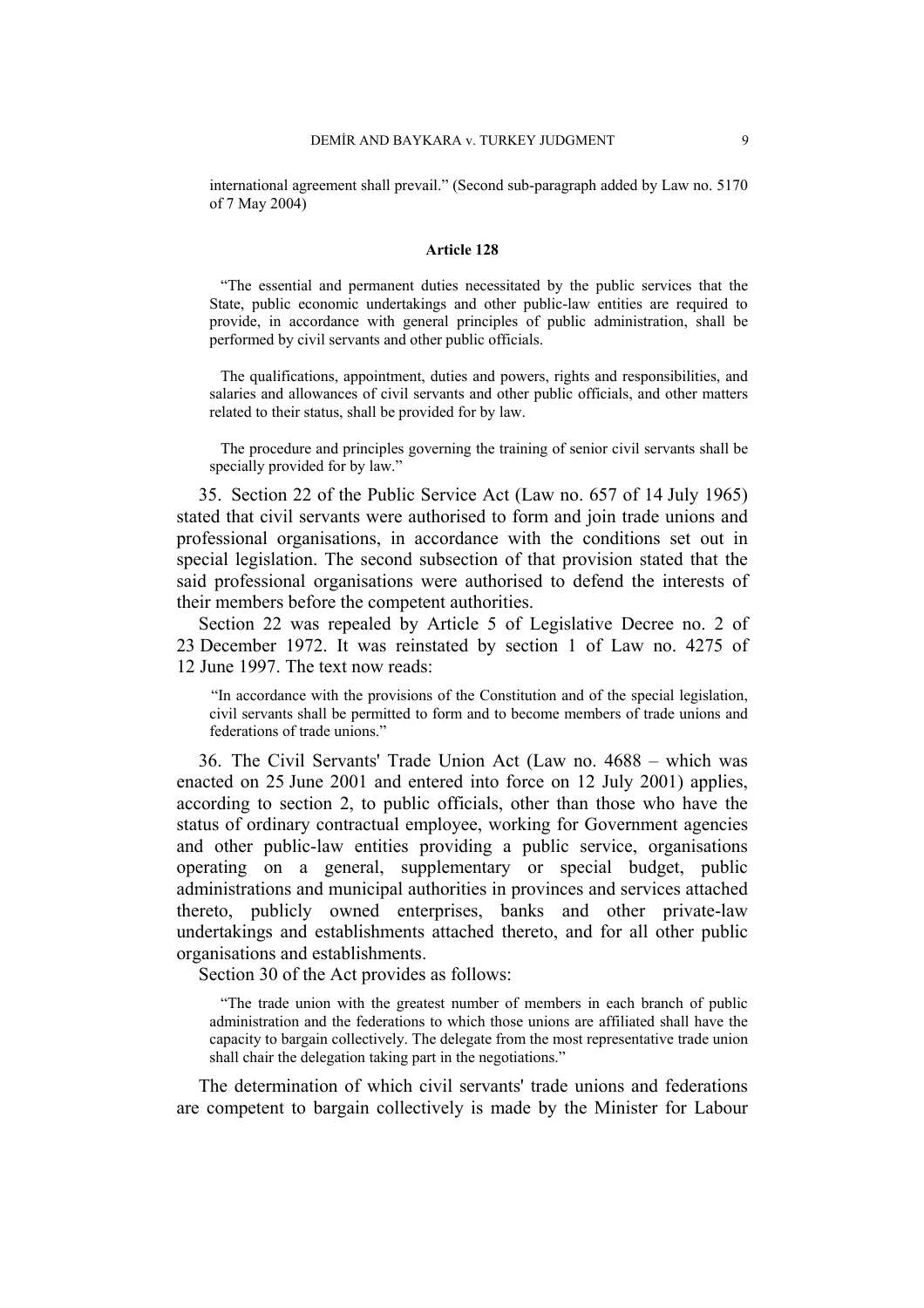and Social Security on the basis of lists that are co-signed and presented by the public administrations and the trade unions (section 30 of Law no. 4688).

During the collective bargaining, the employer is represented by the Public Employers' Committee. Civil Servants and other public officials are represented by the trade union that is recognised as competent and the federation to which it is affiliated.

The Public Employers' Committee and the trade unions and federations concerned are required to meet on 15 August every year. The parties then submit their proposals, which will form the starting-point and agenda of the collective bargaining. The principles governing the negotiations are determined by the parties (section 32 of Law no. 4688).

The collective negotiations must be concluded within fifteen days. If agreement is reached within that time, the parties concerned sign a collective agreement which is sent to the Council of Ministers to enable the legal and administrative steps required for its implementation to be taken. The Council of Ministers takes the appropriate measures within a period of three months and presents its draft law to the Grand National Assembly of Turkey (section 34 of Law no. 4688).

If the parties concerned are unable to reach an agreement within the time-limit thus fixed, each one may refer the matter to the Arbitral Board, which is made up of academics who are not members of political parties. If the parties approve the decision of the Arbitral Board, an agreement is signed and sent to the Council of Ministers. If there is still no agreement, the parties sign a record indicating the points on which they have agreed and disagreed. This record is also sent to the Council of Ministers (section 35 of Law no. 4688).

### **B. International Law**

### *1. Universal instruments*

#### **(a) Right to organise and civil servants**

37. Article 2 of Convention No. 87 of the International Labour Organisation (ILO) on Freedom of Association and Protection of the Right to Organise (adopted in 1948 and ratified by Turkey on 12 July 1993) provides as follows:

"Workers and employers, without distinction whatsoever, shall have the right to establish and, subject only to the rules of the organisation concerned, to join organisations of their own choosing without previous authorisation."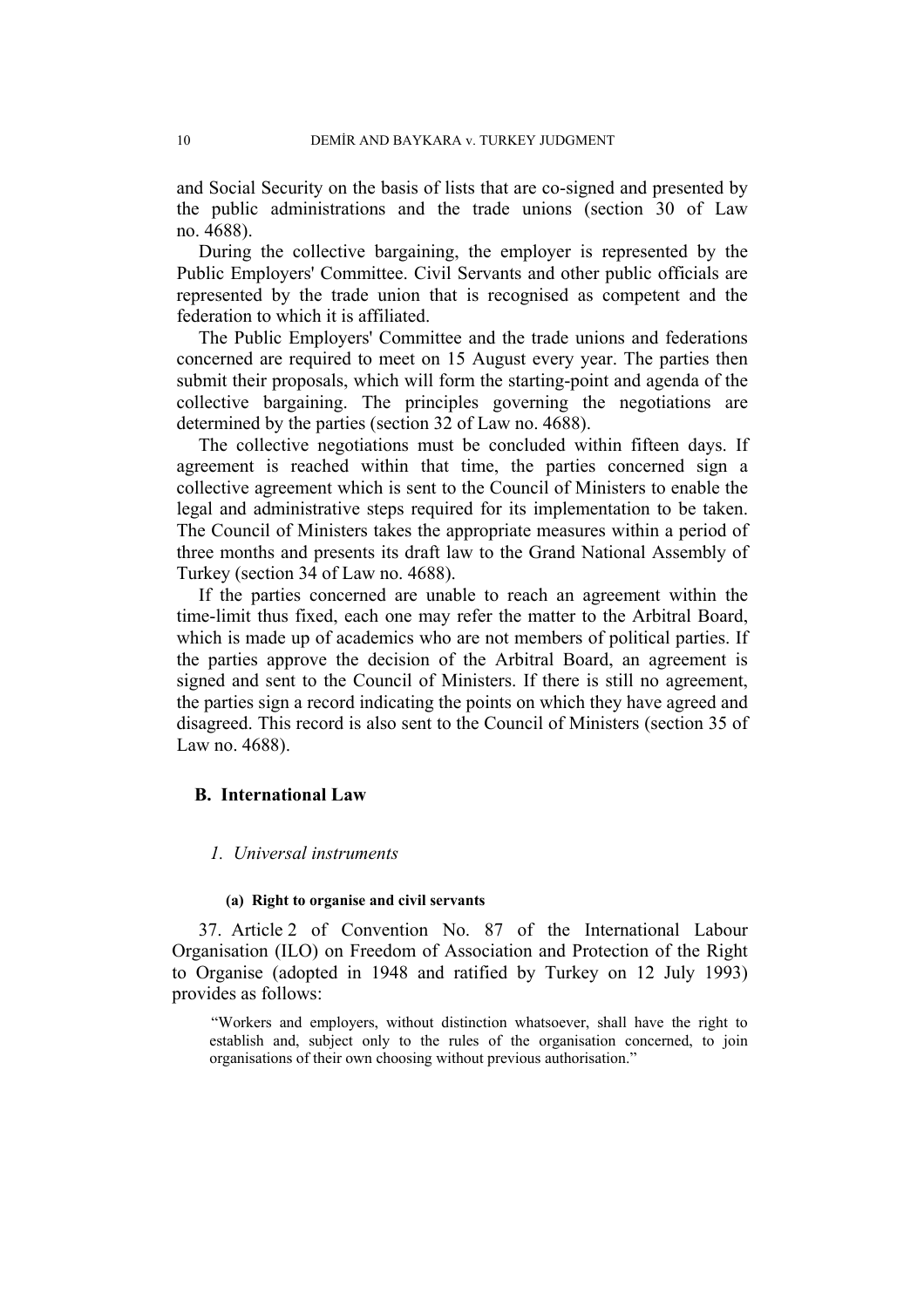38. In its Individual Observation to the Turkish Government concerning Convention No. 87, adopted in 2005, the Committee of Experts on the Application of Conventions and Recommendations stated as follows:

"The Committee underlines that Article 2 of the Convention provides that workers without distinction whatsoever should have the right to form and join organizations of their own choosing and that the only admissible exception under the Convention concerns the armed forces and the police. ..."1

39. The ILO Committee on Freedom of Association declared as follows concerning municipal civil servants (see Digest of Decisions 1996, paragraph 217):

"Local public service employees should be able effectively to establish organizations of their own choosing, and these organizations should enjoy the full right to further and defend the interests of the workers whom they represent."<sup>2</sup>

40. Article 22 of the International Covenant on Civil and Political Rights provides as follows:

"1. Everyone shall have the right to freedom of association with others, including the right to form and join trade unions for the protection of his interests.

2. No restrictions may be placed on the exercise of this right other than those which are prescribed by law and which are necessary in a democratic society in the interests of national security or public safety, public order (ordre public), the protection of public health or morals or the protection of the rights and freedoms of others. This article shall not prevent the imposition of lawful restrictions on members of the armed forces and of the police in their exercise of this right."

41. Article 8 of the International Covenant on Economic, Social and Cultural Rights provides as follows:

"1. The States Parties to the present Covenant undertake to ensure:

(a) The right of everyone to form trade unions and join the trade union of his choice, subject only to the rules of the organization concerned, for the promotion and protection of his economic and social interests. No restrictions may be placed on the exercise of this right other than those prescribed by law and which are necessary in a democratic society in the interests of national security or public order or for the protection of the rights and freedoms of others;

...

 $\overline{a}$ 

(c) The right of trade unions to function freely subject to no limitations other than those prescribed by law and which are necessary in a democratic society in the

<sup>1.</sup> http://www.ilo.org/ilolex/cgi-

lex/pdconv.pl?host=status01&textbase=iloeng&document=7872&chapter=6&query=Turke y%40ref&highlight=&querytype=bool&context=0

<sup>2.</sup> http://www.ilo.org/ilolex/cgi-

lex/pdconv.pl?host=status01&textbase=iloeng&document=77&chapter=23&query=1996& highlight=on&querytype=bool&context=0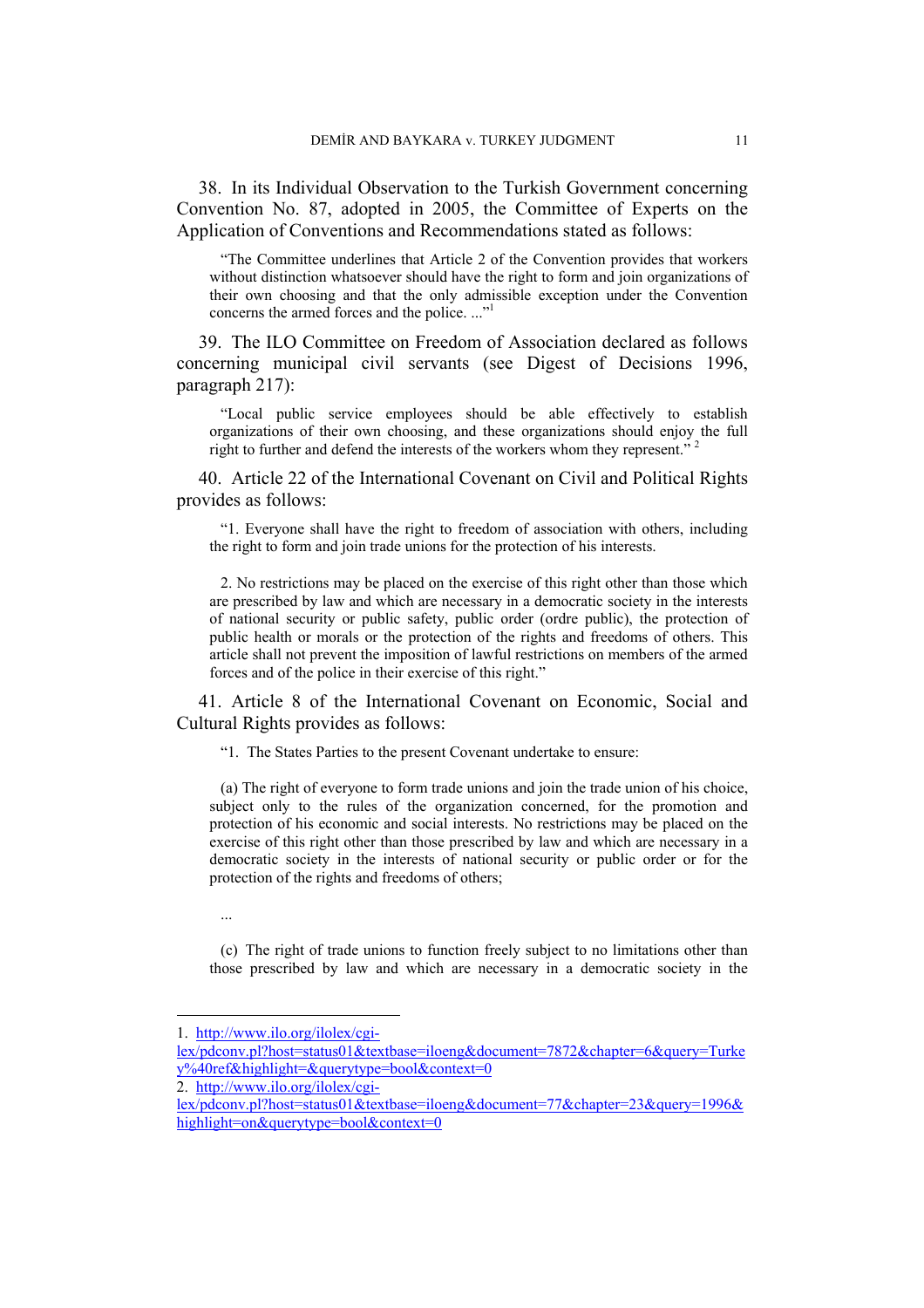interests of national security or public order or for the protection of the rights and freedoms of others;

2. This article shall not prevent the imposition of lawful restrictions on the exercise of these rights by members of the armed forces or of the police or of the administration of the State."

#### **(b) Collective bargaining law and civil servants**

42. The relevant articles of ILO Convention No. 98 concerning the Application of the Principles of the Right to Organise and to Bargain Collectively (adopted in 1949 and ratified by Turkey on 3 January 1952) read as follows:

#### **Article 4**

"Measures appropriate to national conditions shall be taken, where necessary, to encourage and promote the full development and utilisation of machinery for voluntary negotiation between employers or employers' organisations and workers' organisations, with a view to the regulation of terms and conditions of employment by means of collective agreements."

#### **Article 5**

"1. The extent to which the guarantees provided for in this Convention shall apply to the armed forces and the police shall be determined by national laws or regulations.

2. In accordance with the principle set forth in paragraph 8 of Article 19 of the Constitution of the International Labour Organisation the ratification of this Convention by any Member shall not be deemed to affect any existing law, award, custom or agreement in virtue of which members of the armed forces or the police enjoy any right guaranteed by this Convention."

#### **Article 6**

"This Convention does not deal with the position of public servants engaged in the administration of the State, nor shall it be construed as prejudicing their rights or status in any way."

43. The ILO's Committee of Experts interpreted this provision as excluding from the scope of the Convention only those officials who are directly employed in the administration of the State. With that exception, all other persons employed by the government, by public enterprises or by autonomous public institutions should benefit, according to the Committee, from the guarantees provided for in Convention No. 98 in the same manner as other employees, and consequently should be able to engage in collective bargaining in respect of their conditions of employment, including wages

...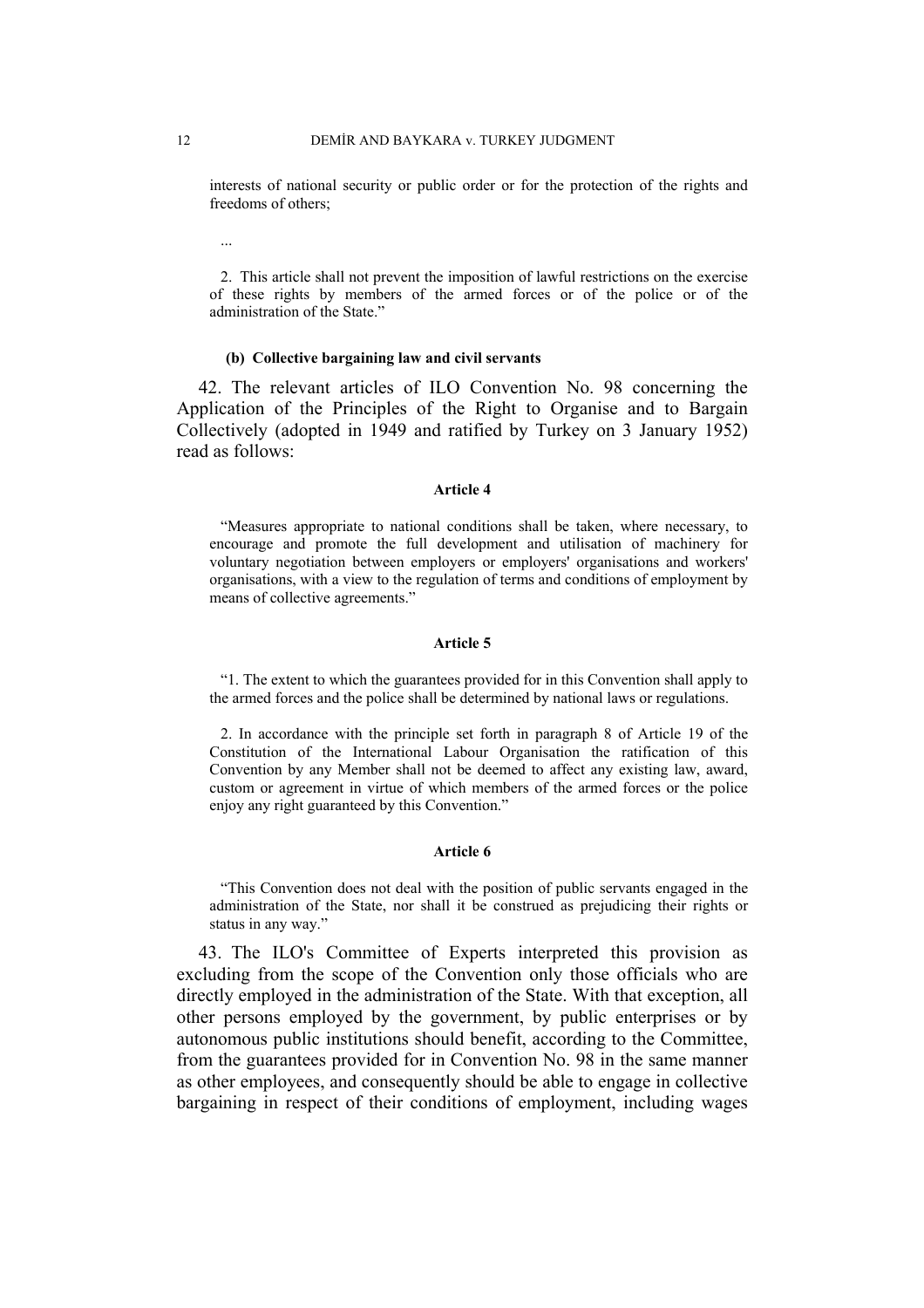(*General Survey 1994, freedom of association and collective bargaining, on Conventions No. 87 and No. 98* [ILO, 1994a], § 200).

44. The relevant provisions of ILO Convention No. 151 (adopted in 1978 and ratified by Turkey on 12 July 1993) concerning Protection of the Right to Organise and Procedures for Determining Conditions of Employment in the Public Service read as follows:

#### **Article 1**

"1. This Convention applies to all persons employed by public authorities, to the extent that more favourable provisions in other international labour Conventions are not applicable to them.

2. The extent to which the guarantees provided for in this Convention shall apply to high-level employees whose functions are normally considered as policy-making or managerial, or to employees whose duties are of a highly confidential nature, shall be determined by national laws or regulations.

3. The extent to which the guarantees provided for in this Convention shall apply to the armed forces and the police shall be determined by national laws or regulations."

#### **Article 7**

"Measures appropriate to national conditions shall be taken, where necessary, to encourage and promote the full development and utilisation of machinery for negotiation of terms and conditions of employment between the public authorities concerned and public employees' organisations, or of such other methods as will allow representatives of public employees to participate in the determination of these matters."

The General Conference of the International Labour Organisation, in the preamble to Convention No. 151, noted "the terms of the Freedom of Association and Protection of the Right to Organise Convention, 1948, [and] the Right to Organise and Collective Bargaining Convention, 1949" and took into account:

"the particular problems arising as to the scope of, and definitions for the purpose of, any international instrument, owing to the differences in many countries between private and public employment, as well as the difficulties of interpretation which have arisen in respect of the application of relevant provisions of the Right to Organise and Collective Bargaining Convention, 1949, to public servants, and the observations of the supervisory bodies of the ILO on a number of occasions that some governments have applied these provisions in a manner which excludes large groups of public employees from coverage by that Convention".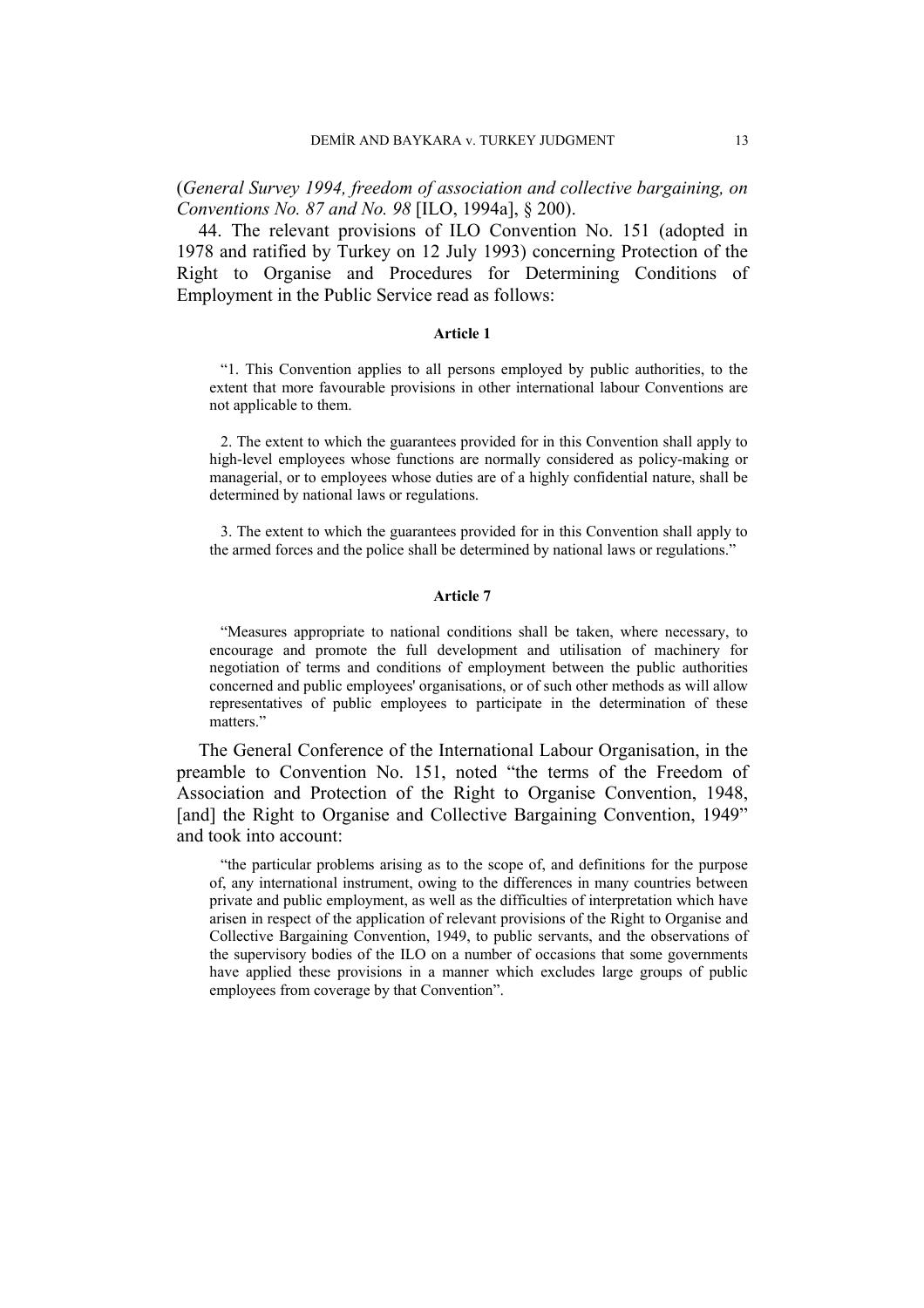#### *2. European instruments*

#### **(a) Right to organise and civil servants**

45. Article 5 of the European Social Charter (revised), not yet ratified by Turkey, provides as follows:

#### **Article 5 - The right to organise**

"With a view to ensuring or promoting the freedom of workers and employers to form local, national or international organisations for the protection of their economic and social interests and to join those organisations, the Contracting Parties undertake that national law shall not be such as to impair, nor shall it be so applied as to impair, this freedom. The extent to which the guarantees provided for in this Article shall apply to the police shall be determined by national laws or regulations. The principle governing the application to the members of the armed forces of these guarantees and the extent to which they shall apply to persons in this category shall equally be determined by national laws or regulations."

46. Principle no. 8 of Recommendation No. R (2000) 6 of the Committee of Ministers of the Council of Europe on the status of public officials in Europe reads as follows:

"Public officials should, in principle, enjoy the same rights as all citizens. However, the exercise of these rights may be regulated by law or through collective agreement in order to make it compatible with their public duties. Their rights, particularly political and trade union rights, should only be lawfully restricted in so far as it is necessary for the proper exercise of their public functions."

47. Article 12(1) of the European Union's Charter of Fundamental Rights provides as follows:

"Everyone has the right to freedom of peaceful assembly and to freedom of association at all levels, in particular in political, trade union and civic matters, which implies the right of everyone to form and to join trade unions for the protection of his or her interests."

48. As to European practice, it can be observed that the right of public servants to join trade unions is now recognised by all Contracting States. This right applies to public servants under a career or contractual system and to employees of publicly owned industrial or commercial enterprises, whether national or municipal. Civil servants, whether they work for central government or a local authority, are generally entitled to join the trade union of their choosing. The density of trade-union membership is generally higher in the public sector than in the private sector, which constitutes a manifest indication of a favourable legal and administrative environment created by member States. In the majority of member States, the few restrictions that can be found are limited to judicial offices, to the police and to the fire services, with the most stringent restrictions, culminating in the prohibition of union membership, being reserved for members of the armed forces.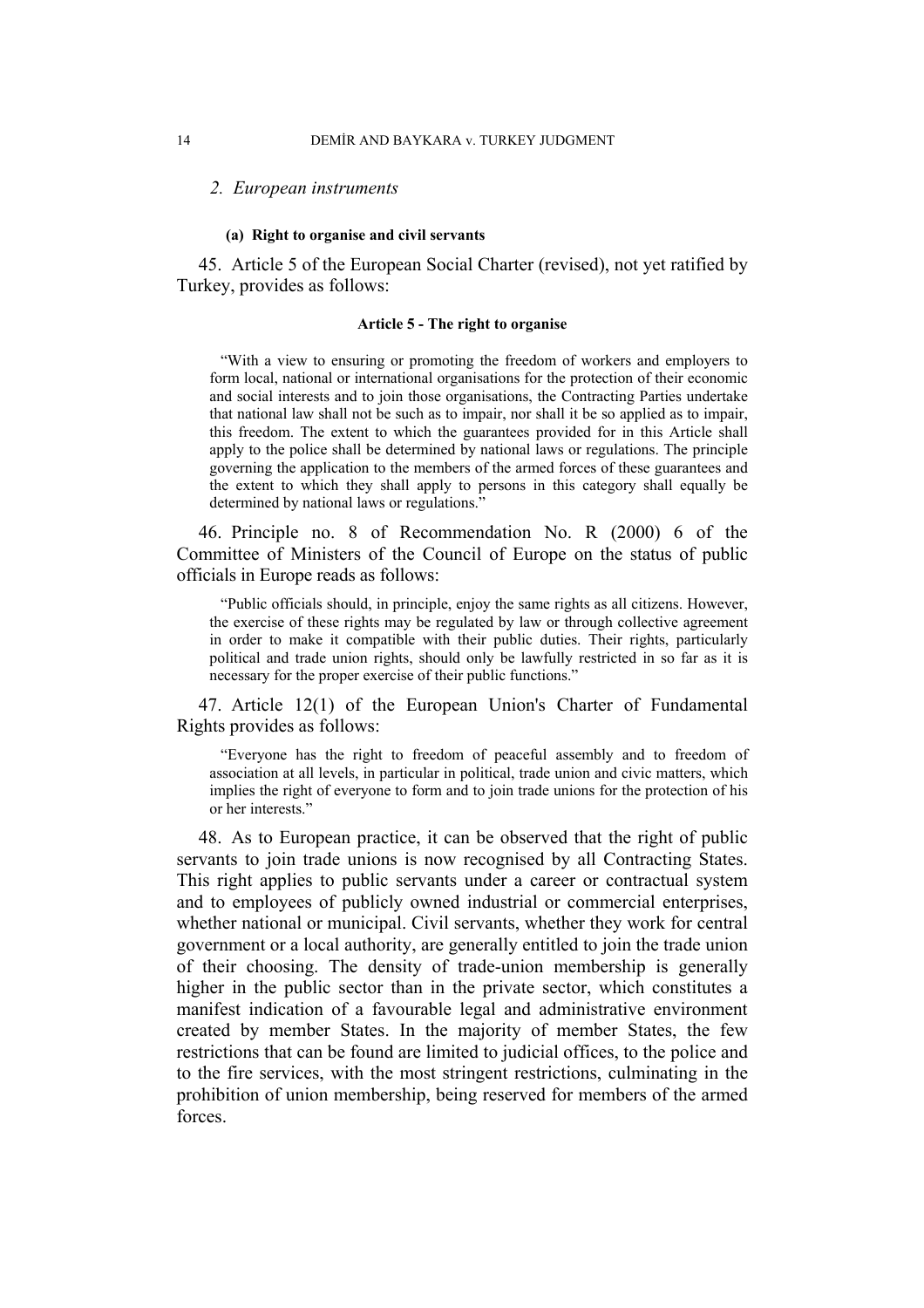#### **(b) The right to bargain collectively and civil servants**

49. Article 6 of the European Social Charter (revised), not yet ratified by Turkey, contains the following provision concerning the right to bargain collectively:

"With a view to ensuring the effective exercise of the right to bargain collectively, the Parties undertake:

1. to promote joint consultation between workers and employers;

2. to promote, where necessary and appropriate, machinery for voluntary negotiations between employers or employers' organisations and workers' organisations, with a view to the regulation of terms and conditions of employment by means of collective agreements;

3. to promote the establishment and use of appropriate machinery for conciliation and voluntary arbitration for the settlement of labour disputes;

#### and recognise:

4. the right of workers and employers to collective action in cases of conflicts of interest, including the right to strike, subject to obligations that might arise out of collective agreements previously entered into."

50. According to the meaning attributed by the Charter's Committee of Independent Experts (now the European Committee of Social Rights – ECSR) to Article 6  $\S$  2 of the Charter, which in fact fully applies to public officials, States which impose restrictions on collective bargaining in the public sector have an obligation, in order to comply with this provision, to arrange for the involvement of staff representatives in the drafting of the applicable employment regulations (see, for example, in respect of Germany, Conclusions III, pp. 34-35).

51. Article 28 of the European Union's Charter of Fundamental Rights provides as follows:

#### **Right of collective bargaining and action**

"Workers and employers, or their respective organisations, have, in accordance with Community law and national laws and practices, the right to negotiate and conclude collective agreements at the appropriate levels and, in cases of conflicts of interest, to take collective action to defend their interests, including strike action."

52. As to the practice of European States, it can be observed that, in the vast majority of them, the right for public servants to bargain collectively with the authorities has been recognised, subject to various exceptions so as to exclude certain areas (disciplinary procedures, pensions, medical insurance, wages of senior civil servants) or certain categories of civil servants who hold exclusive powers of the State (members of the armed forces and of the police, judges, diplomats, career civil servants at federal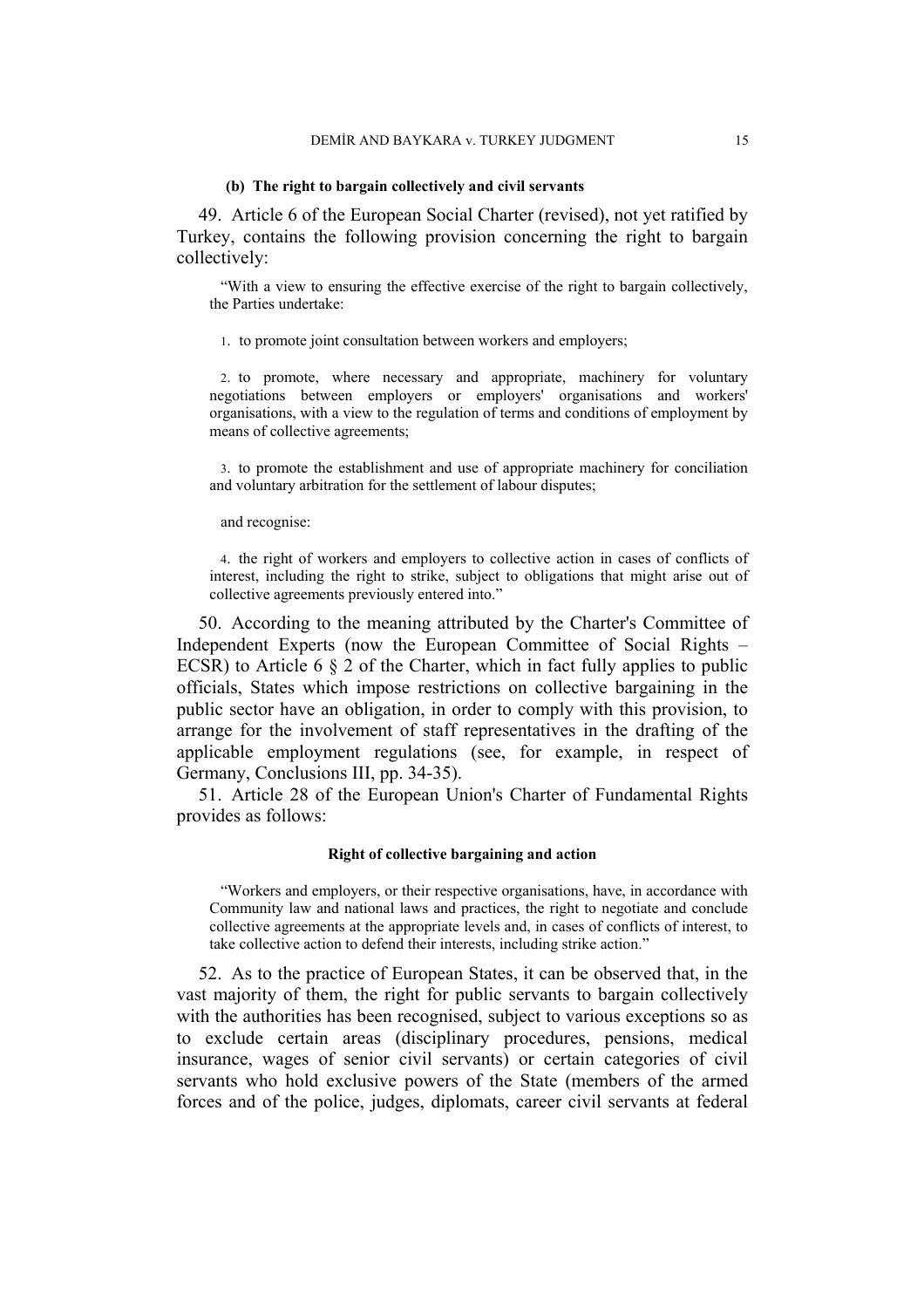level). The right of public servants working for local authorities and not holding State powers to engage in collective bargaining in order to determine their wages and working conditions has been recognised in the vast majority of Contracting States. The remaining exceptions can be justified by particular circumstances.

# THE LAW

### I. THE GOVERNMENT'S PRELIMINARY OBJECTIONS

53. The Government raised two objections to admissibility before the Grand Chamber: one to the effect that it was impossible to rely against them on international instruments other than the Convention, particularly instruments that Turkey had not ratified; and the other to the effect that Article 11 of the Convention was not applicable to the applicants as they were civil servants and not ordinary contractual employees.

54. As to the first objection, the Government contended that the Court, by means of an interpretation of the Convention, could not create for contracting States new obligations that were not provided for in the Convention. In particular, considering that the Chamber had attached great importance to the European Social Charter (Articles 5 and 6 of which had not been ratified by Turkey) and to the case-law of its supervisory organ, they requested the Grand Chamber to declare the application inadmissible as being incompatible *ratione materiae* with the Convention, in view of the impossibility of relying against the Government on international instruments that Turkey had not ratified.

55. As to the second objection, the Government, relying for the most part on the restriction provided for in the last sentence of Article 11 of the Convention in respect of the applicability of this provision to "members ... of the administration of the State", argued that Turkish civil servants, including municipal civil servants, were covered by a specific and highly detailed set of legal rules under the Public Service Act (Law no. 657), thus being distinguished from other employees. The Government requested the Court to dismiss the application as being incompatible *ratione materiae* with the provisions of Article 11.

56. The applicants disputed the objections submitted by the Government.

57. The Court observes that the Government's objection to the Court's consideration of the European Social Charter cannot be regarded as a preliminary objection. Even supposing that the Government's objection was well-founded, an application does not become inadmissible solely by the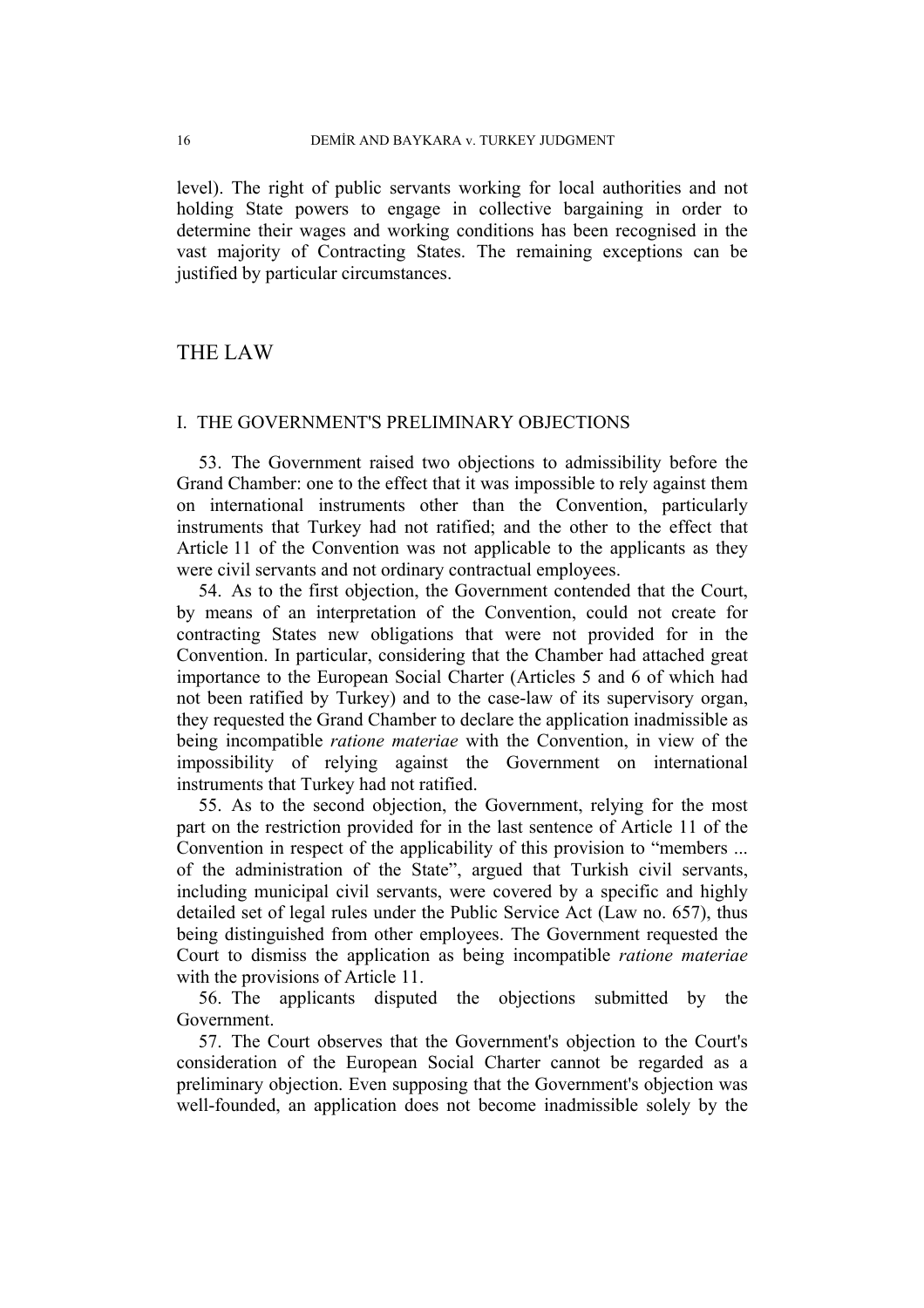effect of instruments in the light of which a Section of the Court has assessed its merits. In reality, this objection by the Government relates more to the examination of the substantive questions raised by the case and will be dealt with in that context.

58. As to the objection concerning the scope of the Convention *ratione materiae*, the Court first observes that the Government are not estopped from raising it since they submitted before the Chamber, prior to the examination of admissibility, an essentially similar argument. That being said, the Court notes that, even if there had been estoppel, it could not have avoided examining this issue, which goes to its jurisdiction, the extent of which is determined by the Convention itself, in particular by Article 32, and not by the parties' submissions in a particular case (see, *mutatis mutandis*, *Blečić v. Croatia* [GC], no. 59532/00, §§ 63-69, ECHR 2006-....).

This objection by the Government nevertheless requires the Court to examine the notion of "members ... of the administration of the State", which appears in the last sentence of Article 11. The Court therefore finds it appropriate to join it to the merits.

### II. ALLEGED VIOLATION OF ARTICLE 11 OF THE CONVENTION

59. The applicants complained that the domestic courts had denied them the right to form trade unions and to enter into collective agreements. In this connection they relied on Article 11 of the Convention, which reads as follows:

"1. Everyone has the right to freedom of peaceful assembly and to freedom of association with others, including the right to form and to join trade unions for the protection of his interests.

2. No restrictions shall be placed on the exercise of these rights other than such as are prescribed by law and are necessary in a democratic society in the interests of national security or public safety, for the prevention of disorder or crime, for the protection of health or morals or for the protection of the rights and freedoms of others. This Article shall not prevent the imposition of lawful restrictions on the exercise of these rights by members of the armed forces, of the police or of the administration of the State."

### **A. Interpretation of the Convention in the light of other international instruments**

60. The Court decided above to examine at the merits stage the Government's submission to the effect that, in adjudicating a case, it was impossible to rely against Turkey on international instruments other than the Convention, particularly instruments that Turkey had not ratified. As it relates more to the methodology to be adopted in an examination of the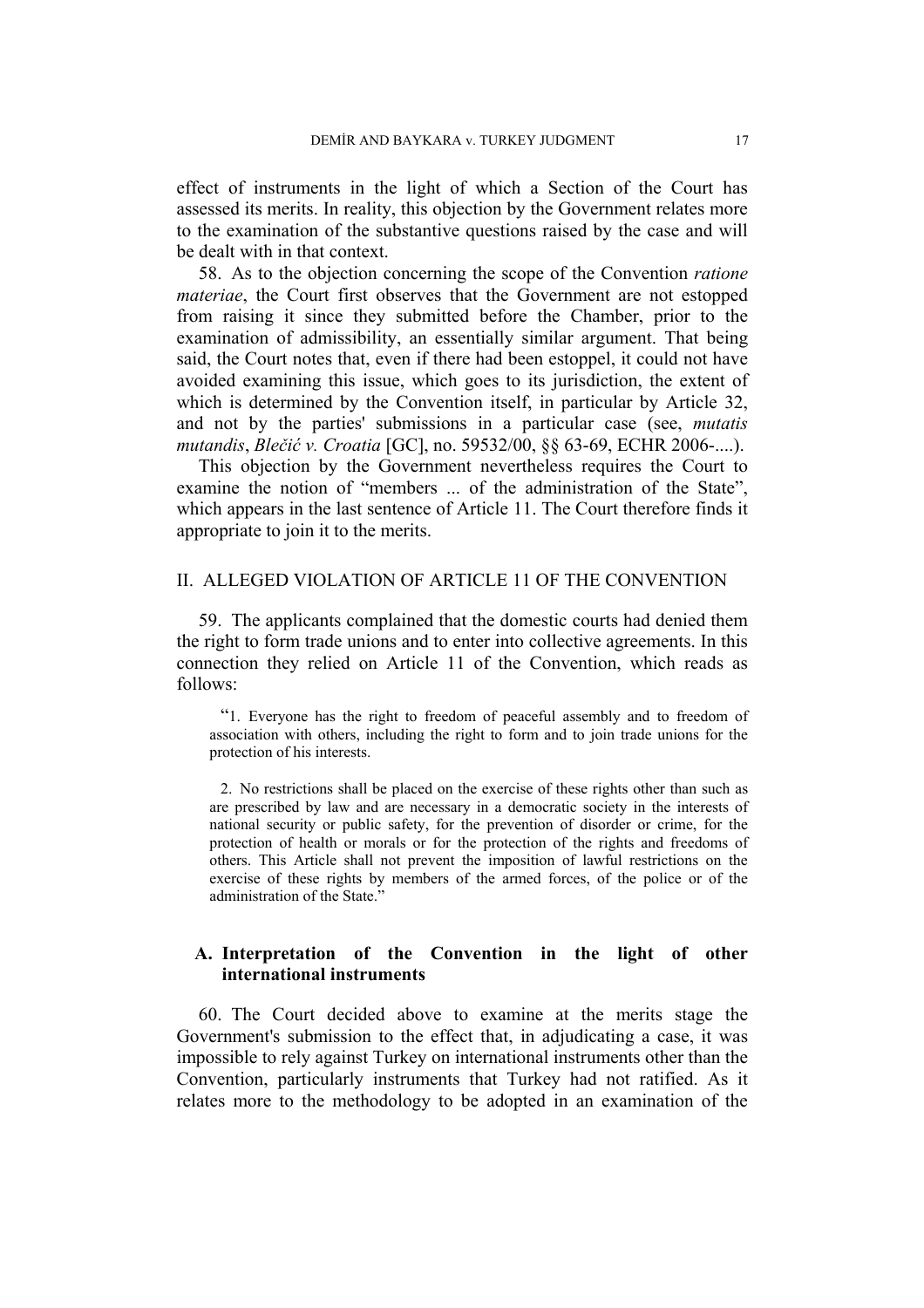merits of the complaints submitted under Article 11 of the Convention, the Court considers it necessary to dispose of this submission before turning to any other question.

### *1. Parties' submissions*

### **(a) The Government**

61. The Government argued that the Court was not entitled to create, by way of interpretation, any new obligations not already provided for in the Convention. They contended, among other submissions, that an international treaty to which the party concerned had not acceded, could not be relied upon against it. Whilst the Government accepted that the Court had always taken into account, when necessary, "any relevant rules of international law applicable in the relations between the parties" (see *Al-Adsani v. the United Kingdom* [GC], no. 35763/97, § 55, ECHR 2001-XI), they considered that this approach was only legitimate if it complied with the criteria set out in Article 31 § 3 of the Vienna Convention on the Law of Treaties, and in particular, if account was taken only of those instruments by which the State concerned was bound.

62. Turkey was not a party to Article 5 (the right to organise) or Article 6 (the right to bargain collectively) of the European Social Charter, which it ratified in 1989. An interpretation that rendered these provisions binding on an indirect basis was even more problematic where, as in the present case, the absence in the Convention of an express provision guaranteeing the right to enter into collective agreements was counterbalanced by consideration of other instruments to which the State concerned was not a party.

### **(b) The applicants**

63. The applicants criticised the manner in which the Government had raised the question concerning interpretation of the Convention. They pointed out that the Chamber had not applied the above-mentioned provisions of the Social Charter in the present case, but that it had taken into account, in its interpretation of Article 11 of the Convention, an opinion of the Committee of Independent Experts concerning the connection between the right to organise and collective bargaining.

### *2. The Chamber*

64. The Chamber did not have cause to rule on the objection in question. It referred, as a supplementary argument, to the opinion of the Social Charter's Committee of Independent Experts when pointing out the organic link between freedom of association and freedom to bargain collectively (Chamber judgment, § 35). In its judgment, the Chamber used references to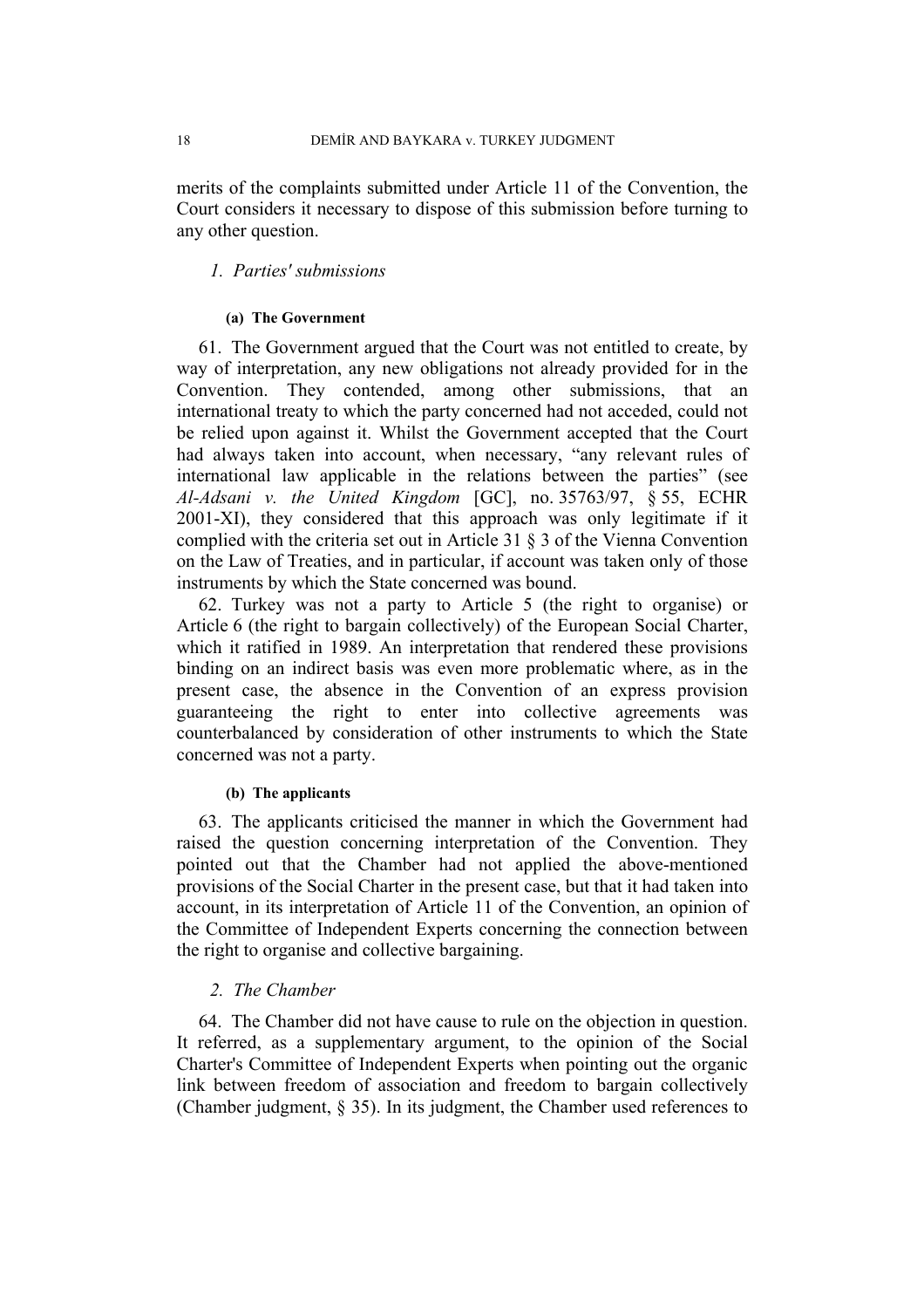conventions of the International Labour Organisation (ILO) in assessing whether the impugned measure was necessary in a democratic society, and in particular whether the trade union Tüm Bel Sen had been acting in good faith when it chose collective bargaining as a means to defend its members' interests (ibid., § 46).

# *3. The practice of interpreting Convention provisions in the light of other international texts and instruments*

#### **(a) Basis**

65. In order to determine the meaning of the terms and phrases used in the Convention, the Court is guided mainly by the rules of interpretation provided for in Articles 31 to 33 of the Vienna Convention on the Law of Treaties (see, for example, *Golder v. the United Kingdom*, 21 February 1975, § 29, Series A no. 18; *Johnston and Others v. Ireland*, 18 December 1986, §§ 51 et seq., Series A no. 112; *Lithgow and Others v. the United Kingdom*, 8 July 1986, §§ 114 and 117, Series A no. 102; and *Witold Litwa v. Poland*, no. 26629/95, §§ 57-59, ECHR 2000-III). In accordance with the Vienna Convention the Court is required to ascertain the ordinary meaning to be given to the words in their context and in the light of the object and purpose of the provision from which they are drawn (see *Golder*, cited above, § 29; *Johnston and Others*, cited above, § 51; and Article 31 § 1 of the Vienna Convention). Recourse may also be had to supplementary means of interpretation, either to confirm a meaning determined in accordance with the above steps, or to establish the meaning where it would otherwise be ambiguous, obscure, or manifestly absurd or unreasonable (Article 32 of the Vienna Convention; see *Saadi v. the United Kingdom* [GC], no. 13229/03, § 62, ECHR 2008-....).

66. Since the Convention is first and foremost a system for the protection of human rights, the Court must interpret and apply it in a manner which renders its rights practical and effective, not theoretical and illusory. The Convention must also be read as a whole, and interpreted in such a way as to promote internal consistency and harmony between its various provisions (see, among other authorities, *Stec and Others v. the United Kingdom* (dec.) [GC], nos. 65731/01 and 65900/01, §§ 47-48, ECHR 2005-X).

67. In addition, the Court has never considered the provisions of the Convention as the sole framework of reference for the interpretation of the rights and freedoms enshrined therein. On the contrary, it must also take into account any relevant rules and principles of international law applicable in relations between the Contracting Parties (see *Saadi*, cited above, § 62; *Al-Adsani*, cited above, § 55; and *Bosphorus Hava Yolları Turizm ve Ticaret Anonim Şirketi v. Ireland* [GC], no. 45036/98, § 150, ECHR 2005-VI; see also Article 31 § 3 (c) of the Vienna Convention).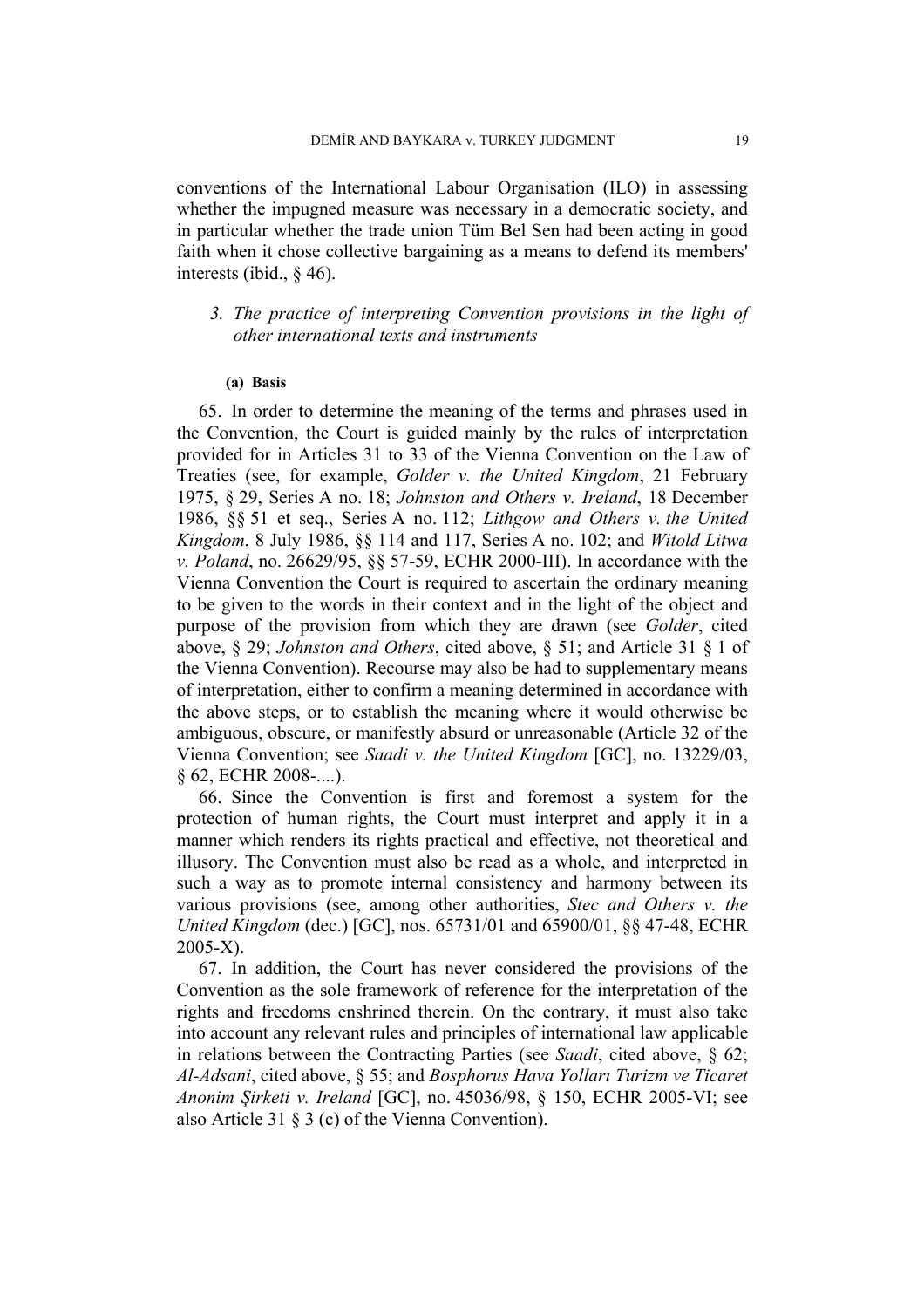68. The Court further observes that it has always referred to the "living" nature of the Convention, which must be interpreted in the light of presentday conditions, and that it has taken account of evolving norms of national and international law in its interpretation of Convention provisions (see *Soering v. the United Kingdom*, 7 July 1989, § 102, Series A no. 161; *Vo v. France* [GC], no. 53924/00, § 82, ECHR 2004-VIII; and *Mamatkulov and Askarov v. Turkey* [GC], nos. 46827/99 and 46951/99, § 121, ECHR 2005-I).

### **(b) Diversity of international texts and instruments used for the interpretation of the Convention**

#### *(i) General international law*

69. The precise obligations that the substantive provisions of the Convention impose on Contracting States may be interpreted, firstly, in the light of relevant international treaties that are applicable in the particular sphere (thus, for example, the Court has interpreted Article 8 of the Convention in the light of the United Nations Convention of 20 November 1989 on the Rights of the Child and the European Convention on the Adoption of Children of 24 April 1967 – see *Pini and Others v. Romania*, nos. 78028/01 and 78030/01, §§ 139 and 144, ECHR 2004-V; and *Emonet and Others v. Switzerland*, no. 39051/03, §§ 65-66, ECHR 2007-...).

70. In another case where reference was made to international treaties other than the Convention, the Court, in order to establish the State's positive obligation concerning "the prohibition on domestic slavery" took into account the provisions of universal international conventions (the ILO Forced Labour Convention, the Supplementary Convention on the Abolition of Slavery, the Slave Trade, and Institutions and Practices Similar to Slavery, and the International Convention on the Rights of the Child – see *Siliadin v. France*, no. 73316/01, §§ 85-87, ECHR 2005-VII). After referring to the relevant provisions of these international instruments, the Court considered that limiting the question of compliance with Article 4 of the Convention only to direct action by the State authorities would be inconsistent with the international instruments specifically concerned with this issue and would amount to rendering it ineffective (ibid. § 89).

71. Moreover, as the Court indicated in the *Golder* case (cited above, § 35), the relevant rules of international law applicable in the relations between the parties also include "general principles of law recognized by civilized nations" (see Article 38 § 1 (c) of the Statute of the International Court of Justice). The Legal Committee of the Consultative Assembly of the Council of Europe foresaw in August 1950 that "the Commission and the Court [would] necessarily [have to] apply such principles" in the execution of their duties and thus considered it to be "unnecessary" to insert a specific clause to this effect in the Convention (Documents of the Consultative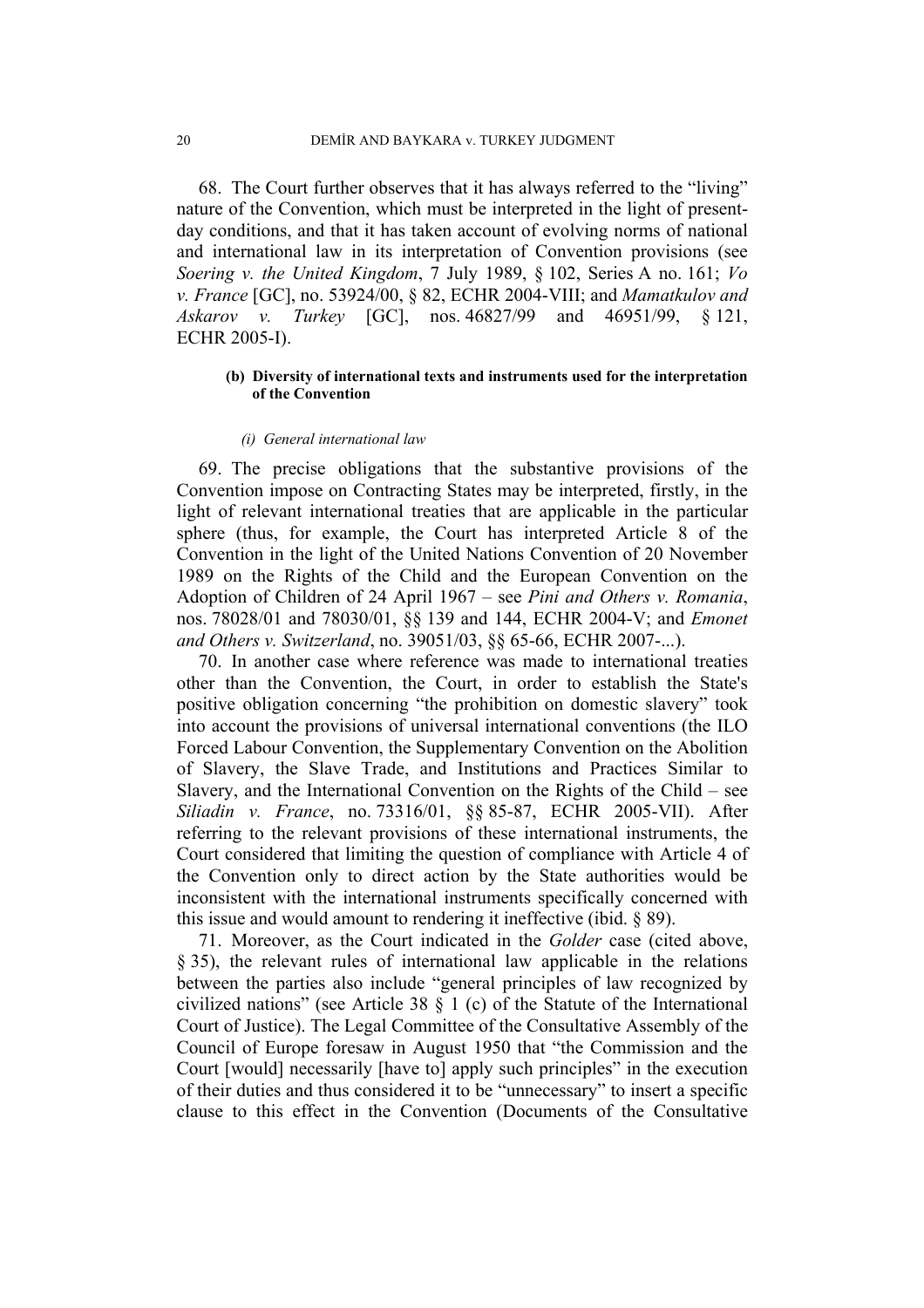Assembly, working papers of the 1950 session, Vol. III, no. 93, p. 982, para. 5).

72. In the *Soering* judgment (cited above), the Court took into consideration the principles laid down by texts of universal scope in developing its case-law concerning Article 3 of the Convention in respect of extradition to third countries. Firstly, it considered, with reference to the 1966 International Covenant on Civil and Political Rights and the 1969 American Convention on Human Rights, that the prohibition of treatment contrary to Article 3 of the Convention had become an internationally accepted standard. Secondly, it considered that the fact that the United Nations Convention Against Torture and Other Cruel, Inhuman or Degrading Treatment or Punishment prohibited the extradition of a person to another State where he would be in danger of being subjected to torture did not mean that an essentially similar obligation was not already inherent in the general terms of Article 3 of the European Convention.

73. Furthermore, the Court found in its *Al-Adsani* judgment, with reference to universal instruments (Article 5 of the Universal Declaration of Human Rights, Article 7 of the International Covenant on Civil and Political Rights, Articles 2 and 4 of the United Nations Convention against Torture and Other Cruel, Inhuman and Degrading Treatment or Punishment) and their interpretation by international criminal courts (judgment of the International Criminal Tribunal for the Former Yugoslavia in *Furundzija*, 10 December 1998) and domestic courts (judgment of the House of Lords in the case of *ex parte Pinochet (No. 3)*), that the prohibition of torture had attained the status of a peremptory norm of international law, or *jus cogens,*  which it incorporated into its case-law in this sphere (*Al-Adsani*, cited above, § 60).

#### *(ii) Council of Europe instruments*

74. In a number of judgments the Court has used, for the purpose of interpreting the Convention, intrinsically non-binding instruments of Council of Europe organs, in particular recommendations and resolutions of the Committee of Ministers and the Parliamentary Assembly (see, among other authorities, *Öneryıldız v. Turkey* [GC], no. 48939/99, §§ 59, 71, 90 and 93, ECHR 2004-XII).

75. These methods of interpretation have also led the Court to support its reasoning by reference to norms emanating from other Council of Europe organs, even though those organs have no function of representing States Parties to the Convention, whether supervisory mechanisms or expert bodies. In order to interpret the exact scope of the rights and freedoms guaranteed by the Convention, the Court has, for example, made use of the work of the European Commission for Democracy through Law or "Venice Commission" (see, among other authorities, *Russian Conservative Party of Entrepreneurs and Others v. Russia*, nos. 55066/00 and 55638/00, §§ 70-73,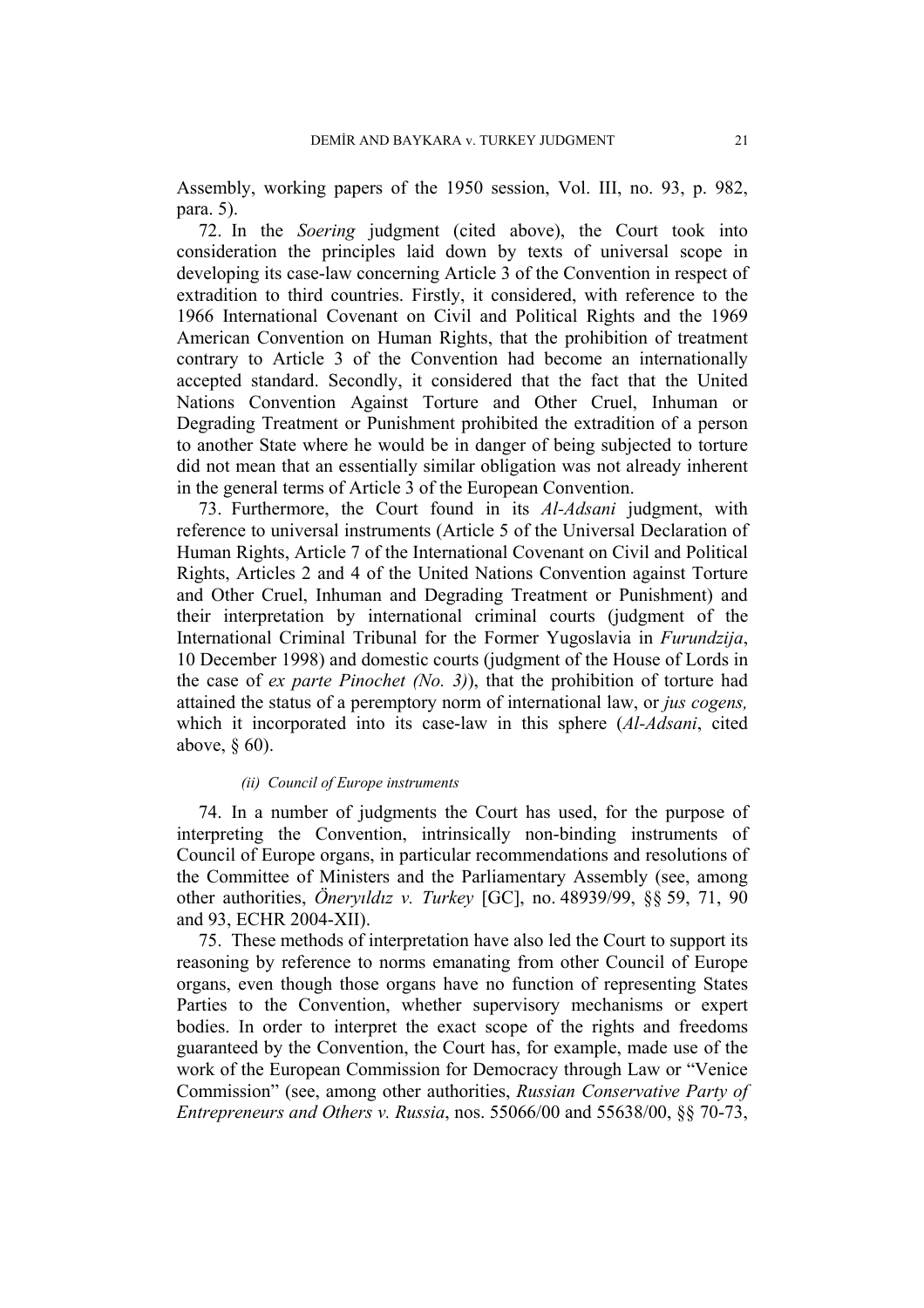ECHR 2007-...; *Basque Nationalist Party – Iparralde Regional Organisation v. France*, no. 71251/01, §§ 45-52, ECHR 2007-...; and *Çiloğlu and Others v. Turkey*, no. 73333/01, § 17, 6 March 2007) of that of the European Commission against Racism and Intolerance (see, for example, *Bekos and Koutropoulos v. Greece*, no. 15250/02, §§ 33-36, ECHR 2005-... ; *Ivanova v. Bulgaria*, no. 52435/99, §§ 65-66, ECHR 2007-...; *Cobzaru v. Romania*, no. 48254/99, §§ 49-50, 26 July 2007; and *D.H. and Others v. the Czech Republic* [GC], no. 57325/00, §§ 59-65, 184, 192, 200 and 205, ECHR 2007-...) and of the reports of the European Committee for the Prevention of Torture and Inhuman or Degrading Treatment or Punishment (CPT) (see, for example, *Aerts v. Belgium*, 30 July 1998, § 42, *Reports of Judgments and Decisions* 1998-V; *Slimani v. France*, no. 57671/00, §§ 22 et seq., ECHR 2004-IX; *Nazarenko v. Ukraine*, no. 39483/98, §§ 94-102, 29 April 2003; *Kalashnikov v. Russia*, no. 47095/99, § 97, ECHR 2002-VI; and *Kadiķis v. Latvia (no. 2)*, no. 62393/00, § 52, 4 May 2006).

#### *(iii) Consideration by the Court*

76. The Court recently confirmed, in the *Saadi v. the United Kingdom* judgment (cited above, § 63), that when it considers the object and purpose of the Convention provisions, it also takes into account the international law background to the legal question before it. Being made up of a set of rules and principles that are accepted by the vast majority of States, the common international or domestic law standards of European States reflect a reality that the Court cannot disregard when it is called upon to clarify the scope of a Convention provision that more conventional means of interpretation have not enabled it to establish with a sufficient degree of certainty.

77. By way of example, in finding that the right to organise had a negative aspect which excluded closed-shop agreements, the Court considered, largely on the basis of the European Social Charter and the case-law of its supervisory organs, together with other European or universal instruments, that there was a growing measure of agreement on the subject at international level (see *Sigurður A. Sigurjónsson v. Iceland*, 30 June 1993, § 35, Series A no. 264; and *Sørensen and Rasmussen v. Denmark* [GC], nos. 52562/99 and 52620/99, §§ 72-75, ECHR 2006-...).

78. The Court observes in this connection that in searching for common ground among the norms of international law it has never distinguished between sources of law according to whether or not they have been signed or ratified by the respondent State.

79. Thus, in the *Marckx v. Belgium* case, concerning the legal status of children born out of wedlock, the Court based its interpretation on two international conventions of 1962 and 1975 that Belgium, like other States Parties to the Convention, had not yet ratified at the time (*Marckx v. Belgium*, 13 June 1979, §§ 20 and 41, Series A no. 31). The Court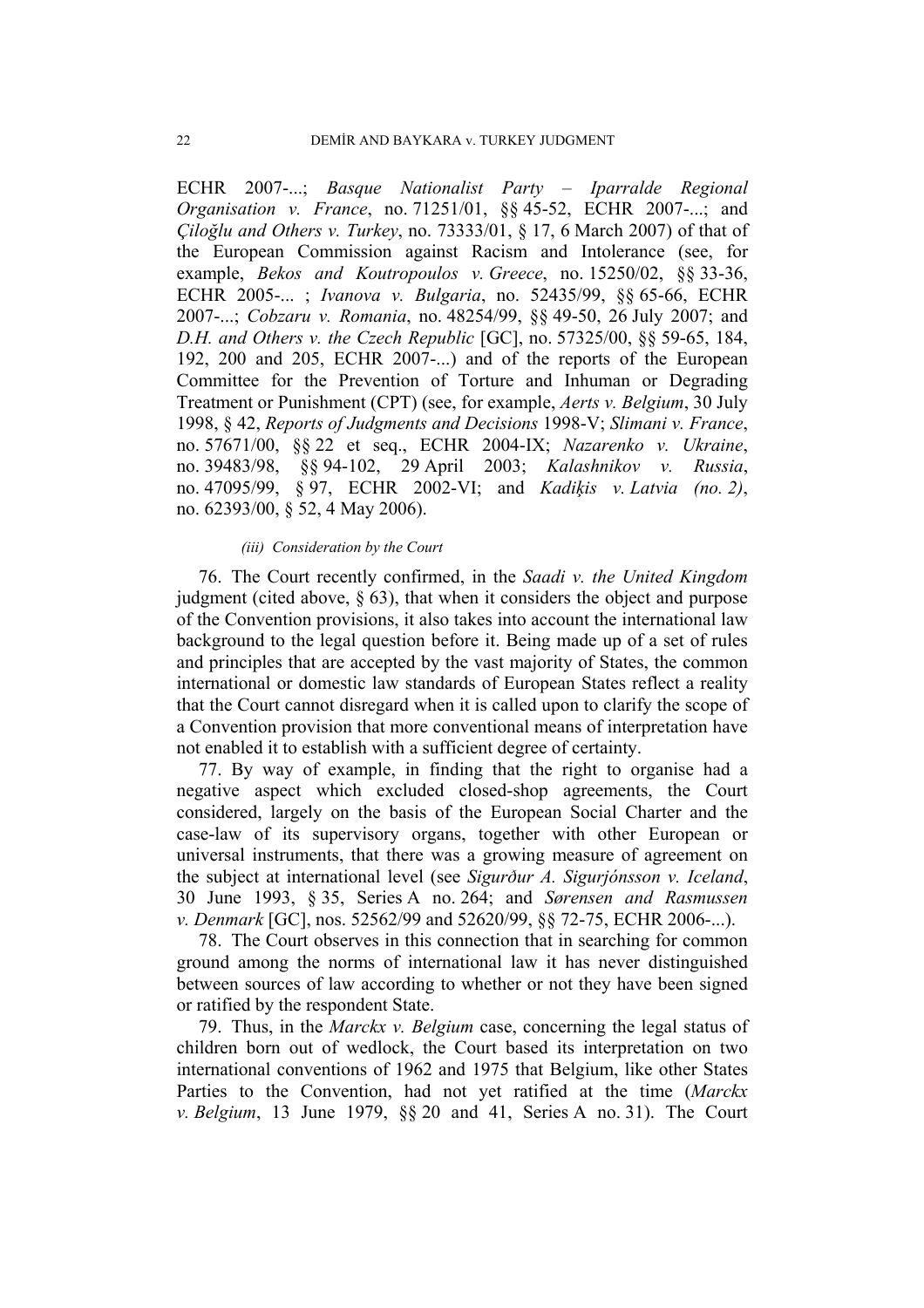considered that the small number of ratifications of these instruments could not be relied on in opposition to the continuing evolution of the domestic law of the great majority of the member States, together with the relevant international instruments, towards full juridical recognition of the maxim "*mater semper certa est*".

80. Moreover, in the cases of *Christine Goodwin v. the United Kingdom* ([GC], no. 28957/95, ECHR 2002-VI), *Vilho Eskelinen and Others v. Finland* ([GC], no. 63235/00, ECHR 2007-...) and *Sørensen and Rasmussen v. Denmark* (cited above), the Court was guided by the European Union's Charter of Fundamental Rights, even though this instrument was not binding. Furthermore, in the cases of *McElhinney v. Ireland* ([GC], no. 31253/96, ECHR 2001-XI), *Al-Adsani v. the United Kingdom* (cited above) and *Fogarty v. the United Kingdom* ([GC], no. 37112/97, ECHR 2001-XI), the Court took note of the European Convention on State Immunity, which had only been ratified at the time by eight member States.

81. In addition, in its *Glass v. the United Kingdom* judgment, the Court took account, in interpreting Article 8 of the Convention, of the standards enshrined in the Oviedo Convention on Human Rights and Biomedicine of 4 April 1997, even though that instrument had not been ratified by all the States parties to the Convention (see *Glass v. the United Kingdom*, no. 61827/00, § 75, ECHR 2004-II).

82. In order to determine the criteria for State responsibility under Article 2 of the Convention in respect of dangerous activities, the Court, in the *Öneryıldız v. Turkey* judgment, referred among other texts to the Convention on Civil Liability for Damage resulting from Activities Dangerous to the Environment (ETS no. 150 – Lugano, 21 June 1993) and the Convention on the Protection of the Environment through Criminal Law (ETS no. 172 – Strasbourg, 4 November 1998). The majority of member States, including Turkey, had neither signed nor ratified these two Conventions (see *Öneryıldız*, cited above, § 59).

83. In the *Taşkın and Others v. Turkey* case, the Court built on its case-law concerning Article 8 of the Convention in matters of environmental protection (an aspect regarded as forming part of the individual's private life) largely on the basis of principles enshrined in the Aarhus Convention on Access to Information, Public Participation in Decision-making and Access to Justice in Environmental Matters (ECE/CEP/43) (see *Taşkın and Others v. Turkey*, no. 49517/99, §§ 99 and 119, 4 December 2003). Turkey had not signed the Aarhus Convention.

84. The Court notes that the Government further invoked the absence of political support on the part of member States, in the context of the work of the Steering Committee for Human Rights, for the creation of an additional protocol to extend the Convention system to certain economic and social rights. The Court observes, however, that this attitude of member States was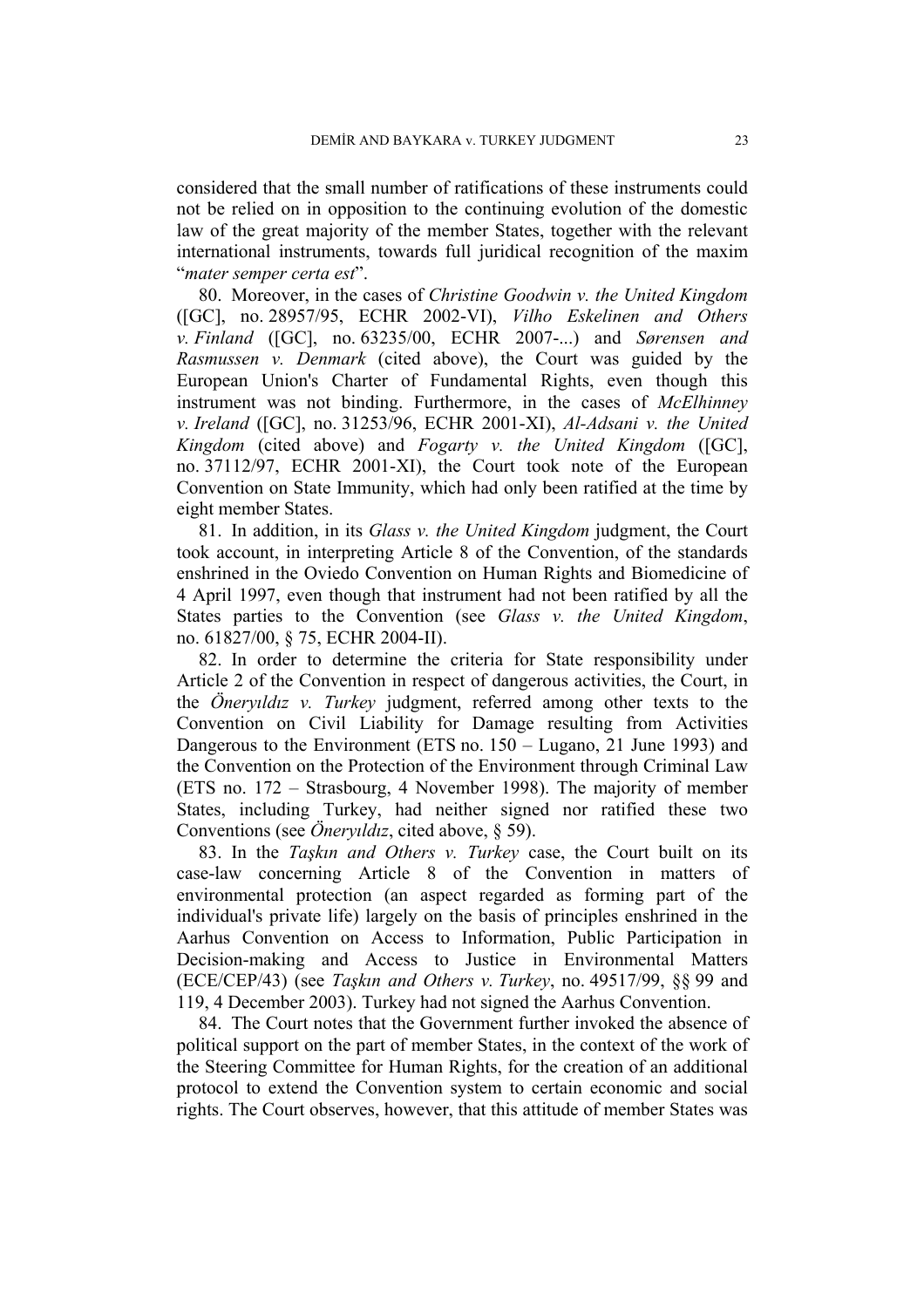accompanied, as acknowledged by the Government, by a wish to strengthen the mechanism of the Social Charter. The Court regards this as an argument in support of the existence of a consensus among contracting States to promote economic and social rights. It is not precluded from taking this general wish of contracting States into consideration when interpreting the provisions of the Convention.

### *4. Conclusion*

85. The Court, in defining the meaning of terms and notions in the text of the Convention, can and must take into account elements of international law other than the Convention, the interpretation of such elements by competent organs, and the practice of European States reflecting their common values. The consensus emerging from specialised international instruments and from the practice of contracting States may constitute a relevant consideration for the Court when it interprets the provisions of the Convention in specific cases.

86. In this context, it is not necessary for the respondent State to have ratified the entire collection of instruments that are applicable in respect of the precise subject matter of the case concerned. It will be sufficient for the Court that the relevant international instruments denote a continuous evolution in the norms and principles applied in international law or in the domestic law of the majority of member States of the Council of Europe and show, in a precise area, that there is common ground in modern societies (see, *mutatis mutandis*, *Marckx*, cited above, § 41).

### **B. The right for municipal civil servants to form trade unions**

### *1. Chamber judgment*

87. The Chamber considered that it had not been shown before it that the absolute prohibition on forming trade unions imposed on civil servants by Turkish law, as it was applied at the material time, met a "pressing social need". It found that the mere fact that the "legislation [had] not provide[d] for such a possibility" was not sufficient to warrant a measure as radical as the dissolution of a trade union.

88. Referring to the judgment in *Tüm Haber Sen and Çınar v. Turkey* (no. 28602/95, §§ 36-39, ECHR 2006-...), the Chamber considered that, absent any concrete evidence to show that the activities of the trade union Tüm Bel Sen represented a threat to society or to the State, the respondent State, in refusing to recognise the legal personality of the applicants' union, had failed to comply with its obligation to secure the enjoyment of the rights enshrined in Article 11 of the Convention. It held that there had been a violation of Article 11 of the Convention on this point.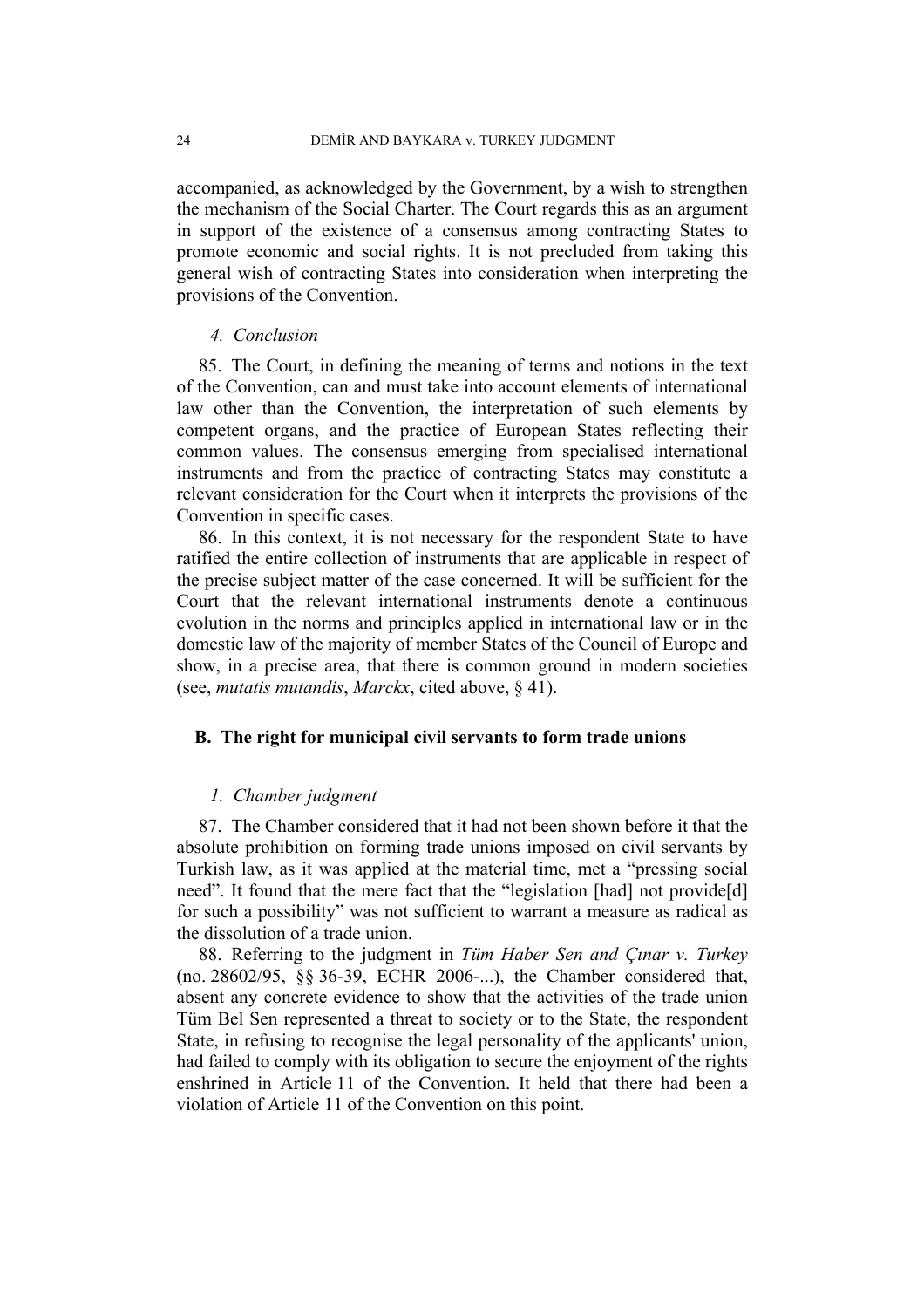#### *2. The parties' submissions*

#### **(a) The Government**

89. Before the Grand Chamber, the Government raised a plea of incompatibility *ratione materiae* with the provisions of the Convention: Article 11 of the Convention not being applicable to "members ... of the administration of the State", it could not be applied to the applicants in the present case as they belonged to that category of worker. The Court has decided to join this objection to the merits (see paragraph 56 above).

90. In support of their argument, the Government observed that all public officials in Turkey were covered by a specific set of rules. The situation of municipal civil servants was no different from that of other civil servants, as local-government bodies were clearly governmental organisations performing public duties.

91. The Government were of the opinion that it was impossible to render ineffective, by means of interpretation or use of case-law, the express terms of Article 11 *in fine*, which authorised States to impose, in respect of members of the armed forces, the police or the administration of the State, restrictions other than those that had to pass the test of necessity in a democratic society.

92. The Government further argued before the Grand Chamber that the cassation judgment of 6 December 1995 had had no repercussions on the intensive union activities of the trade union Tüm Bel Sen, because it had subsequently displayed an undeniable organisational efficiency and had been able to enter into hundreds of collective agreements, currently for the benefit of some ten thousand municipal employees.

### **(b) The applicants**

93. As regards the fact that civil servants were prohibited from forming trade unions, the applicants agreed with the view of the Chamber, but pointed out that their main grievance related to the annulment of the collective agreement. They observed that the prohibition as applied in the present case did not take into account the fact that certain civil servants performed exactly the same work as employees in the private sector.

94. As to the effects that the cassation judgment of 6 December 1995 had had on the activities of the trade union Tüm Bel Sen, the applicants observed in the first place that the Ministry of the Interior had brought criminal and civil proceedings, for abuse of authority, against mayors who had entered into collective agreements with trade unions. Even though, more recently, such proceedings had been abandoned, the municipal authorities, fearing fresh proceedings, had ceased to engage in collective bargaining with trade unions. The activities of the trade union Tüm Bel Sen had thus been considerably limited.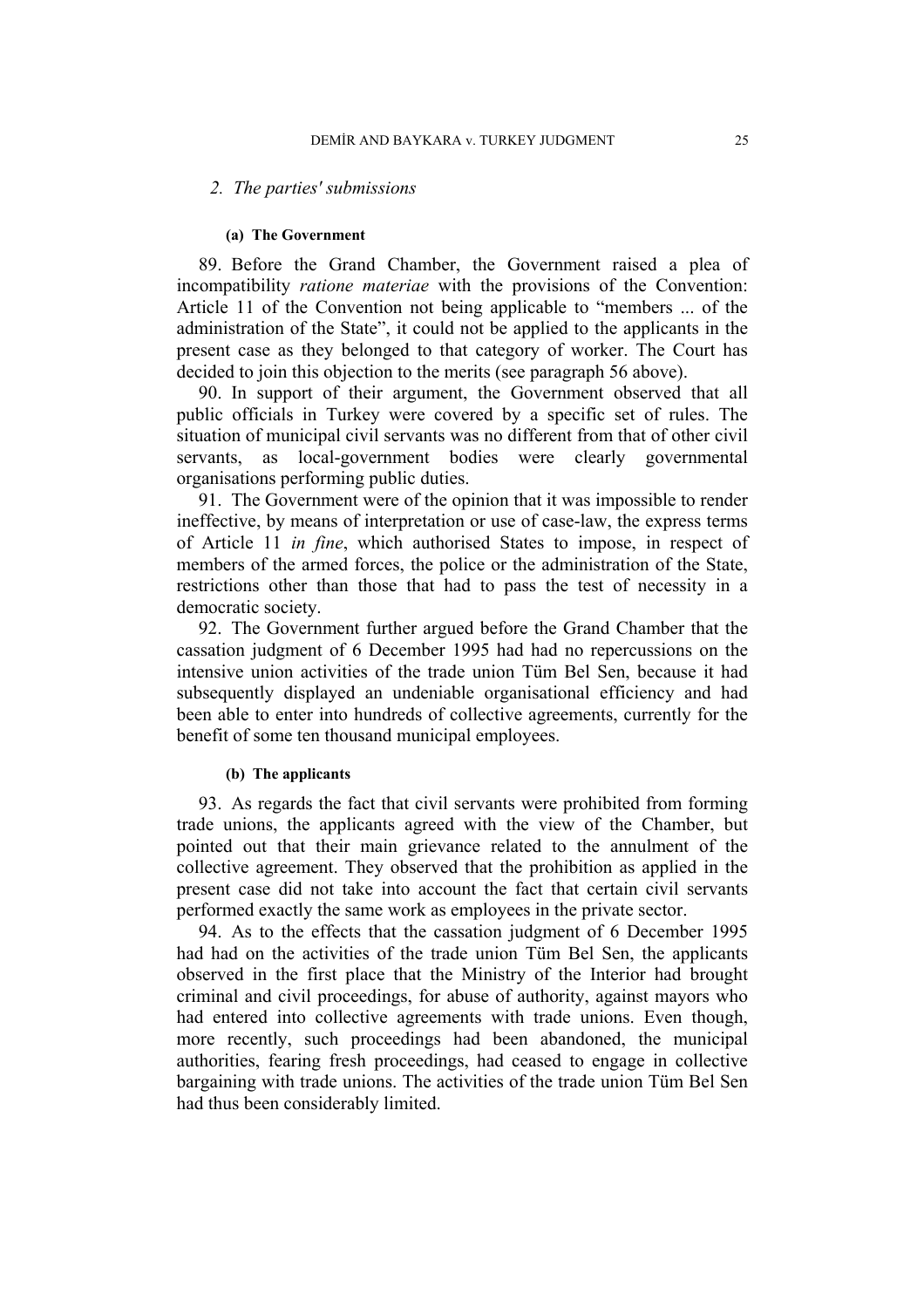95. The applicants also claimed, in this connection, that the Audit Court, following the cassation judgment of 6 December 1995, had invalidated the collective agreements signed by the trade union Tüm Bel Sen and that civil servants belonging to the union had had to reimburse all the additional wages or allowances they had received as a result of the defunct agreements. This development, which in itself constituted interference with the trade union's activities, had also prevented the union from persuading other municipal authorities to sign new collective agreements.

#### *3. The Court's assessment*

### **(a) Can the applicants, as municipal civil servants, be afforded the guarantees of Article 11 of the Convention?**

96. The Court must now deal with the Government's objection that the application is incompatible *ratione materiae* with the provisions of the Convention on the ground that Article 11 of the Convention is not applicable to "members ... of the administration of the State".

It is true that paragraph 2 *in fine* of this provision clearly indicates that the State is bound to respect the freedom of association of its employees, subject to the possible imposition of lawful restrictions on the exercise by members of its armed forces, police or administration of the rights protected in that Article (see *Swedish Engine Drivers' Union v. Sweden*, § 37, Series A no. 20).

97. In this connection, the Court considers that the restrictions imposed on the three groups mentioned in Article 11 are to be construed strictly and should therefore be confined to the "exercise" of the rights in question. These restrictions must not impair the very essence of the right to organise. On this point the Court does not share the view of the Commission that the term "lawful" in the second sentence of Article 11 § 2 requires no more than that the restriction in question should have a basis in national law, and not be arbitrary and that it does not entail any requirement of proportionality (see *Council of Civil Service Unions and Others v. the United Kingdom*, no. 11603/85, Commission decision of 20 January 1987, Decisions and Reports 50, p. 241). Moreover, in the Court's view, it is incumbent on the State concerned to show the legitimacy of any restrictions to such persons' right to organise. The Court further considers that municipal civil servants, who are not engaged in the administration of the State as such, cannot in principle be treated as "members of the administration of the State" and, accordingly, be subjected on that basis to a limitation of their right to organise and to form trade unions (see, *mutatis mutandis*, *Tüm Haber Sen and Çınar*, cited above, §§ 35-40 and 50).

98. The Court observes that these considerations find support in the majority of the relevant international instruments and in the practice of European States.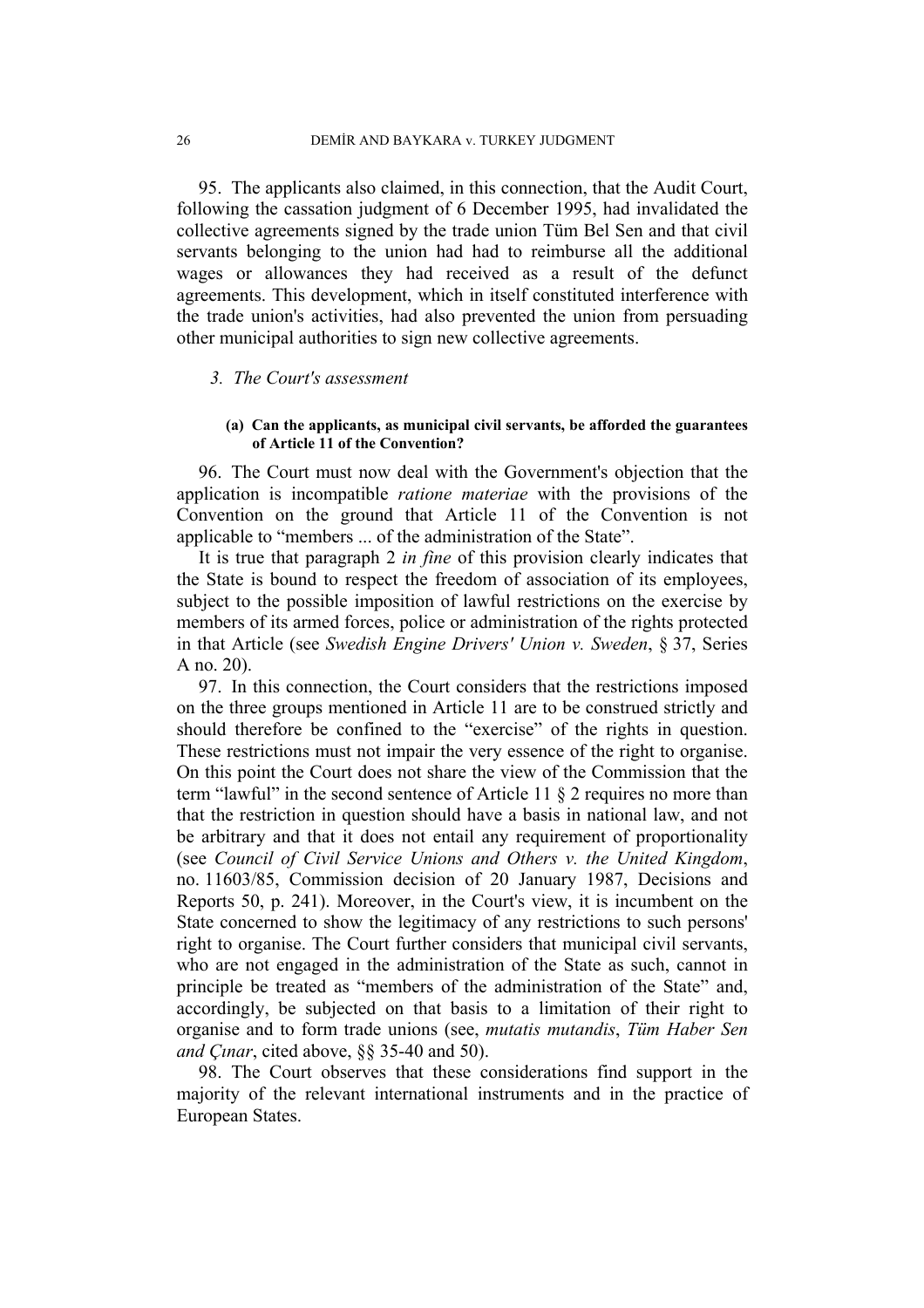99. Whilst paragraph 2 of Article 8 of the International Covenant on Economic, Social and Cultural Rights, which concerns the same subject matter, includes members of the administration of the State among the categories of persons who may be subject to restrictions, Article 22 of the International Covenant on Civil and Political Rights, the wording of which is similar to that of Article 11 of the Convention, provides that the State is entitled to restrict the exercise of the right to freedom of association only of members of the armed forces and of the police, without referring to members of the administration of the State.

100. The Court points out that the principal instrument guaranteeing, internationally, the right for public officials to form trade unions is ILO Convention No. 87 on Freedom of Association, Article 2 of which provides that all workers, without distinction whatsoever, have the right to establish and to join organisations of their own choosing (see paragraph 37 above).

101. The Court observes that the right of public officials to join trade unions has been confirmed on a number of occasions by the Committee of Experts on the Application of Conventions and Recommendations. This Committee, in its Individual Observation to the Turkish Government concerning Convention No. 87, considered that the only admissible exception to the right to organise as contemplated by that instrument concerned the armed forces and the police (see paragraph 38 above).

102. The Court further notes that the ILO Committee on Freedom of Association adopted the same line of reasoning as regards municipal civil servants. In the Committee's view, local public service employees should be able effectively to establish organisations of their own choosing, and these organisations should enjoy the full right to further and defend the interests of the workers whom they represent (see paragraph 39 above).

103. The instruments emanating from European organisations also show that the principle whereby civil servants enjoy the fundamental right of association has been very widely accepted by the member States. For example, Article 5 of the European Social Charter guarantees the freedom of workers and employers to form local, national or international organisations for the protection of their economic and social interests and to join those organisations. National legislation may impose partial restrictions on the police and total or partial restrictions on members of the armed forces, but no possibility of restriction is provided for in respect of other members of the administration of the State.

104. The right of association of civil servants has also been recognised by the Committee of Ministers of the Council of Europe in its Recommendation R (2000) 6 on the status of public officials in Europe, Principle no. 8 of which declares that public officials should, in principle, enjoy the same rights as all citizens, and that their trade-union rights should only be lawfully restricted in so far as that is necessary for the proper exercise of their public functions (see paragraph 46 above).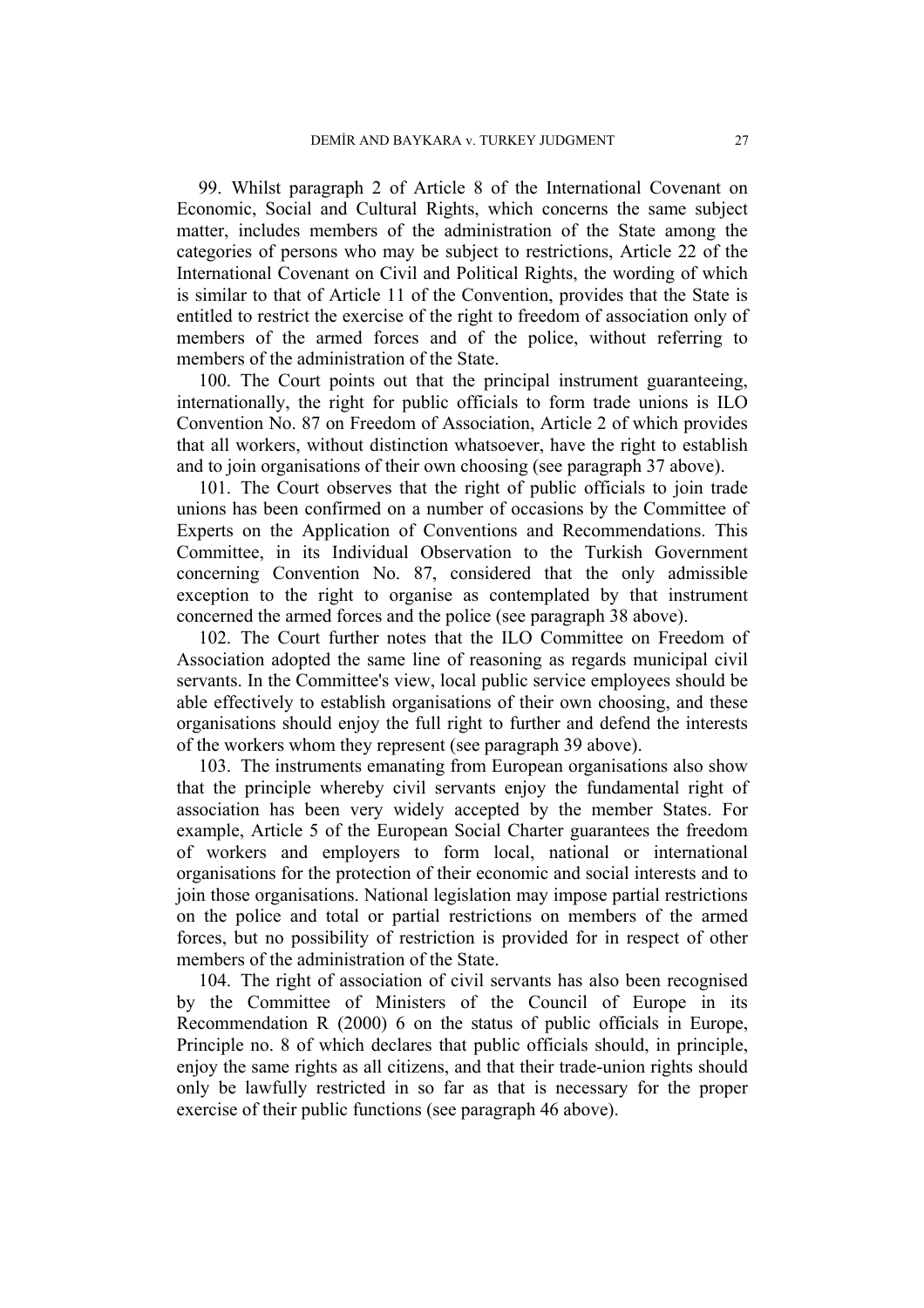105. Another European instrument, the European Union's Charter of Fundamental Rights, has adopted an open approach to the right to organise, declaring, in its Article 12(1), among other things, that "everyone" has the right to form and to join trade unions for the protection of his or her interests (see paragraph 47 above).

106. As to European practice, the Court reiterates that the right of public servants to join trade unions is now recognised by all Contracting States (see paragraph 48 above). This right applies to public servants under a career or contractual system and to employees of publicly owned industrial or commercial enterprises, whether national or municipal. Civil servants, whether they work for central government or a local authority, are generally entitled to join the trade union of their choosing. The Court also takes note of the fact that the density of trade-union membership is generally higher in the public sector than in the private sector, which constitutes a manifest indication of a favourable legal and administrative environment created by member States. In the majority of member States, the few restrictions that can be found are limited to judicial offices, to the police and to the fire services, with the most stringent restrictions, culminating in the prohibition of union membership, being reserved for members of the armed forces.

107. The Court concludes from this that "members of the administration of the State" cannot be excluded from the scope of Article 11. At most the national authorities are entitled to impose "lawful restrictions" on those members, in accordance with Article 11  $\S$  2. In the present case, however, the Government have failed to show how the nature of the duties performed by the applicants, as municipal civil servants, requires them to be regarded as "members of the administration of the State" subject to such restrictions. Accordingly, the applicants may legitimately rely on Article 11 of the Convention and any interference with the exercise of the right concerned must satisfy the requirements of paragraph 2 of that Article.

108. Accordingly, the applicants may legitimately rely on Article 11 of the Convention and the objection raised by the Government on this point must therefore be dismissed.

### **(b) General principles**

109. The Court reiterates that Article 11 § 1 presents trade-union freedom as one form or a special aspect of freedom of association (see *National Union of Belgian Police v. Belgium,* 27 October 1975, § 38, Series A no. 19; and *Swedish Engine Drivers' Union*, cited above, § 39). The Convention makes no distinction between the functions of a Contracting State as holder of public power and its responsibilities as employer. Article 11 is no exception to that rule. On the contrary, paragraph 2 *in fine* of this provision clearly indicates that the State is bound to respect freedom of assembly and association, subject to the possible imposition of "lawful restrictions" in the case of members of its armed forces, police or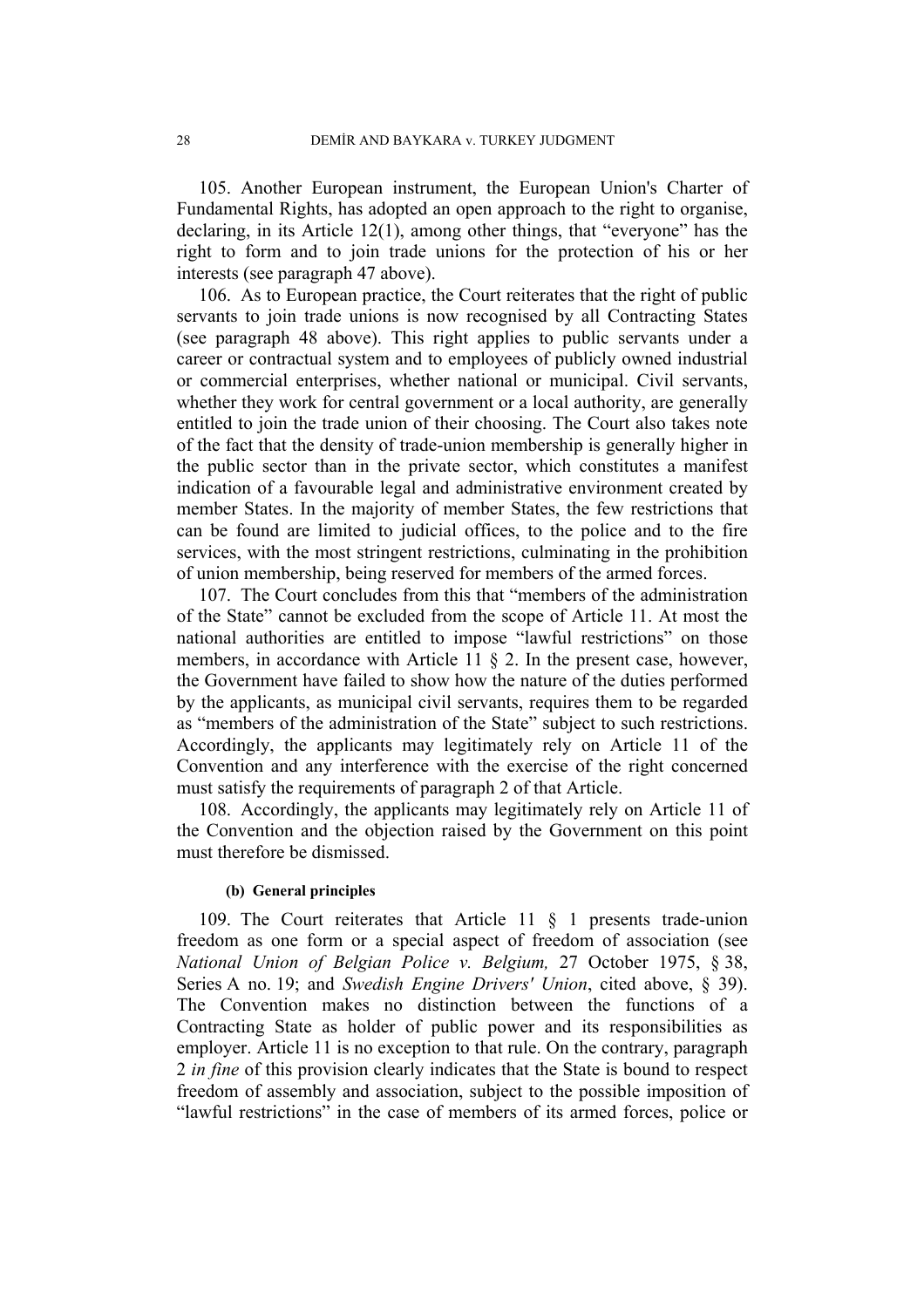administration (see *Tüm Haber Sen and Çınar*, cited above, § 29). Article 11 is accordingly binding upon the "State as employer", whether the latter's relations with its employees are governed by public or private law (see *Swedish Engine Drivers' Union*, cited above, § 37).

110. The Court further reiterates that, although the essential object of Article 11 is to protect the individual against arbitrary interference by public authorities with the exercise of the rights protected, there may in addition be positive obligations on the State to secure the effective enjoyment of such rights. In the specific context of the present case, the responsibility of Turkey would be engaged if the facts complained of by the applicants – that is to say, principally, the non-recognition of their union by the State at the material time – resulted from a failure on its part to secure to the applicants under domestic law the rights set forth in Article 11 of the Convention (see *Wilson, National Union of Journalists and Others v. the United Kingdom*, nos. 30668/96, 30671/96 and 30678/96, § 41, ECHR 2002-V; and *Gustafsson v. Sweden*, 25 April 1996, § 45, *Reports* 1996-II).

111. However, as the Court has pointed out in the context of Article 8 of the Convention, whether the case is analysed in terms of a positive duty on the State to take reasonable and appropriate measures to secure the rights of an applicant under the Article or in terms of an interference by a public authority, to be justified in accordance with paragraph 2 of the Article, the applicable principles are broadly similar (see *Hatton and Others v. the United Kingdom* [GC], no. 36022/97, § 98, ECHR 2003-VIII).

### **(c) Effects of State action or inaction on Tüm Bel Sen's activities**

112. The Court must ascertain in the first place whether the Government's argument that the cassation judgment of 6 December 1995 had no effects on the union activities of Tüm Bel Sen is confirmed by the facts of the case.

113. It observes in this connection that the said judgment, to the extent that it was found therein that the applicant trade union had not acquired legal personality when it was created and, accordingly, that it was not entitled to take or defend legal proceedings, had two effects on the union's activities, one retrospective, the other prospective.

114. The judgment in question had the retrospective effect of rendering null and void *ab initio* all the activities and actions that Tüm Bel Sen had undertaken between 1991 and 1993 in relation to the Gaziantep Municipal Council for the purpose of protecting its members' interests, including the collective agreement involved in the present case. That effect was compounded by the decisions of the Audit Court requiring the reimbursement of the advantages obtained by members of the trade union as a result of negotiations with the employing authority.

115. As to the prospective effect of the cassation judgment in question, the Court regards as credible the applicants' argument that the trade union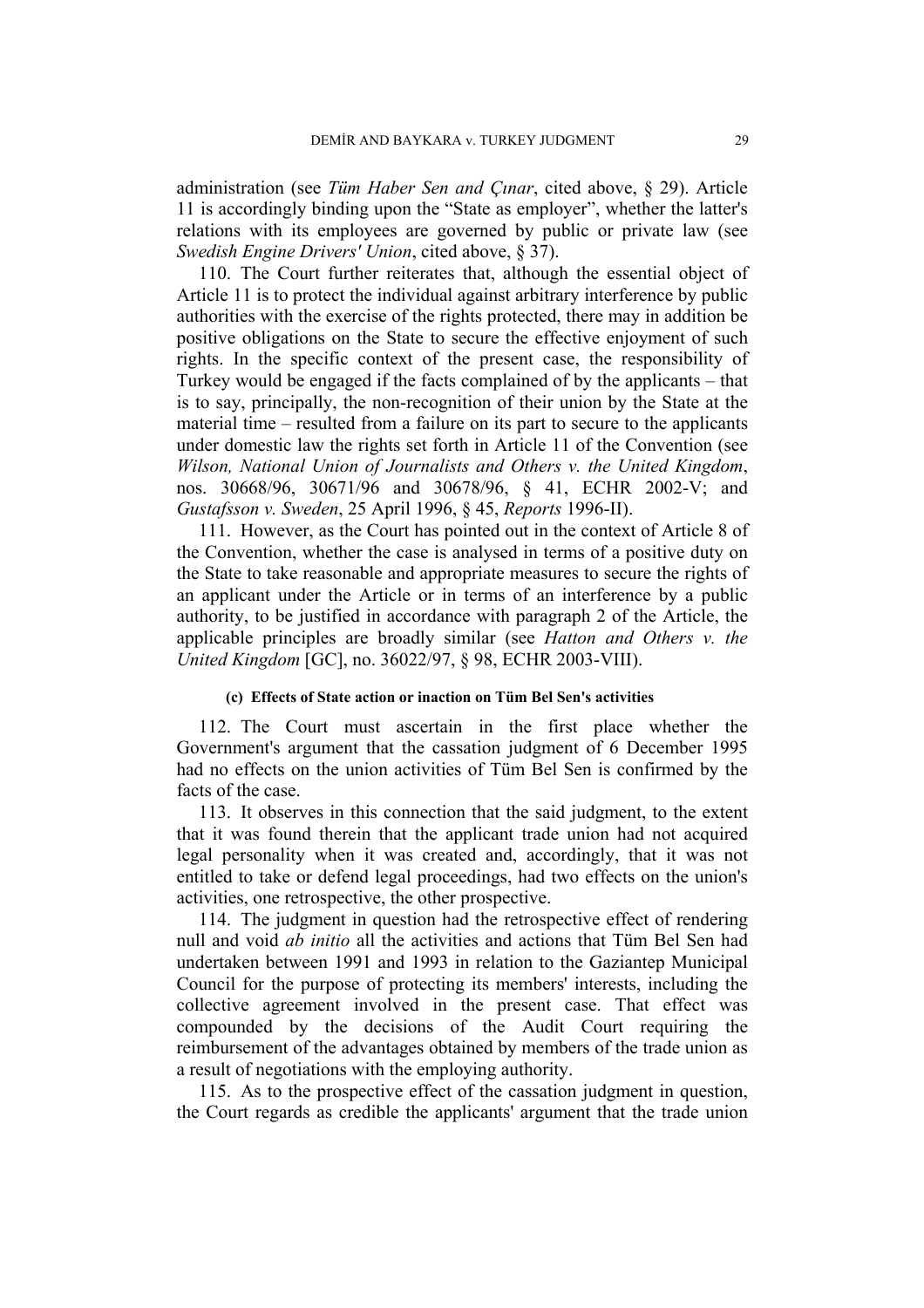Tüm Bel Sen had seen its activities considerably restricted as a result of the reluctance on the part of the heads of local authorities to enter into negotiations with it. It can be seen from the case file, firstly, that heads of municipal authorities who had agreed to grant advantages to civil servants under collective agreements had faced administrative, financial and judicial proceedings prior to the enactment of Law no. 4688 on 25 June 2001, and, secondly, that even after that date they were themselves obliged to reimburse to the State any additional sums that had been paid at the material time and then in turn bring proceedings against the civil servants who had received them.

116. As noted above (paragraph 88), the Chamber not only considered that there had been an unjustified interference with the rights of the applicants under Article 11 but that, in refusing to recognise the legal personality of the applicants' union, the State had failed to comply with its positive obligation to secure the enjoyment of the rights enshrined in that Article. Like the Chamber, the Grand Chamber considers that the present case can be analysed either as an interference with Article 11 or as a failure by the State to comply with its positive obligation to secure the applicants' rights under this provision. In the particular circumstances of the present case the Court considers that both approaches are possible given the mixture of action and inaction on the part of the authorities with which it is confronted. Accordingly it will proceed on the basis that this part of the case should be analysed from the standpoint of whether there was an interference with the applicants' rights but it will also have regard to the State's positive obligations in so doing.

#### **(d) Compliance with Article 11**

#### *(i) Prescription by law and pursuit of a legitimate aim*

117. Such interference will constitute a breach of Article 11 unless it was "prescribed by law", pursued one or more legitimate aims and was "necessary in a democratic society" for the achievement of those aims.

118. The Court notes that the impugned interference was in accordance with the domestic law as interpreted by the combined civil divisions of the Court of Cassation. Moreover, it is not in dispute that the judgment in question, in so far as it sought to prevent discrepancy between legislation and practice, was intended to prevent disorder (see *Tüm Haber Sen and Çınar*, cited above, §§ 33-34).

#### *(ii) Necessity in a democratic society*

119. As to the necessity of such interference in a democratic society, the Court reiterates that lawful restrictions may be imposed on the exercise of trade-union rights by members of the armed forces, of the police or of the administration of the State. However, it must also be borne in mind that the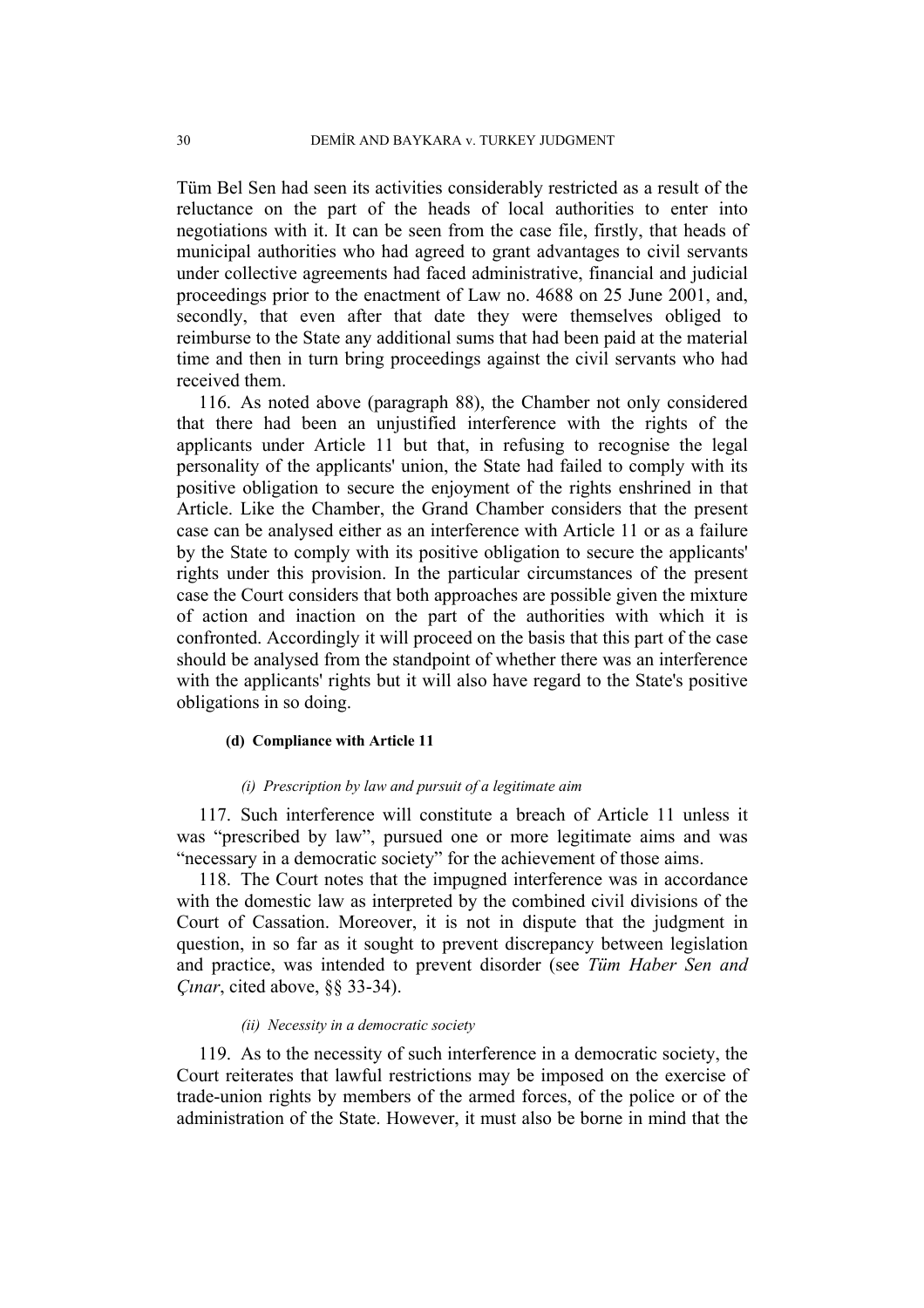exceptions set out in Article 11 are to be construed strictly; only convincing and compelling reasons can justify restrictions on such parties' freedom of association. In determining in such cases whether a "necessity" – and therefore a "pressing social need" – within the meaning of Article 11 § 2 exists, States have only a limited margin of appreciation, which goes hand in hand with rigorous European supervision embracing both the law and the decisions applying it, including those given by independent courts (see, for example, *Sidiropoulos and Others v. Greece*, 10 July 1998, § 40, *Reports* 1998-IV). The Court must also look at the interference complained of in the light of the case as a whole and determine whether it was "proportionate to the legitimate aim pursued" and whether the reasons adduced by the national authorities to justify it were "relevant and sufficient". In so doing, the Court has to satisfy itself that the national authorities applied standards which were in conformity with the principles embodied in the appropriate provision of the Convention and, moreover, that they based their decisions on an acceptable assessment of the relevant facts (see, for example, *Yazar and Others v. Turkey*, nos. 22723/93, 22724/93 and 22725/93, § 51, ECHR 2002-II).

120. As to whether, in the present case, the non-recognition of the applicants' union was justified by a "pressing social need", the Grand Chamber endorses the following assessment of the Chamber:

"it has not been shown before it that the absolute prohibition on forming trade unions imposed on civil servants ... by Turkish law, as it applied at the material time, met a 'pressing social need'. The mere fact that the 'legislation did not provide for such a possibility' is not sufficient to warrant as radical a measure as the dissolution of a trade union."

121. The Court further considers that at the material time there were a number of additional arguments in support of the idea that the nonrecognition of the right of the applicants, as municipal civil servants, to form a trade union did not correspond to a "necessity".

122. Firstly, the right of civil servants to form and join trade unions was already recognised by instruments of international law, both universal (see paragraphs 98-102 above) and regional (see paragraphs 103-105 above). In addition, an examination of European practice shows that the freedom of association of public officials was generally recognised in all member States (see paragraph 106 above).

123. Secondly, Turkey had already, at the material time, ratified (by an instrument deposited on 12 July 1993) ILO Convention No. 87, the fundamental text securing, internationally, the right of public officials to form trade unions. This instrument was already, by virtue of the Turkish Constitution, directly applicable in domestic law (see paragraph 34 above).

124. Lastly, Turkey confirmed by its subsequent practice its willingness to recognise the right to organise of civil servants – a willingness already expressed by the ratification of ILO Convention No. 87 in 1993 – by the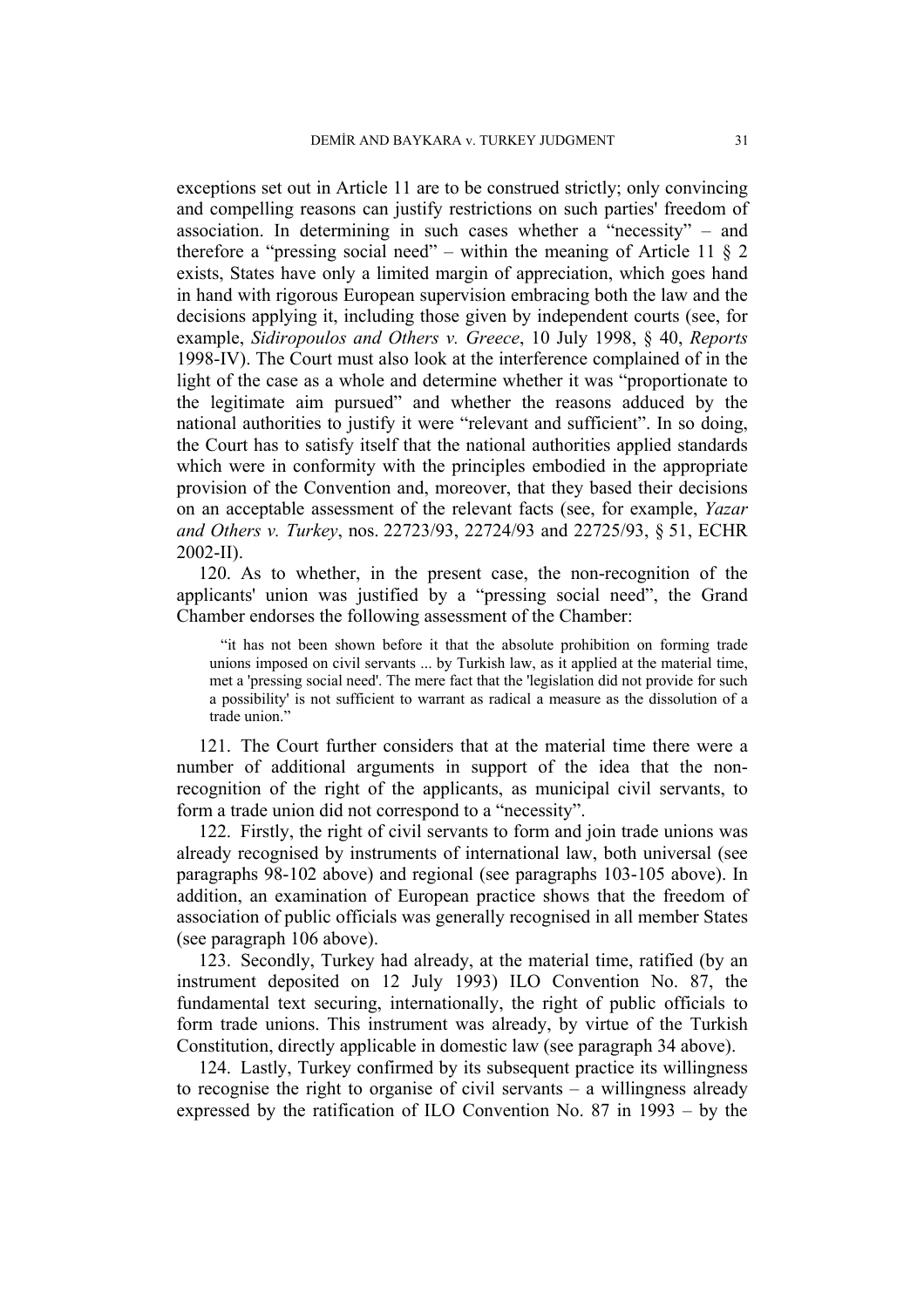amendment of the Constitution in 1995 and by the practice of the judicial organs from the early 1990s onwards. That latter practice is illustrated by the decisions taken in the present case by the District Court and the Fourth Civil Division of the Court of Cassation. Moreover, in 2000 Turkey signed the two United Nations instruments recognising the right in question (see paragraphs 40 and 41 above).

125. The Court observes that, in spite of these developments in international law, the Turkish authorities were unable to secure to the applicants the right to form a trade union, mainly for two reasons. Firstly, the Turkish legislature, after the ratification in 1993 of ILO Convention No. 87 by Turkey, did nothing more until 2001, the year in which it enacted the Civil Servants' Trade Union Act (Law no. 4688), which governs the practical application of this right. Secondly, during this transitional period, the combined civil divisions of the Court of Cassation refused to follow the solution proposed by the Gaziantep District Court, which had been guided by developments in international law, and gave a restrictive and formalistic interpretation of the domestic legislation concerning the forming of legal entities. This interpretation prevented the combined civil divisions from assessing the specific circumstances of the case and from ascertaining whether a fair balance had been struck between the respective interests of the applicants and of the employing authority, Gaziantep Municipal Council (see, *mutatis mutandis*, *Sørensen and Rasmussen*, cited above, § 58).

126. The Court thus considers that the combined effect of the restrictive interpretation by the Court of Cassation and the legislature's inactivity between 1993 and 2001 prevented the State from fulfilling its obligation to secure to the applicants the enjoyment of their trade-union rights and cannot be justified as "necessary in a democratic society" within the meaning of Article 11 § 2 of the Convention.

127. Accordingly, there has been a violation of Article 11 of the Convention on account of the failure to recognise the right of the applicants, as municipal civil servants, to form a trade union.

# **C. Annulment of a collective agreement between the trade union Tüm Bel Sen and the authority which had been applied for the previous two years**

### *1. The Chamber judgment*

128. The Chamber examined this point separately from the complaint concerning the refusal of the Court of Cassation to recognise the right of civil servants to form trade unions.

129. As to the question whether there had been a breach of the applicants' trade-union rights, the Chamber considered that the Court's caselaw did not exclude the possibility that the right to enter into a collective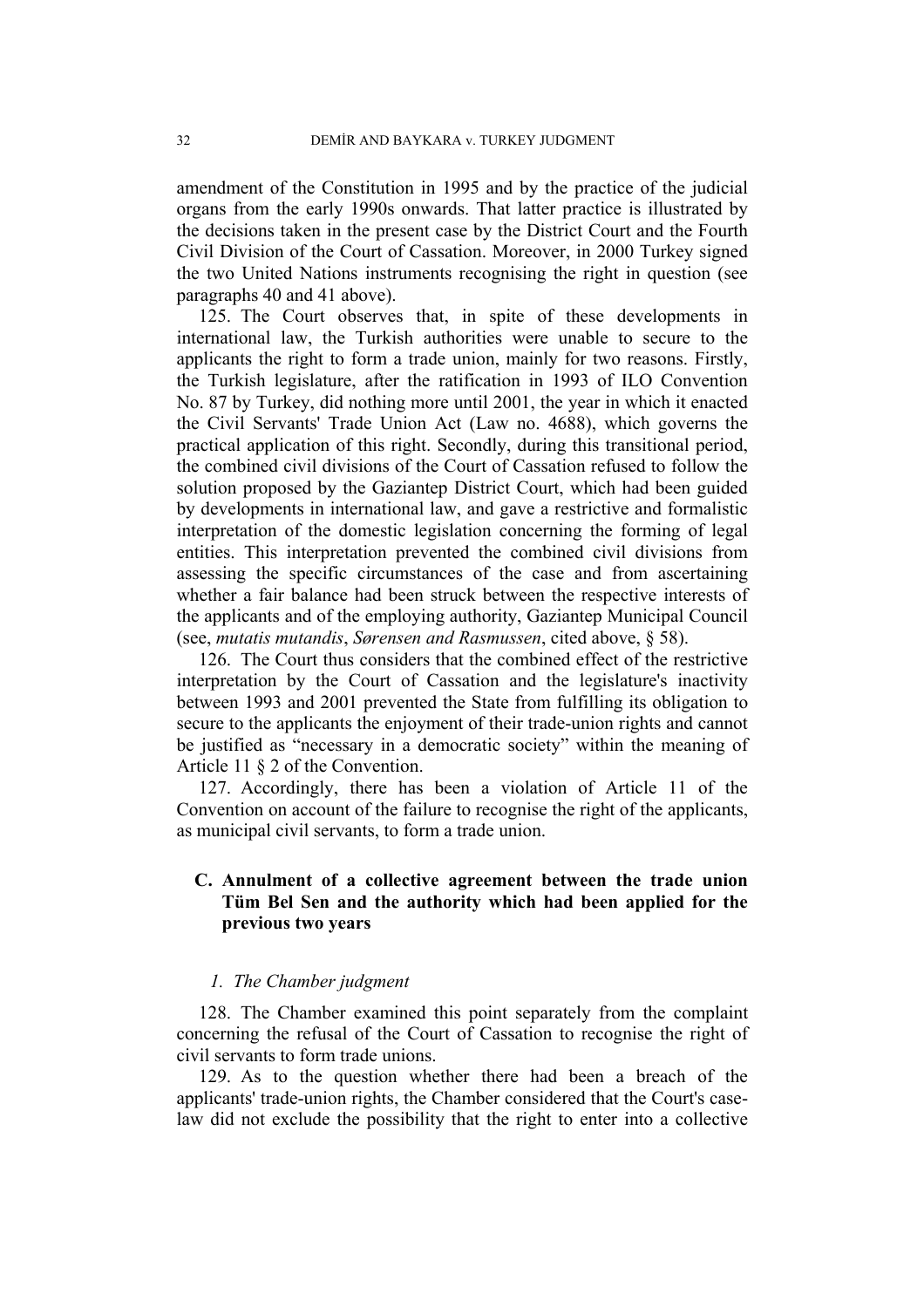agreement might represent, in the particular circumstances of a case, one of the principal means – even the foremost of such means – for trade unionists to protect their interests. It noted the organic link between freedom of association and freedom to bargain collectively, as previously referred to by the Social Charter's Committee of Independent Experts.

130. The Chamber, after observing that, in the present case, the trade union Tüm Bel Sen had persuaded the authority to engage in collective bargaining and to enter into a collective agreement, and that this agreement had for a period of two years governed all working relations between municipal-council staff and their employer, considered that this collective agreement represented for the trade union the principal, if not only, means of promoting and safeguarding its members' interests (see §§ 30-40 of the Chamber judgment).

131. The Chamber also considered that the interference in question was prescribed by law and that the prevention of discrepancy between practice and the current domestic law could be regarded as a legitimate aim within the meaning of paragraph 2 of Article 11 (see § 42 of the Chamber judgment). As regards the justification for the interference, the Chamber found that no pressing need in this connection had been shown by the Government. It also found that Turkey had failed in its positive obligation under Article 11 to assist the applicants' union in defending its members' interests.

### *2. The parties' observations*

132. The parties agreed that the Grand Chamber had to examine the complaint concerning the annulment of the collective agreement separately from the complaint concerning the applicants' right to form trade unions.

### **(a) The Government**

133. The Government argued that the complaint relating to the annulment of the collective agreement had to be examined separately, in so far as, in their opinion, it raised separate legal questions from those raised by the applicants' right to form a trade union.

134. In the Government's opinion, it was not appropriate to modify the case-law established in the 1970s to the effect that the right to enter into collective agreements was not a right guaranteed as such by Article 11. Going beyond the early classical cases of *National Union of Belgian Police v. Belgium* or *Swedish Engine Drivers' Union v. Sweden*, this case-law had been reiterated more recently in inadmissibility decisions (see *Francesco Schettini and Others v. Italy* (dec), no. 29529/95, 9 November 2000; and *UNISON v. the United Kingdom* (dec.), no. 53574/99, ECHR 2002-I).

135. The Government pointed out in this connection that trade-union rights could be implemented in a number of different forms and they argued that the State was free to select those that were to be used by trade unions.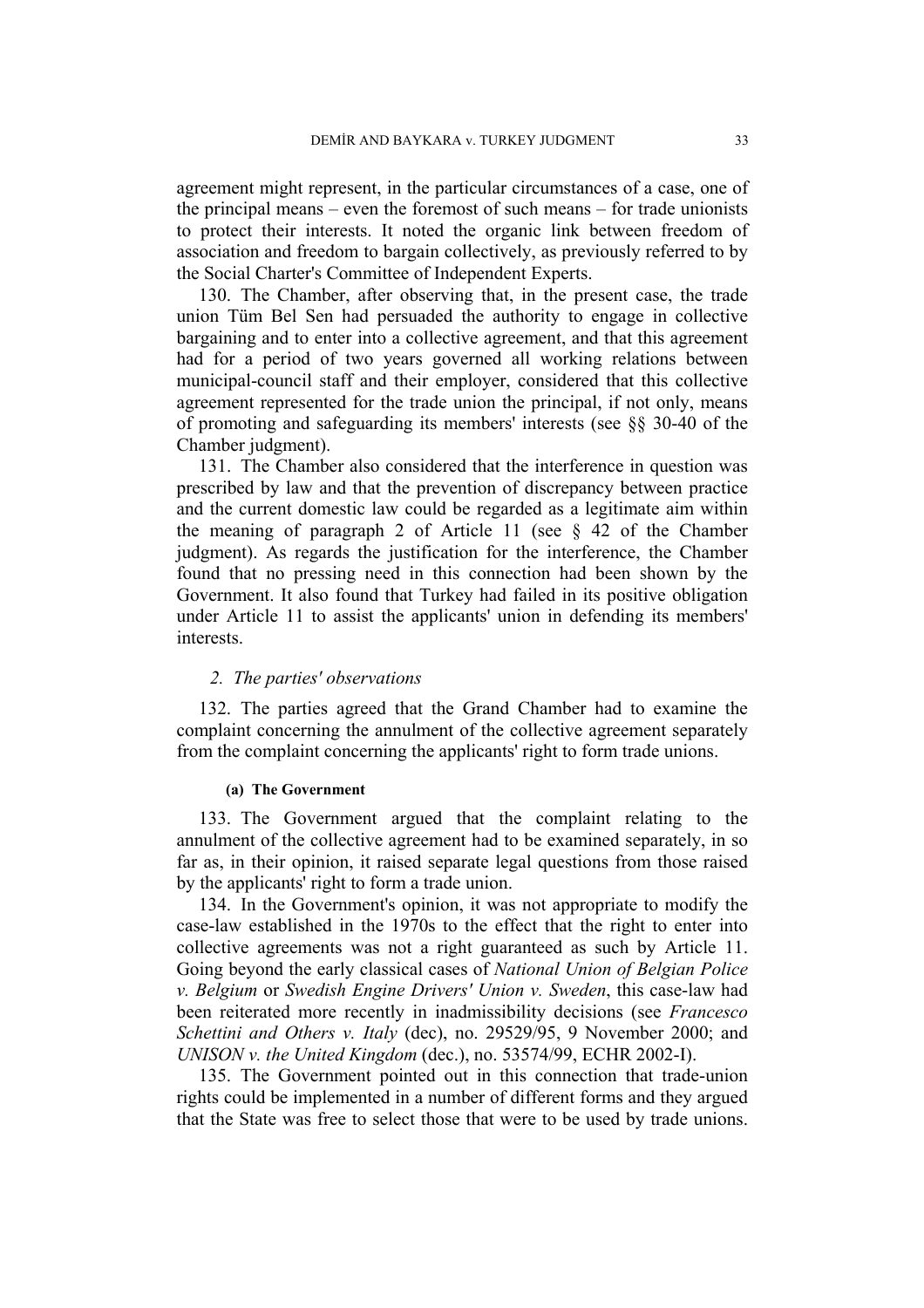They claimed that it was not for the Court to impose any particular form on Contracting States for the purposes of Article 11.

136. They contended, moreover, that it was impossible to establish a common European practice as regards the right of civil servants to enter into collective agreements. In certain Contracting States, only contractual State employees (as opposed to career civil servants) enjoyed such a right, whilst in others only those civil servants who held senior posts were excluded.

137. Lastly, the Government considered that the ILO Conventions ratified by Turkey were not pertinent in the context of Article 11 of the Convention. They argued that the Court should not make use of them to create new rights that could be relied upon under the Convention.

### **(b) The applicants**

138. The applicants explained that their principal complaint concerned the annulment of the collective agreement between them and the Gaziantep Municipal Council. They stated that they shared the Chamber's analysis of this question, whilst pointing out that the Court of Cassation's position totally disregarded their rights in this connection.

139. They further agreed with the concurring opinion of three judges in the Chamber who had stated that the right to bargain collectively should be regarded nowadays as one of the essential elements inherent in the right to form trade unions, within the meaning of Article 11 of the Convention.

### *3. Whether there was interference*

### **(a) General principles concerning the substance of the right of association**

### *(i) Evolution of case-law*

140. The development of the Court's case-law concerning the constituent elements of the right of association can be summarised as follows: the Court has always considered that Article 11 of the Convention safeguards freedom to protect the occupational interests of trade-union members by the union's collective action, the conduct and development of which the Contracting States must both permit and make possible (see *National Union of Belgian Police*, cited above, § 39; *Swedish Engine Drivers' Union*, cited above, § 40; and *Schmidt and Dahlström v. Sweden*, 6 February 1976, § 36, Series A no. 21).

141. As to the substance of the right of association enshrined in Article 11 of the Convention, the Court has taken the view that paragraph 1 of that Article affords members of a trade union a right, in order to protect their interests, that the trade union should be heard, but has left each State a free choice of the means to be used towards this end. What the Convention requires, in the Court's view, is that under national law trade unions should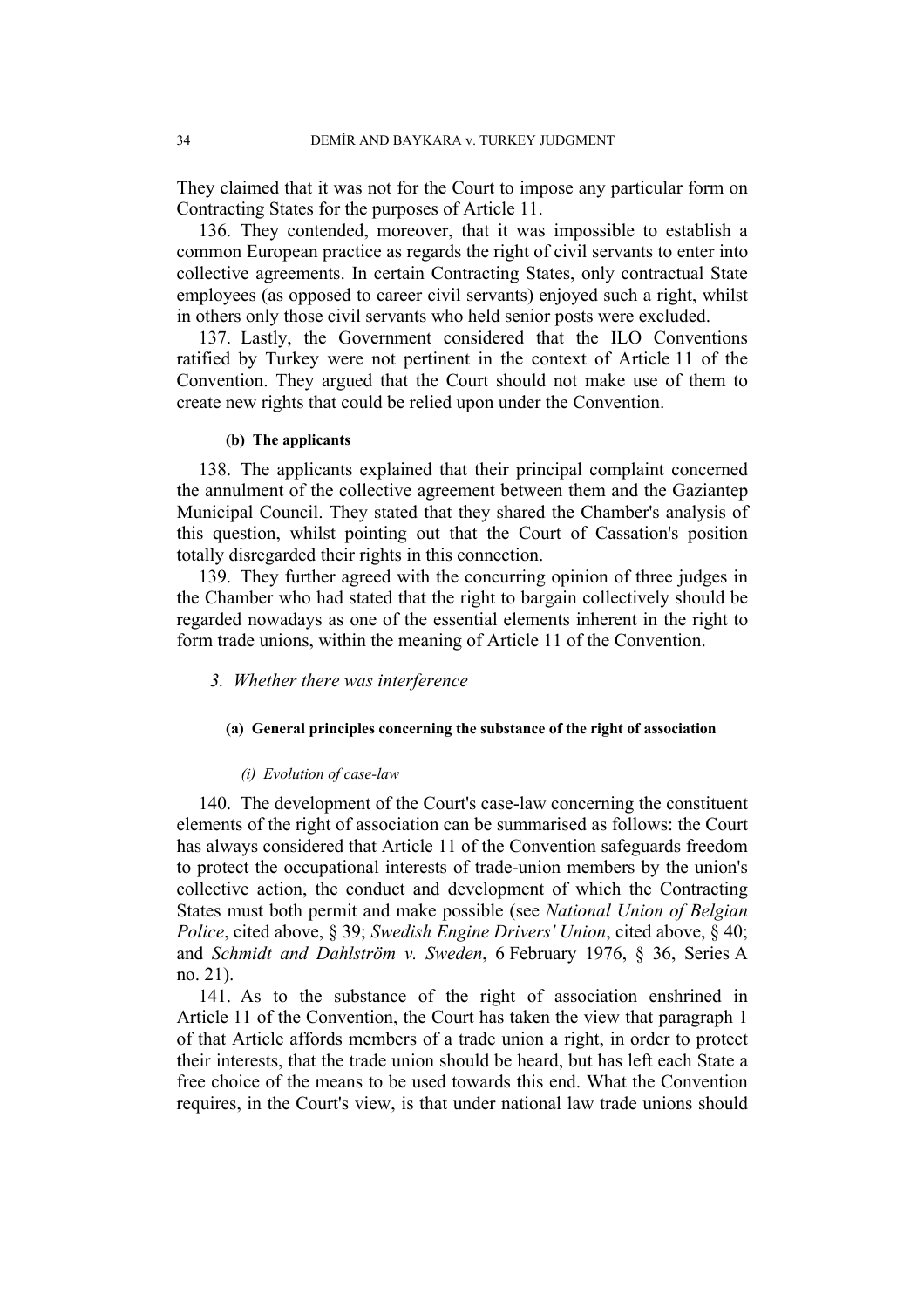be enabled, in conditions not at variance with Article 11, to strive for the protection of their members' interests (see *National Union of Belgian Police*, cited above, § 39; *Swedish Engine Drivers' Union*, cited above, § 40; and *Schmidt and Dahlström*, cited above, § 36).

142. As regards the right to enter into collective agreements, the Court initially considered that Article 11 did not secure any particular treatment of trade unions, such as a right for them to enter into collective agreements (see *Swedish Engine Drivers' Union*, cited above, § 39). It further stated that this right in no way constituted an element necessarily inherent in a right guaranteed by the Convention (see *Schmidt and Dahlström*, cited above, § 34).

143. Subsequently, in the case of *Wilson, National Union of Journalists and Others*, the Court considered that even if collective bargaining was not indispensable for the effective enjoyment of trade-union freedom, it might be one of the ways by which trade unions could be enabled to protect their members' interests. The union had to be free, in one way or another, to seek to persuade the employer to listen to what it had to say on behalf of its members (*Wilson, National Union of Journalists and Others*, cited above, § 44).

144. As a result of the foregoing, the evolution of case-law as to the substance of the right of association enshrined in Article 11 is marked by two guiding principles: firstly, the Court takes into consideration the totality of the measures taken by the State concerned in order to secure trade-union freedom, subject to its margin of appreciation; secondly, the Court does not accept restrictions that affect the essential elements of trade-union freedom, without which that freedom would become devoid of substance. These two principles are not contradictory but are correlated. This correlation implies that the Contracting State in question, whilst in principle being free to decide what measures it wishes to take in order to ensure compliance with Article 11, is under an obligation to take account of the elements regarded as essential by the Court's case-law.

145. From the Court's case-law as it stands, the following essential elements of the right of association can be established: the right to form and join a trade union (see, as a recent authority, *Tüm Haber Sen and Çınar*, cited above), the prohibition of closed-shop agreements (see, for example, *Sørensen and Rasmussen*, cited above) and the right for a trade union to seek to persuade the employer to hear what it has to say on behalf of its members (*Wilson, National Union of Journalists and Others*, cited above,  $§ 44$ ).

146. This list is not finite. On the contrary, it is subject to evolution depending on particular developments in labour relations. In this connection it is appropriate to remember that the Convention is a living instrument which must be interpreted in the light of present-day conditions, and in accordance with developments in international law, so as to reflect the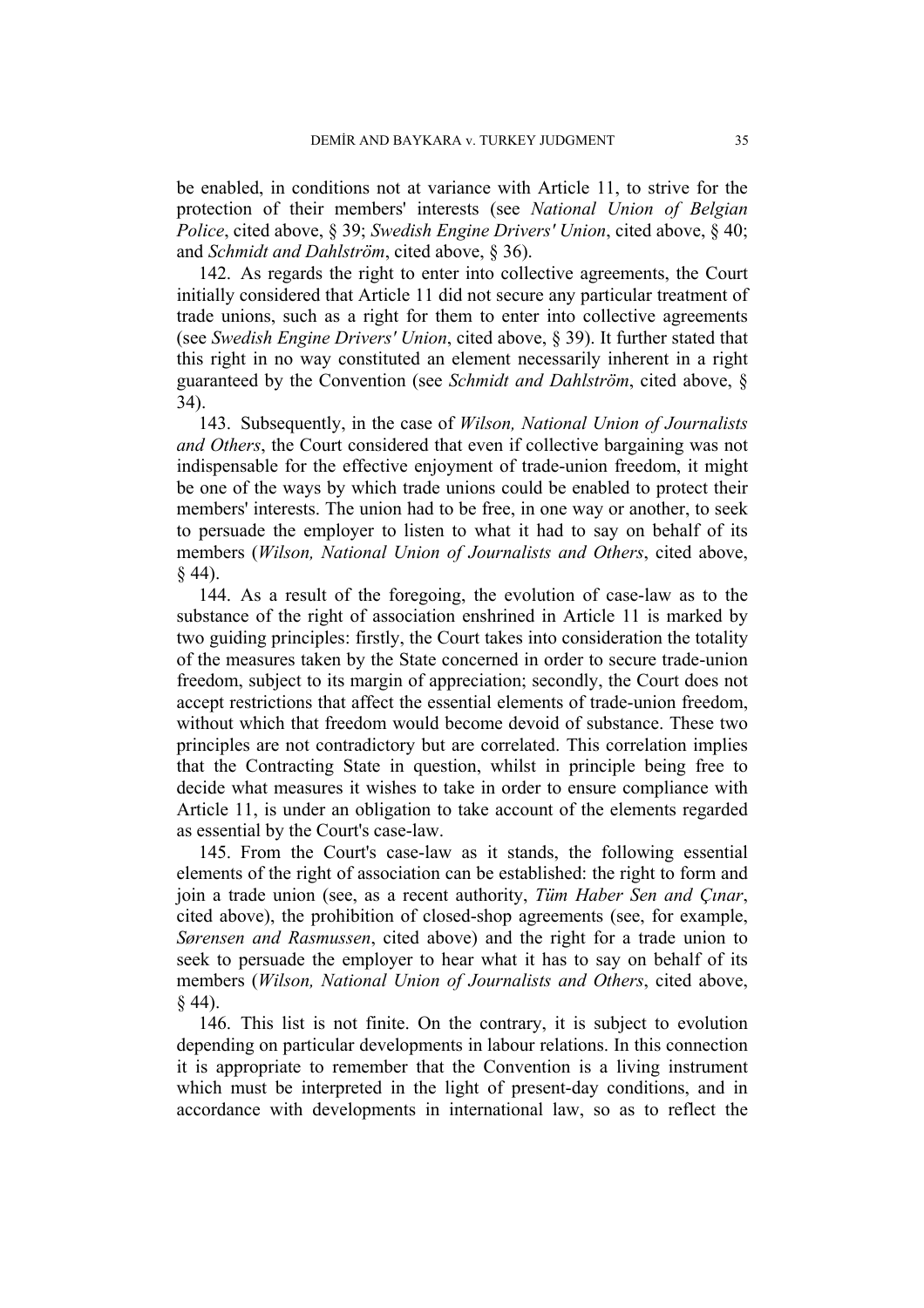increasingly high standard being required in the area of the protection of human rights, thus necessitating greater firmness in assessing breaches of the fundamental values of democratic societies. In other words, limitations to rights must be construed restrictively, in a manner which gives practical and effective protection to human rights (see, *mutatis mutandis*, *Refah Partisi (the Welfare Party) and Others v. Turkey* [GC], nos. 41340/98, 41342/98, 41343/98 and 41344/98, § 100, ECHR 2003-II; and *Selmouni v. France* [GC], no. 25803/94, § 101, ECHR 1999-V).

### *(ii) The right to bargain collectively*

147. The Court observes that in international law, the right to bargain collectively is protected by ILO Convention No. 98 concerning the Right to Organise and to Bargain Collectively. Adopted in 1949, this text, which is one of the fundamental instruments concerning international labour standards, was ratified by Turkey in 1952. It states in Article 6 that it does not deal with the position of "public servants engaged in the administration of the State". However, the ILO's Committee of Experts interpreted this provision as excluding only those officials whose activities were specific to the administration of the State. With that exception, all other persons employed by government, by public enterprises or by autonomous public institutions should benefit, according to the Committee, from the guarantees provided for in Convention No. 98 in the same manner as other employees, and consequently should be able to engage in collective bargaining in respect of their conditions of employment, including wages (see paragraph 43 above).

148. The Court further notes that ILO Convention No. 151 (which was adopted in 1978, entered into force in 1981 and has been ratified by Turkey) on labour relations in the public service ("Convention concerning Protection of the Right to Organise and Procedures for Determining Conditions of Employment in the Public Service") leaves States free to choose whether or not members of the armed forces or of the police should be accorded the right to take part in the determination of working conditions, but provides that this right applies everywhere else in the public service, if need be under specific conditions. In addition, the provisions of Convention No. 151, under its Article  $1 \S 1$ , cannot be used to reduce the extent of the guarantees provided for in Convention No. 98 (see paragraph 44 above).

149. As to European instruments, the Court finds that the European Social Charter, in its Article 6 § 2 (which Turkey has not ratified), affords to all workers, and to all unions, the right to bargain collectively, thus imposing on the public authorities the corresponding obligation to promote actively a culture of dialogue and negotiation in the economy, so as to ensure broad coverage for collective agreements. The Court observes, however, that this obligation does not oblige authorities to enter into collective agreements. According to the meaning attributed by the European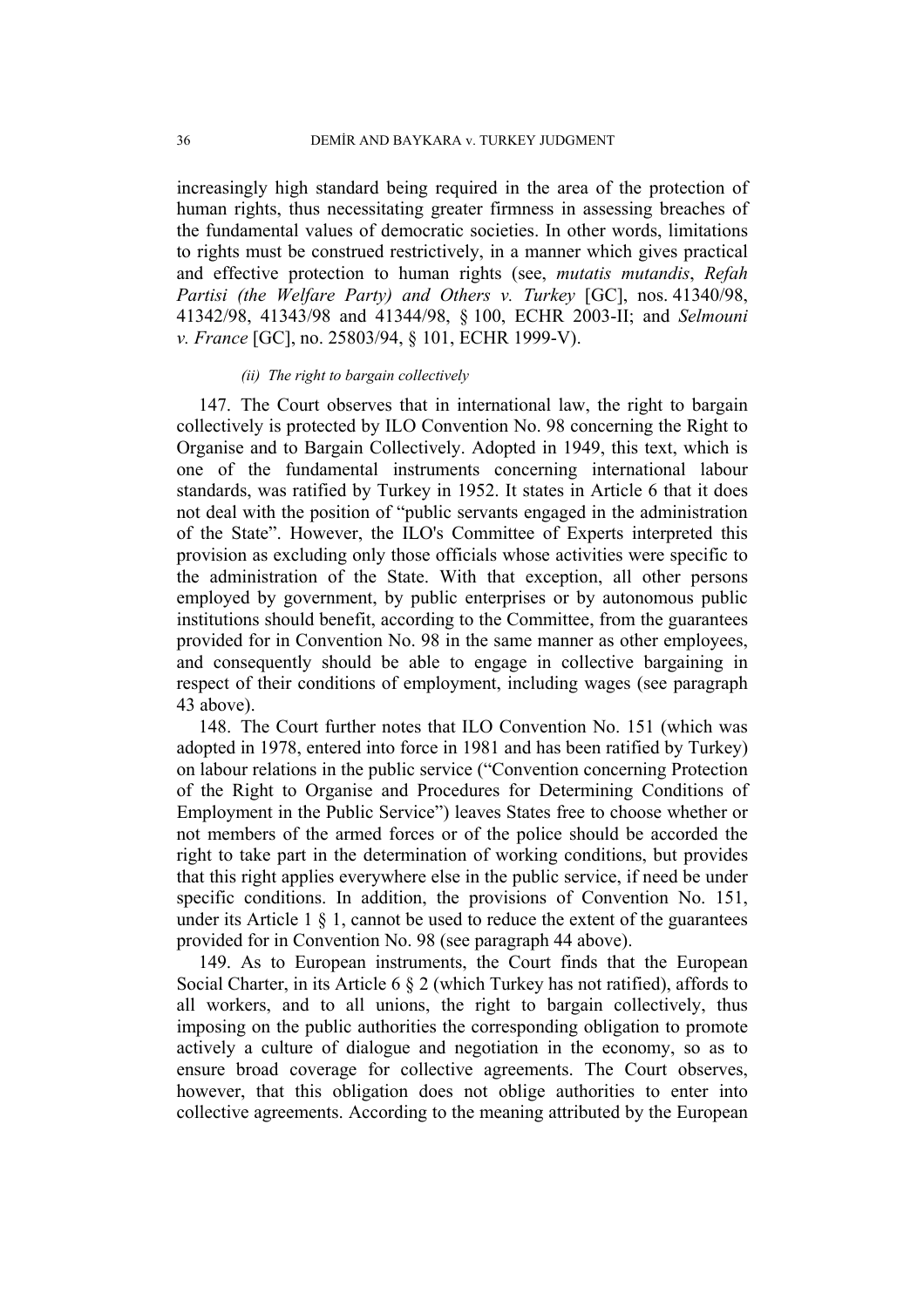Committee of Social Rights (ECSR) to Article 6 § 2 of the Charter, which in fact fully applies to public officials, States which impose restrictions on collective bargaining in the public sector have an obligation, in order to comply with this provision, to arrange for the involvement of staff representatives in the drafting of the applicable employment regulations.

150. As to the European Union's Charter of Fundamental Rights, which is one of the most recent European instruments, it provides in Article 28 that workers and employers, or their respective organisations, have, in accordance with Community law and national laws and practices, the right to negotiate and conclude collective agreements at the appropriate levels.

151. As to the practice of European States, the Court reiterates that, in the vast majority of them, the right of civil servants to bargain collectively with the authorities has been recognised, subject to various exceptions so as to exclude certain areas regarded as sensitive or certain categories of civil servants who hold exclusive powers of the State. In particular, the right of public servants employed by local authorities and not holding State powers to engage in collective bargaining in order to determine their wages and working conditions has been recognised in the majority of Contracting States. The remaining exceptions can be justified only by particular circumstances (see paragraph 52 above).

152. It is also appropriate to take into account the evolution in the Turkish situation since the application was lodged. Following its ratification of Convention No. 87 on freedom of association and the protection of the right to organise, Turkey amended, in 1995, Article 53 of its Constitution by inserting a paragraph providing for the right of unions formed by public officials to take or defend court proceedings and to engage in collective bargaining with authorities. Later on, Law no. 4688 of 25 June 2001 laid down the terms governing the exercise by civil servants of their right to bargain collectively.

153. In the light of these developments, the Court considers that its case-law to the effect that the right to bargain collectively and to enter into collective agreements does not constitute an inherent element of Article 11 (*Swedish Engine Drivers' Union*, cited above, § 39, and *Schmidt and Dahlström*, cited above, § 34) should be reconsidered, so as to take account of the perceptible evolution in such matters, in both international law and domestic legal systems. While it is in the interests of legal certainty, foreseeability and equality before the law that the Court should not depart, without good reason, from precedents established in previous cases, a failure by the Court to maintain a dynamic and evolutive approach would risk rendering it a bar to reform or improvement (see *Vilho Eskelinen and Others*, cited above, § 56).

154. Consequently, the Court considers that, having regard to the developments in labour law, both international and national, and to the practice of Contracting States in such matters, the right to bargain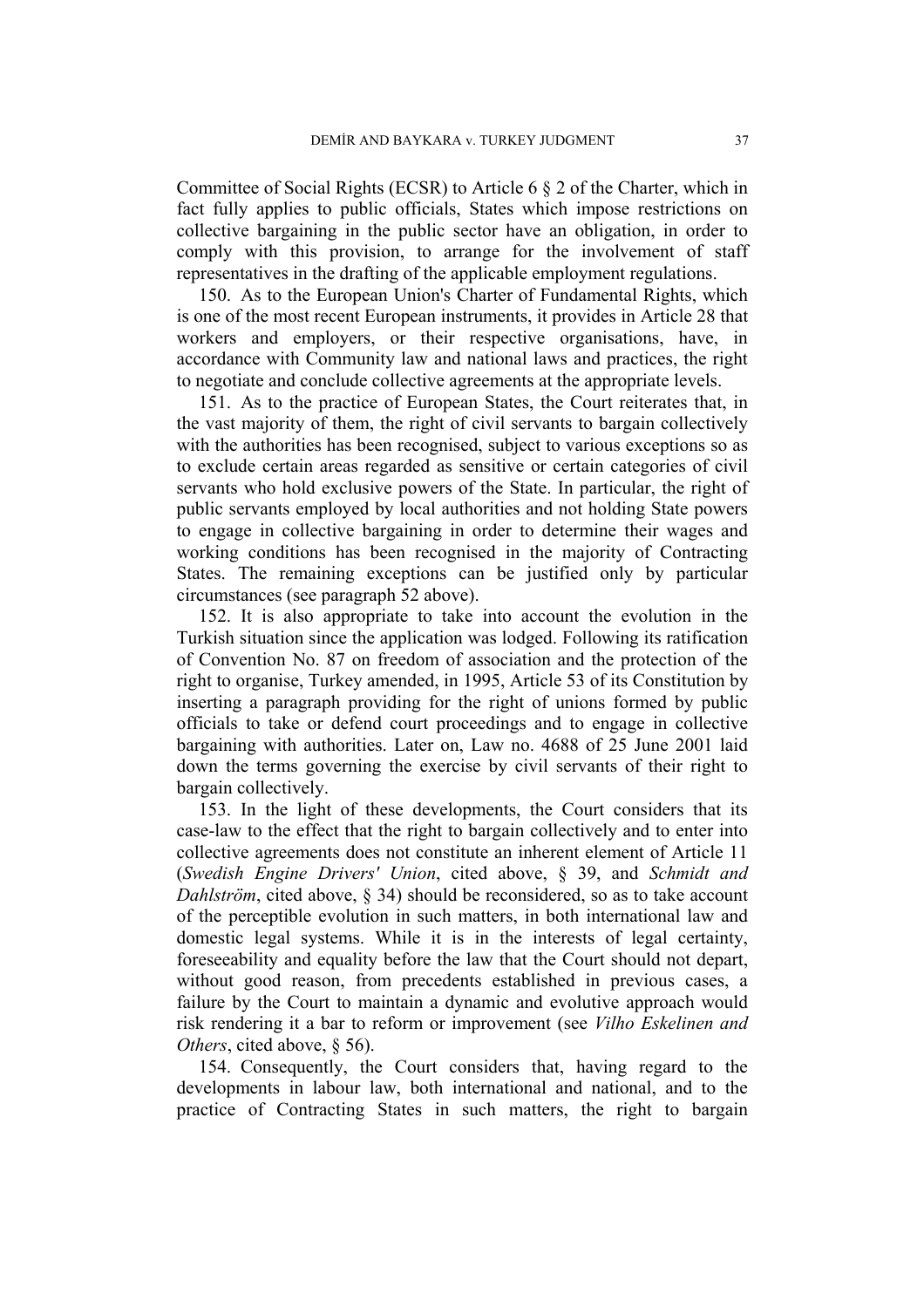collectively with the employer has, in principle, become one of the essential elements of the "right to form and to join trade unions for the protection of [one's] interests" set forth in Article 11 of the Convention, it being understood that States remain free to organise their system so as, if appropriate, to grant special status to representative trade unions. Like other workers, civil servants, except in very specific cases, should enjoy such rights, but without prejudice to the effects of any "lawful restrictions" that may have to be imposed on "members of the administration of the State" within the meaning of Article 11  $\S$  2 – a category to which the applicants in the present case do not, however, belong (see paragraph 108 above).

### **(b) Application in the present case of the foregoing principles**

155. In the light of the foregoing principles, the Court considers that the trade union Tüm Bel Sen, already at the material time, enjoyed the right to engage in collective bargaining with the employing authority, which had moreover not disputed that fact. This right constituted one of the inherent elements in the right to engage in trade-union activities, as secured to that union by Article 11 of the Convention.

156. As to the impugned collective agreement entered into after collective bargaining, the Grand Chamber, like the Chamber, takes note of the following facts:

"In the first place, the trade union Tüm Bel Sen persuaded the employer, Gaziantep Municipal Council, to engage in collective bargaining over questions that it regarded as important for the interests of its members and to reach an agreement in order to determine their reciprocal obligations and duties.

Subsequently, following those negotiations, a collective agreement was entered into between the employer and the union Tüm Bel Sen. All the rights and obligations of its members were provided for and protected under that agreement.

Moreover, the collective agreement was implemented. For a period of two years, with the exception of certain financial provisions that were in dispute between the parties, the collective agreement governed all employer-employee relations within Gaziantep Municipal Council."

157. Accordingly, the Court observes that the collective bargaining in the present case and the resulting collective agreement constituted, for the trade union concerned, an essential means to promote and secure the interests of its members. The absence of the legislation necessary to give effect to the provisions of the international labour conventions already ratified by Turkey, and the Court of Cassation judgment of 6 December 1995 based on that absence, with the resulting *de facto* annulment *ex tunc* of the collective agreement in question, constituted interference with the applicants' trade-union freedom as protected by Article 11 of the **Convention**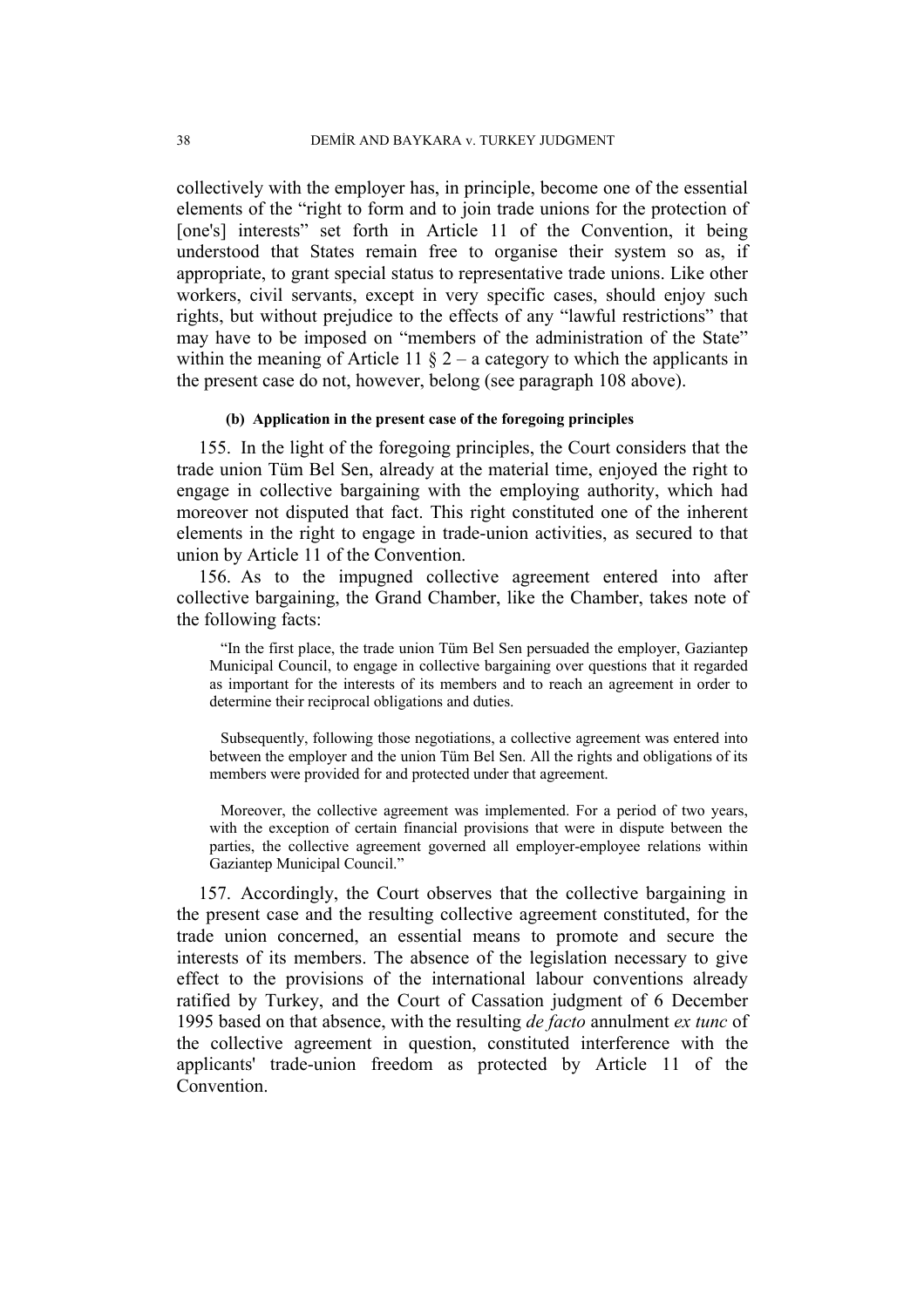158. As to the applicants' arguments concerning the insufficiency of the new legislation with regard to the trade-union rights of civil servants, the Court points out that the object of the present application does not extend to the fact that the new Turkish legislation fails to impose on the authorities an obligation to enter into collective agreements with civil servants' trade unions, or to the fact that those unions do not have the right to strike in the event that their collective bargaining should prove unsuccessful.

### *4. Whether the interference was justified*

159. The Court considers that the interference in question, namely the annulment *ex tunc* of the collective agreement that the trade union Tüm Bel Sen had entered into following collective bargaining with the authority that employed the applicants, should be regarded as having breached Article 11, unless it can be shown that it was "prescribed by law", that it pursued one or more legitimate aims, in accordance with paragraph 2, and that it was "necessary in a democratic society" to fulfil such aims.

### **(a) Prescription by law**

160. The Government and the applicants agreed with the Chamber's finding that the interference in question was prescribed by law. For the purposes of the present case, the Grand Chamber can accept that the interference was prescribed by law, as interpreted by the combined civil divisions of the Court of Cassation, the highest judicial body to have ruled on the case.

### **(b) Pursuit of a legitimate aim**

161. The Court can also accept, like the Chamber and the parties themselves, that the interference in question, in so far as it aimed to prevent discrepancy between law and practice, pursued a legitimate aim: the prevention of disorder. As to the fact that the risk of such discrepancy was the result of the time taken by the legislature to adapt the legislation to Turkey's international commitments in the field of international labour standards, the Court considers that its assessment must likewise relate to the question whether such a measure was necessary in a democratic society.

### **(c) Necessity in a democratic society**

162. The Court refers in this connection to the case-law set out above concerning the negative and positive obligations imposed on the Government by Article 11 of the Convention (see paragraphs 119 and 110 above).

163. As to the application of these principles in the present case, the Court notes that the Government have omitted to show how the impugned restriction was necessary in a democratic society, standing by their principal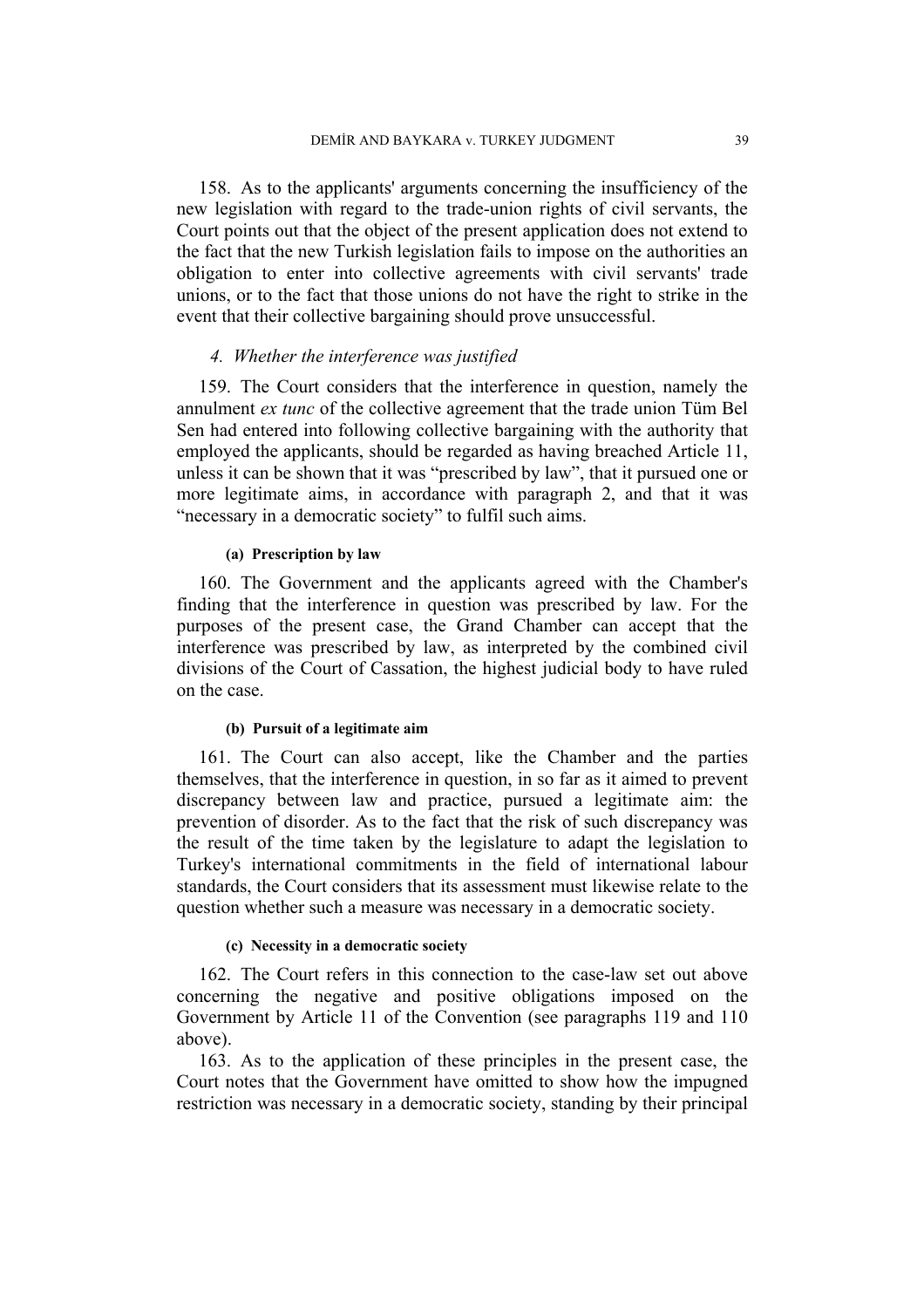argument to the effect that the applicants, in their capacity as civil servants, did not have the right to bargain collectively or enter into collective agreements.

164. The Court, performing its own examination, considers that at the material time a number of elements showed that the refusal to accept that the applicants, as municipal civil servants, enjoyed the right to bargain collectively and thus to persuade the authority to enter into a collective agreement, did not correspond to a "pressing social need".

165. Firstly, the right for civil servants to be able, in principle, to bargain collectively, was recognised by international law instruments, both universal (see paragraphs 147-148 above) and regional (see paragraphs 149-150 above). Moreover, an examination of European practice shows that this right was recognised in the majority of member States (see paragraphs 52 and 151 above).

166. Secondly, Turkey had in 1952 ratified ILO Convention No. 98, the principal instrument protecting, internationally, the right for workers to bargain collectively and enter into collective agreements (see paragraphs 42-43 and 151 above). There is no evidence in the case file to show that the applicants' union represented "public servants engaged in the administration of the State", that is to say, according to the interpretation of the ILO's Committee of Experts, officials whose activities are specific to the administration of the State and who qualify for the exception provided for in Article 6 of ILO Convention No. 98.

167. In these circumstances, the Grand Chamber shares the following consideration of the Chamber:

"The Court cannot accept that the argument based on an omission in the law – caused by a delay on the part of the legislature – was sufficient in itself to make the annulment of a collective agreement which had been applied for the past two years satisfy the conditions for any restriction of the freedom of association."

168. Moreover, the Grand Chamber observes that the Government failed to adduce evidence of any specific circumstances that could have justified the exclusion of the applicants, as municipal civil servants, from the right, inherent in their trade-union freedom, to bargain collectively in order to enter into the agreement in question. The explanation that civil servants, without distinction, enjoy a privileged position in relation to other workers is not sufficient in this context.

169. The Court thus finds that the impugned interference, namely the annulment *ex tunc* of the collective agreement entered into by the applicants' union following collective bargaining with the authority was not "necessary in a democratic society", within the meaning of Article 11  $\S$  2 of the **Convention** 

170. There has therefore been a violation of Article 11 of the Convention on this point also, in respect of both the applicants' trade union and the applicants themselves.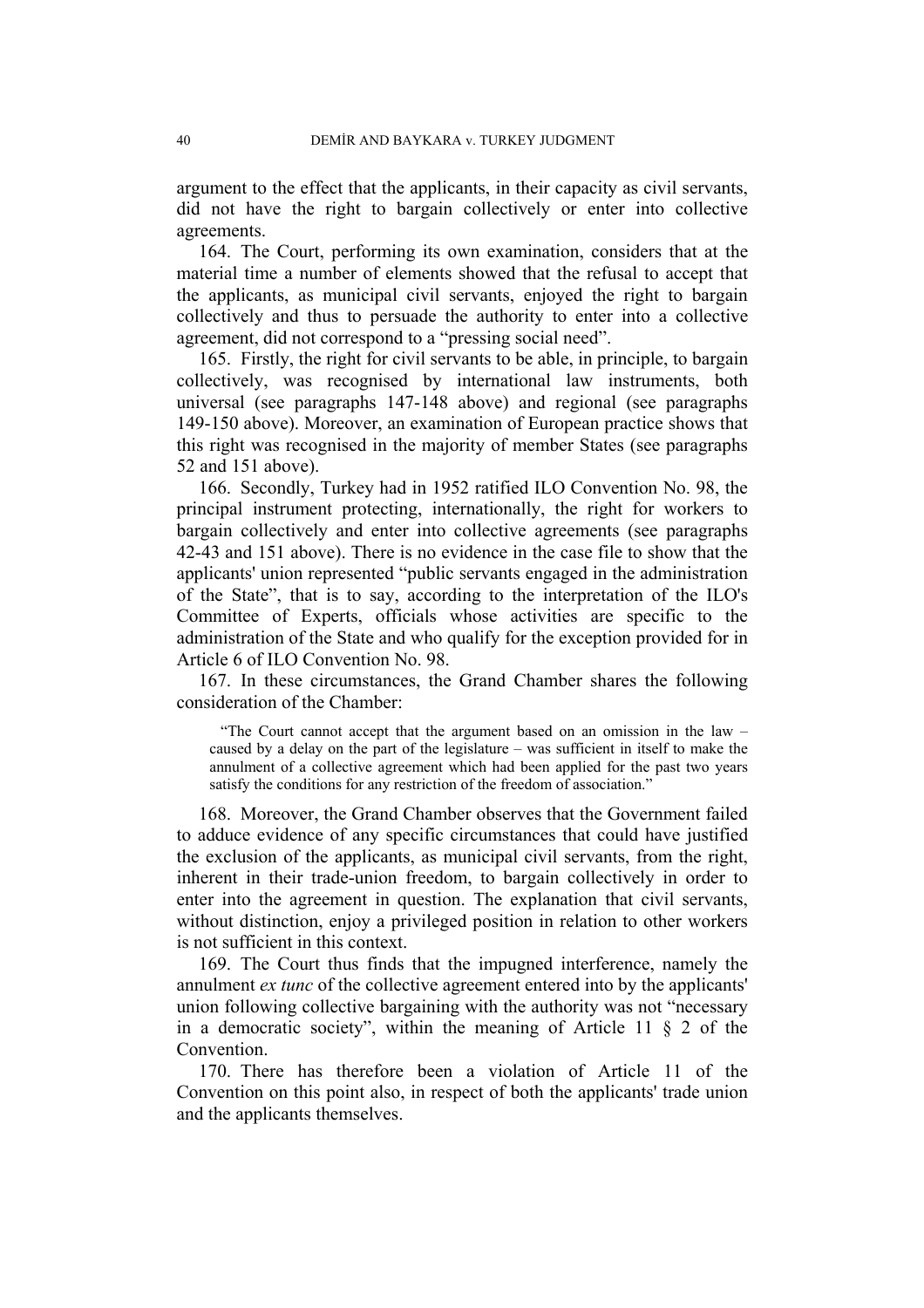### III. ALLEGED VIOLATION OF ARTICLE 14 OF THE CONVENTION

171. The applicants argued that the restrictions imposed on their freedom to form trade unions and enter into collective agreements constituted a discriminatory distinction for the purposes of Article 14 of the Convention taken in conjunction with Article 11.

172. However, in view of its findings under Article 11, the Court, as did the Chamber, does not consider it necessary to examine this complaint separately.

### IV. APPLICATION OF ARTICLE 41 OF THE CONVENTION

173. Article 41 of the Convention provides:

"If the Court finds that there has been a violation of the Convention or the Protocols thereto, and if the internal law of the High Contracting Party concerned allows only partial reparation to be made, the Court shall, if necessary, afford just satisfaction to the injured party."

### **A. Damage**

174. Before the Chamber, Mr Kemal Demir claimed that he had sustained pecuniary damage in the sum of 551 euros (EUR), on account of the additional pay that he would have received over a thirteen-year period if the collective agreement had not been annulled. He also claimed EUR 14,880 in respect of non-pecuniary damage resulting from his disappointment at being deprived of the means to assert his rights.

175. Mrs Vicdan Baykara, on behalf of the trade union that she represented and of its members, claimed compensation for non-pecuniary damage in the sum of EUR 148,810.

176. The Chamber awarded EUR 20,000 in respect of non-pecuniary damage to Mrs Vicdan Baykara, in her capacity as representative of the trade union Tüm Bel Sen, to be shared between the members of the union, together with EUR 500 to Mr Kemal Demir for all heads of damage combined.

177. The applicants requested the Grand Chamber to award them exactly the same amounts.

178. The Government disputed these claims. They submitted that there was no causal link between the pecuniary damage alleged by the two applicants and the cassation judgment in question, which concerned the legal capacity of the trade union Tüm Bel Sen. They moreover indicated that no documentary evidence had been adduced in support of the claims submitted on that basis. They lastly argued that Mrs Vicdan Baykara, in her capacity as President of the trade union Tüm Bel Sen, had simply been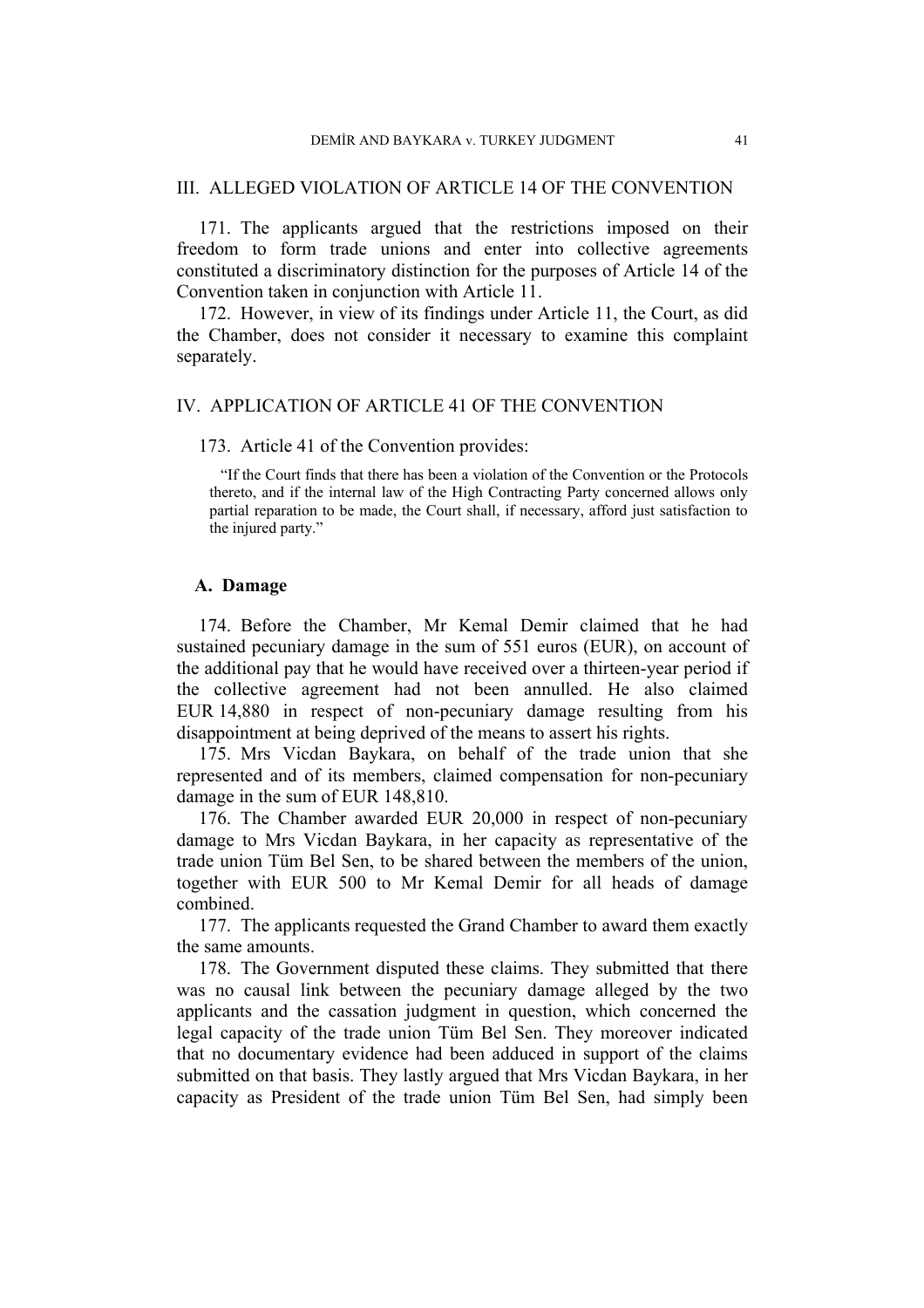discharging her duty as its representative and on that basis could not receive compensation for non-pecuniary damage.

179. As to the claim submitted by Mr Kemal Demir in respect of pecuniary damage, the Court considers that the sum which the applicant was obliged to pay back to the State following the annulment of the relevant collective agreement must be returned to him. Admittedly, the claim is not entirely supported by documentary evidence. However, the calculations produced in a simplified form by the applicants enable its accuracy to be verified. Making its assessment on an equitable basis, the Court awards Mr Kemal Demir EUR 500 for all heads of damage combined.

180. As to the claim submitted in respect of non-pecuniary damage by Mrs Vicdan Baykara on behalf of the trade union she represented, the Court draws attention to its case-law to the effect that the frustration felt by members of an organ that has been dissolved or prevented from acting can be taken into account in this connection (see, for example, *Dicle for the Democratic Party (DEP) of Turkey v. Turkey*, no. 25141/94, § 78, 10 December 2002; and *Presidential Party of Mordovia v. Russia*, no. 65659/01, § 37, 5 October 2004). The Court observes that at the material time the trade union Tüm Bel Sen was the principal union of municipalcouncil staff. Its dissolution and the annulment of its collective agreement with the Gaziantep Municipal Council must have caused deep feelings of frustration among its members, as they were thus deprived of their principal means of defending their occupational interests.

181. Making its assessment on an equitable basis, the Court awards the sum of EUR 20,000 in respect of non-pecuniary damage to the trade union Tüm Bel Sen. This sum is to be paid to Mrs Vicdan Baykara, who will be responsible for making it sum available to the trade union, which she represents.

### **B. Costs and expenses**

182. Before the Grand Chamber, as before the Chamber, the applicants did not submit any claim for costs and expenses. The Court thus considers that there is no cause to make any award under this head.

### **C. Default interest**

183. The Court considers it appropriate that the default interest should be based on the marginal lending rate of the European Central Bank, to which should be added three percentage points.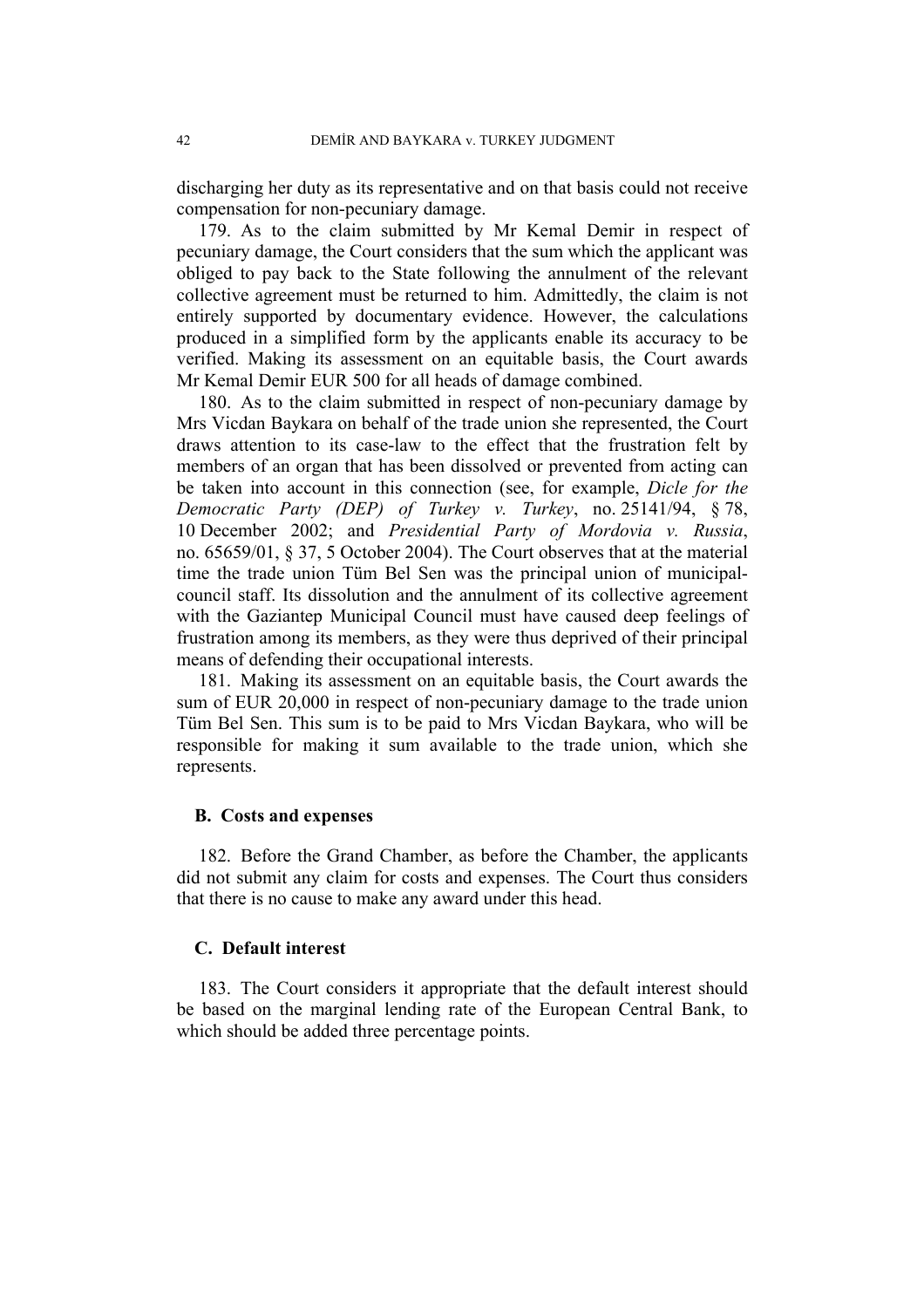# FOR THESE REASONS, THE COURT UNANIMOUSLY

- 1. *Joins to the merits* the Government's preliminary objections and *dismisses* them;
- 2. *Holds* that there has been a violation of Article 11 of the Convention on account of the interference with the right of the applicants, as municipal civil servants, to form a trade union;
- 3. *Holds* that there has been a violation of Article 11 of the Convention on account of the annulment *ex tunc* of the collective agreement entered into by the trade union Tüm Bel Sen following collective bargaining with the employing authority;
- 4. *Holds* that it is not necessary to examine separately the complaints submitted under Article 14 of the Convention;
- 5. *Holds*

(a) that the respondent State is to pay, within three months, the following amounts, to be converted into new Turkish liras at the rate applicable at the date of settlement:

(i) to Mrs Vicdan Baykara, representative of the trade union Tüm Bel Sen, EUR 20,000 (twenty thousand euros) in respect of non-pecuniary damage, to be distributed by her to the said trade union;

(ii) to Mr Kemal Demir, EUR 500 (five hundred euros) in respect of all heads of damage combined;

(iii) any tax that may be chargeable on the above amounts;

(b) that from the expiry of the above-mentioned three months until settlement simple interest shall be payable on the above amounts at a rate equal to the marginal lending rate of the European Central Bank during the default period plus three percentage points;

6. *Dismisses* the remainder of the applicants' claim for just satisfaction.

Done in English and in French, and delivered at a public hearing in the Human Rights Building, Strasbourg, on 12 November 2008.

Deputy Registrar President

Michael O'Boyle Christos Rozakis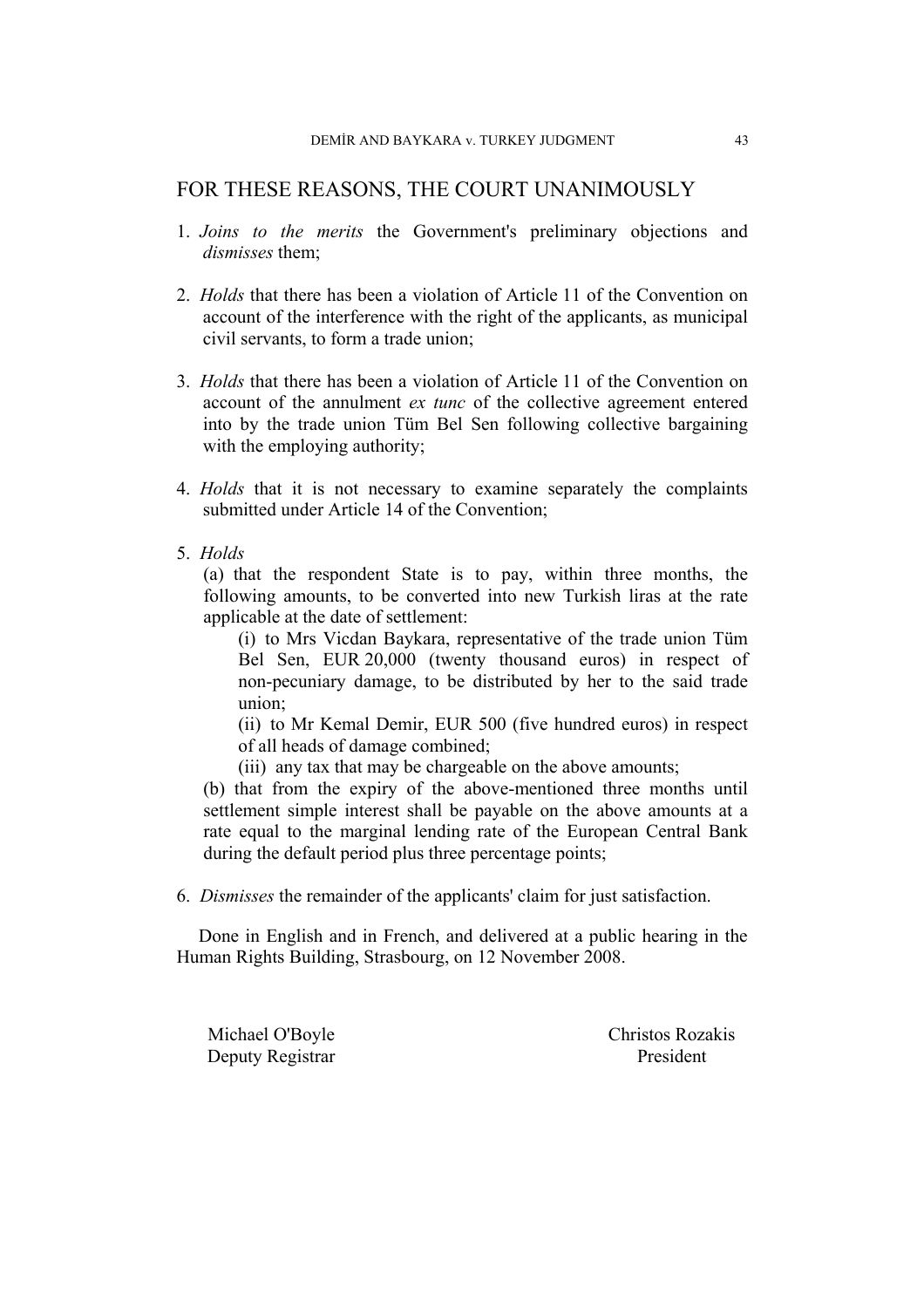In accordance with Article 45 § 2 of the Convention and Rule 74 § 2 of the Rules of Court, the following opinions are annexed to this judgment:

(a) Separate opinion of Judge Zagrebelsky;

(b) Concurring opinion of Judge Spielmann joined by Judges Bratza, Casadevall and Villiger.

> C.L.R. M.O.B.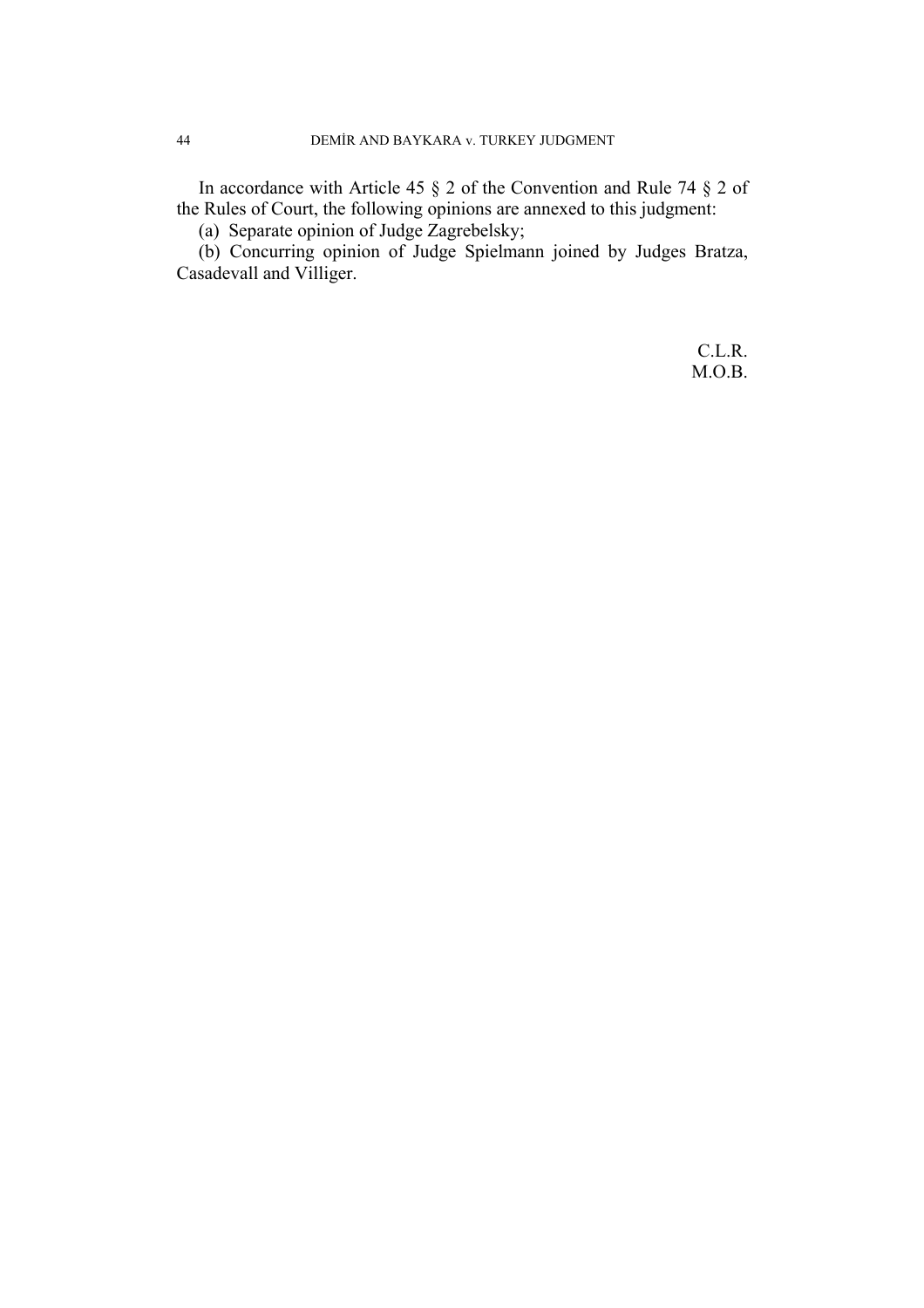# SEPARATE OPINION OF JUDGE ZAGREBELSKY

### *(Translation)*

I would like to add to the reasoning in the judgment as regards the right of trade unions to bargain collectively by expounding a few considerations of my own on the subject of the Court's departures from precedent.

1. On 6 February 1976 in the case of *Swedish Engine Drivers' Union v. Sweden* (Series A no. 20) the Court found in its judgment as follows (§ 39):

" ... Article [11 para. 1] does not secure any particular treatment of trade unions, or their members, by the State, such as the right that the State should conclude any given collective agreement with them. Not only is this latter right not mentioned in Article 11 para. 1, but neither can it be said that all the Contracting States incorporate it in their national law or practice, or that it is indispensable for the effective enjoyment of trade union freedom."

The Court went on to conclude  $(\S 40)$ :

"... the members of a trade union have a right, in order to protect their interests, that the trade union should be heard. Article 11 para. 1 certainly leaves each State a free choice of the means to be used towards this end. While the concluding of collective agreements is one of these means, there are others. What the Convention requires is that under national law trade unions should be enabled, in conditions not at variance with Article 11, to strive for the protection of their members' interests."

(see also, a judgment of the same date, *Schmidt and Dahlström v. Sweden*, §§ 34-35, Series A no. 21; and *National Union of Belgian Police v. Belgium*, 27 October 1975, § 39, Series A no. 19).

This case-law was referred to more recently, without being called into question, in 1996 and 2002, in the *Gustafsson v. Sweden* judgment (25 April 1996, § 45, *Reports of Judgments and Decisions* 1996-II) and in the *Wilson, National Union of Journalists and Others v. the United Kingdom* judgment of 2 July 2002 (nos. 30668/96, 30671/96 and 30678/96, § 44, ECHR 2002-V).

In the present judgment, by contrast, the Court has found that "the right to bargain collectively with the employer has, in principle, become one of the essential elements of the 'right to form and to join trade unions for the protection of [one's] interests' set forth in Article 11 of the Convention" (paragraph 154 of the judgment).

2. The Court has thus expressly departed from its case-law, taking into account "the perceptible evolution in such matters, in both international law and domestic legal systems" (paragraph 153 of the judgment). In reality, the new and recent fact that may be regarded as indicating an evolution internationally appears to be only the proclamation (in 2000) of the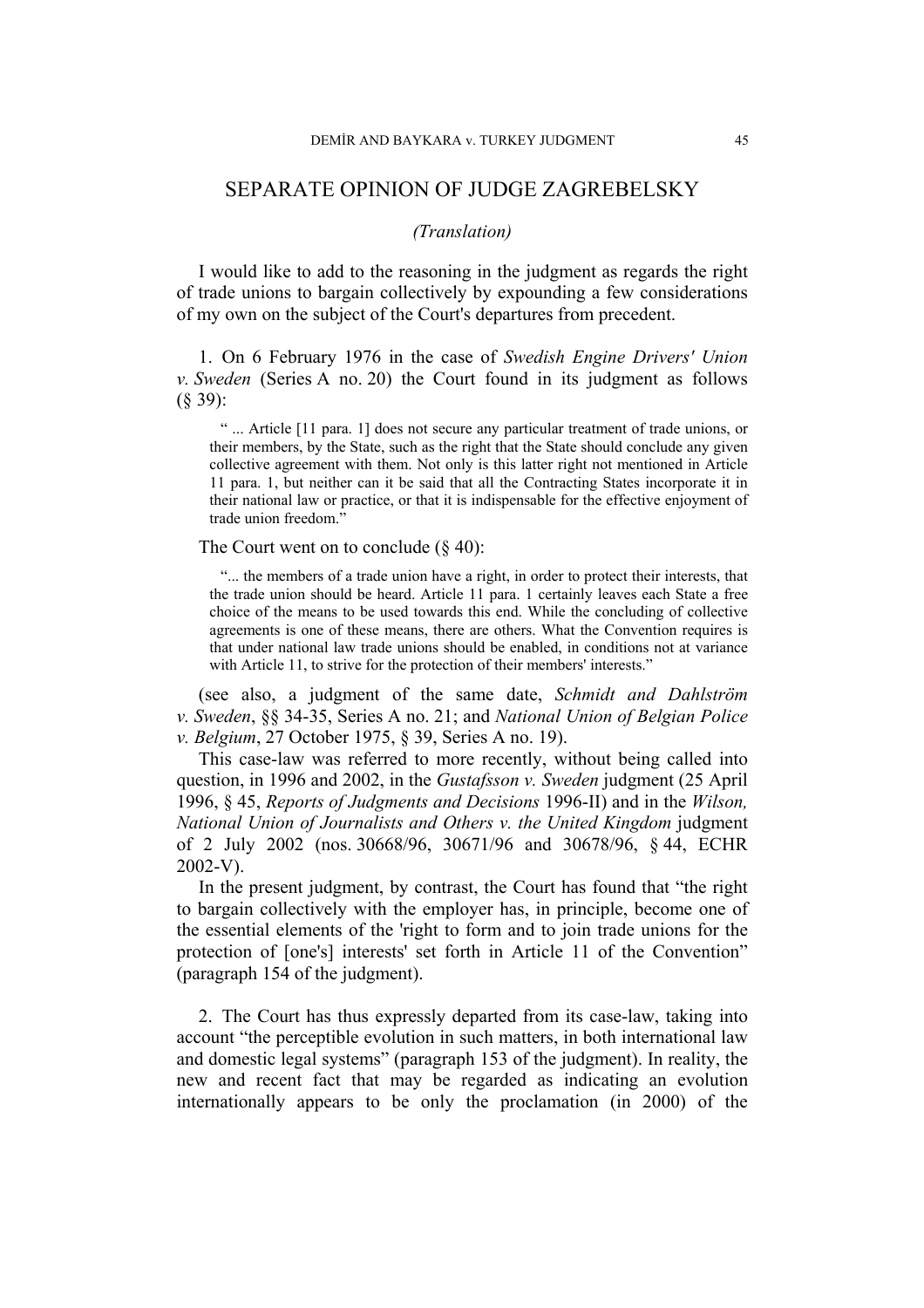European Union's Charter of Fundamental Rights. The evolution of legislation in the various States (paragraphs 52 and 151 of the judgment) is a more difficult basis on which to assess the time or period from which a significant change became perceptible.

I have the feeling that the Court's departure from precedent represents a correction of its previous case-law rather than an adaptation of case-law to a real change, at European or domestic level, in the legislative framework (as was the case, for example, in its *Stafford v. the United Kingdom* judgment of 28 May 2002 ([GC], no. 46295/99, ECHR 2002-IV)) or in the relevant social and cultural ethos (as, for example, in the *Christine Goodwin v. the United Kingdom* judgment of 11 July 2002 ([GC], no. 28957/95, ECHR 2002-VI)). This departure is probably closer to the situation dealt with by the Court in the case of *Pessino v. France* (no. 40403/02, 10 October 2006) than to the domestic case-law in the *S.W. v. the United Kingdom* judgment of 22 November 1995 (Series A no. 335-B). In any event, the evolution of public opinion which rendered foreseeable the solution adopted by the domestic courts in the *S.W.* case was already evident by the time of the offence of which the applicant stood accused.

3. The Court, recognising that "it is in the interests of legal certainty, foreseeability and equality before the law that [it] should not depart, without good reason, from [its] precedents", and being responsible for interpretation of the Convention (Article 32 of the Convention), has nevertheless proceeded with this departure, considering that "a failure by [it] to maintain a dynamic and evolutive approach would risk rendering it a bar to reform or improvement" (paragraph 153 of the judgment).

This is all perfectly consistent with the practice of the Court, which, whilst in principle following its own previous rulings, does from time to time, very cautiously, develop its case-law by a reversal of precedent (see *Christine Goodwin*, cited above, §§ 74 and 93; *Vilho Eskelinen and Others v. Finland* [GC], no. 63235/00, § 56, ECHR 2007-....; and *Mamatkulov and Askarov v. Turkey* [GC], nos. 46827/99 and 46951/99, §§ 109, 121 and 125, ECHR 2005-I).

4. All courts have to interpret the law in order to clarify it and, if need be, to keep pace with the changes in the society which they are serving (see, among many other authorities, *Kokkinakis v. Greece*, 25 May 1993, § 40, Series A no. 260-A; and *Cantoni v. France*, 15 November 1996, § 31, *Reports* 1996-V). For the purposes of the Convention the term "law" covers both enactments and the interpretation thereof by the courts (*Kruslin v. France*, 24 April 1990, § 29, Series A no. 176-A), such that divergences in case-law create uncertainty and a lack of foreseeability that are capable of raising doubt as to the legality of an interference with a Convention right (see *Driha v. Romania*, no. 29556/02, § 32, 21 February 2008; and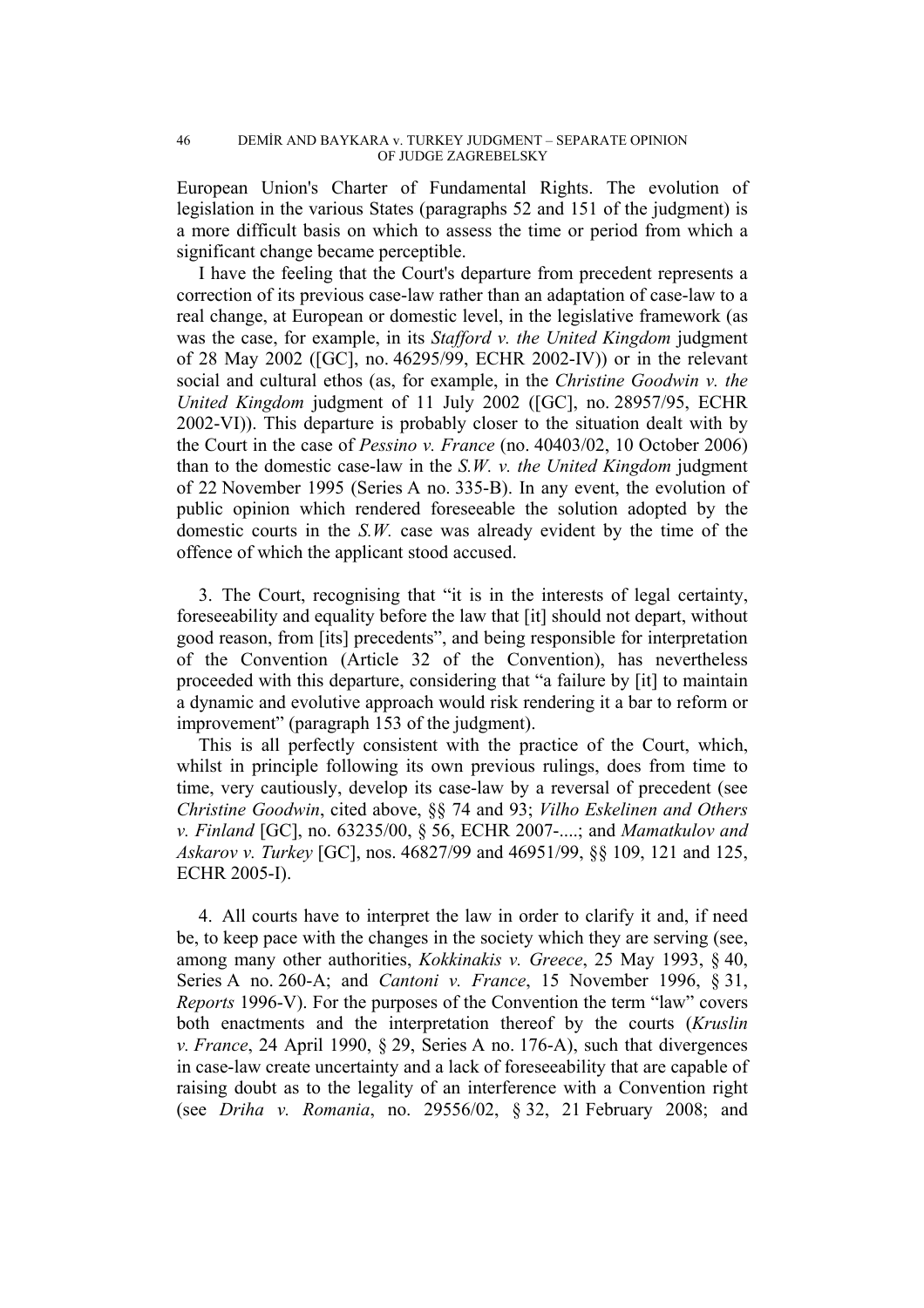*Păduraru v. Romania*, no. 63252/00, § 98, ECHR 2005-XII). Any judicial interpretation of the law is by nature retrospective, in the sense that it applies to a prior situation or conduct.

However, in my opinion, the act of departing from precedent raises a particular problem, because the interaction between the new interpretation and the law, as previously contemplated, will give rise to a new "law" whose content is different to that of the previous "law". The retrospectiveness of the new "law" is problematic with regard to the requirements of foreseeability and legal certainty. I would compare this to the problems raised by the retrospective effect of an Act interpreting a previous Act, justifying a certain resistance on the part of the Court. The requirements in terms of the quality of the law, and particularly that of the foreseeability of its application, entail a need for a similar approach to the nature of judicial interpretation to that obtaining in the situation of laws succeeding each other in time, for which transitional provisions are often made.

5. As regards the case-law of domestic courts, the Court has already shown that it is aware of the problem in cases where it has taken note of rulings affording new domestic remedies to applicants (see *Di Sante v. Italy* (dec.), no. 56079/00, 24 June 2004; and *Cocchiarella v. Italy* [GC], no. 64886/01, § 44, ECHR 2006-...; see also *Giummarra and Others v. France* (dec.), no. 61166/00, 12 June 2001; *Mifsud v. France* (dec.) [GC], no. 57220/00, ECHR 2002-VIII; *Broca and Texier-Micault v. France*, nos. 27928/02 and 31694/02, § 20, 21 October 2003; and *Paulino Tomas v. Portugal* (dec.), no. 58698/00, ECHR 2003-VIII), whilst dealing with such situations as if they entailed the creation of a new law due to take effect ("enter into force") after a certain period of time, in the manner of a *vacatio legis*.

The same awareness is reflected in certain judgments of the European Court of Justice and of certain domestic courts, which, adopting the principle of prospective overrulings, or addressing the consequences of a mistake of law caused by existing case-law, do not apply (retrospectively and automatically) the new case-law to the case pending before it or to similar situations (see *Les revirements de jurisprudence –* Report presented to President Guy Canivet by the Working Party chaired by Nicolas Molfessis – Paris, Litec, 2004). In this connection, a particularly clear and pointed argument, in respect of Article 6 of the Convention, was used by the French Court of Cassation in a plenary judgment of 21 December 2006 (*Dalloz*, 2007, pp. 835 et seq., with a note by P. Morvan, *Le sacre du revirement prospectif sur l'autel de l'équitable*)*.* The opinion of Lord Nicholls of Birkenhead in the *National Westminster Bank plc v. Spectrum Plus Limited and others and others* judgment of the House of Lords of 30 June 2005 ([2005] UKHL 41) is also worthy of note.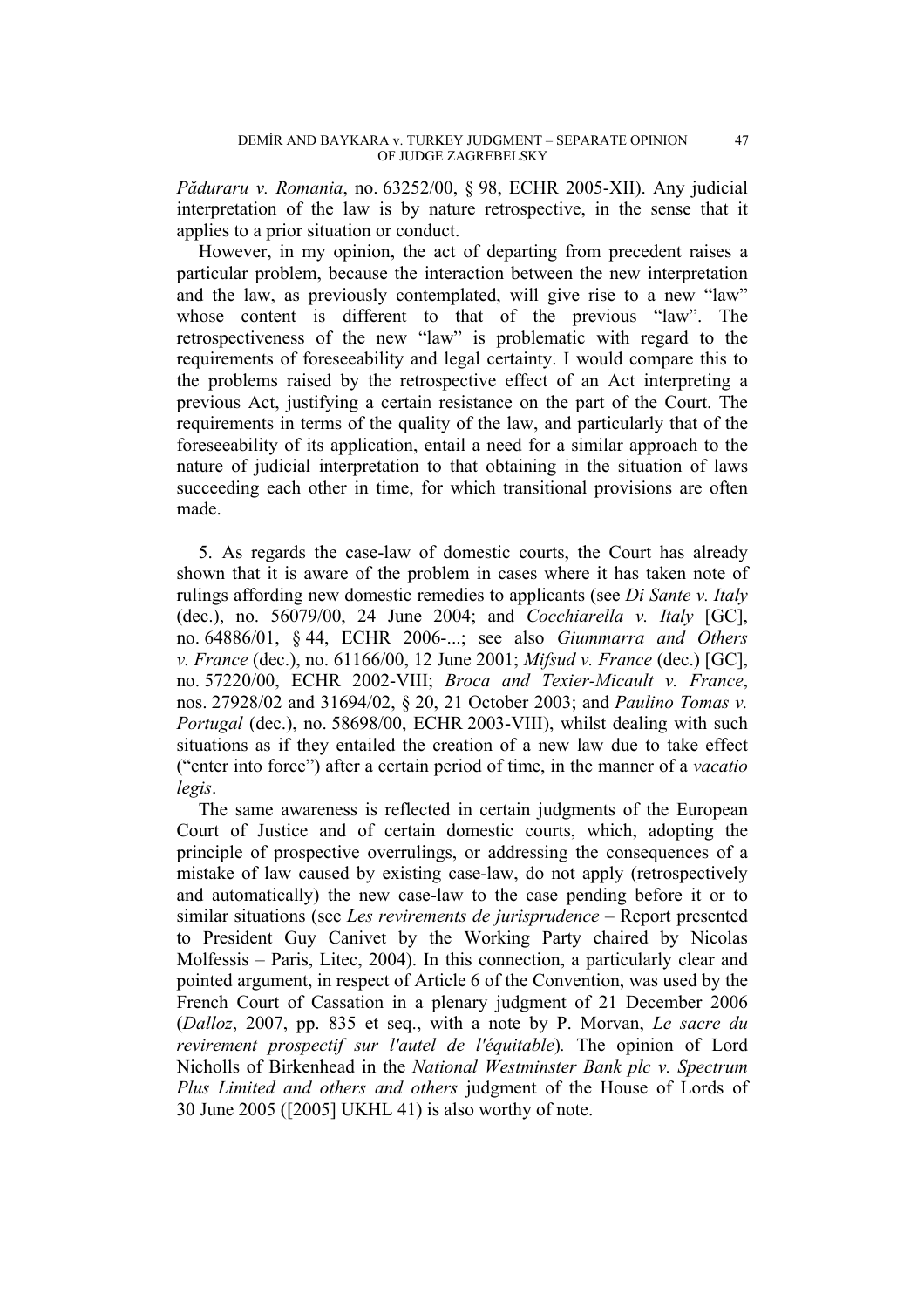6. In its *Marckx v. Belgium* judgment of 13 June 1979 (§ 58, Series A no. 31), the Court, responding to the Government's request for determination of the effects of its ruling on previous situations, and taking into account the slow evolution towards the equality of treatment at issue in that case, dispensed the Belgian State from re-opening legal acts or situations that antedated the delivery of its judgment.

The Court, out of a concern for legal certainty, thus showed that it was aware of the need to refrain from calling into question situations concerning individuals whose proceedings relating to distributions of estates had already been concluded. However, that was an exceptional case, which could probably also be explained by the significance of the consequences that could otherwise have affected a large number of individuals.

The Court nevertheless applied its new case-law, finding that Belgium had breached the Convention in respect of the applicants. In the same vein, the Court held in its *Aoulmi v. France* judgment of 17 January 2006 (no. 50278/99, ECHR 2006-... ) that there had been a violation of Article 34 of the Convention, dismissing the respondent Government's argument to the effect that the applicant's expulsion had taken place prior to the adoption by the Court, in its *Mamatkulov and Askarov* judgment of 4 February 2005 (cited above), of its new case-law as to the binding nature of measures indicated under Rule 39 of the Rules of Court. The Court thus considered that Contracting States had already been required to fulfil their obligations arising from Article 34 of the Convention at the time of the expulsion in question (see *Aoulmi*, cited above, § 111). Rightly so, but in the meantime the "content" of the obligation had changed as a result of the Court's new interpretation of Rule 39.

7. When it departs from precedent, the Court certainly changes the content of the Convention in relation to its own previous interpretation, given with the authority conferred on it by Article 32 of the Convention. If the new case-law extends the scope of a Convention provision and thus imposes a new obligation on States, a retrospective effect that is automatic and not subject to directions by the Court would, in my view, be difficult to reconcile with the requirements of foreseeability and legal security, which are essential pillars of the Convention system. Moreover, the application in each State, by domestic courts, of the Convention as interpreted by the Court, will then become difficult, if not impossible. I therefore find it necessary that provision be made for the period that precedes the departure from precedent.

8. In the light of the foregoing, I would have preferred it if the Court had stipulated the time from which the right in question "became" (paragraph 154 of the judgment) one of the essential elements of the right set forth in Article 11. In my own opinion, it would seem legitimate to doubt that this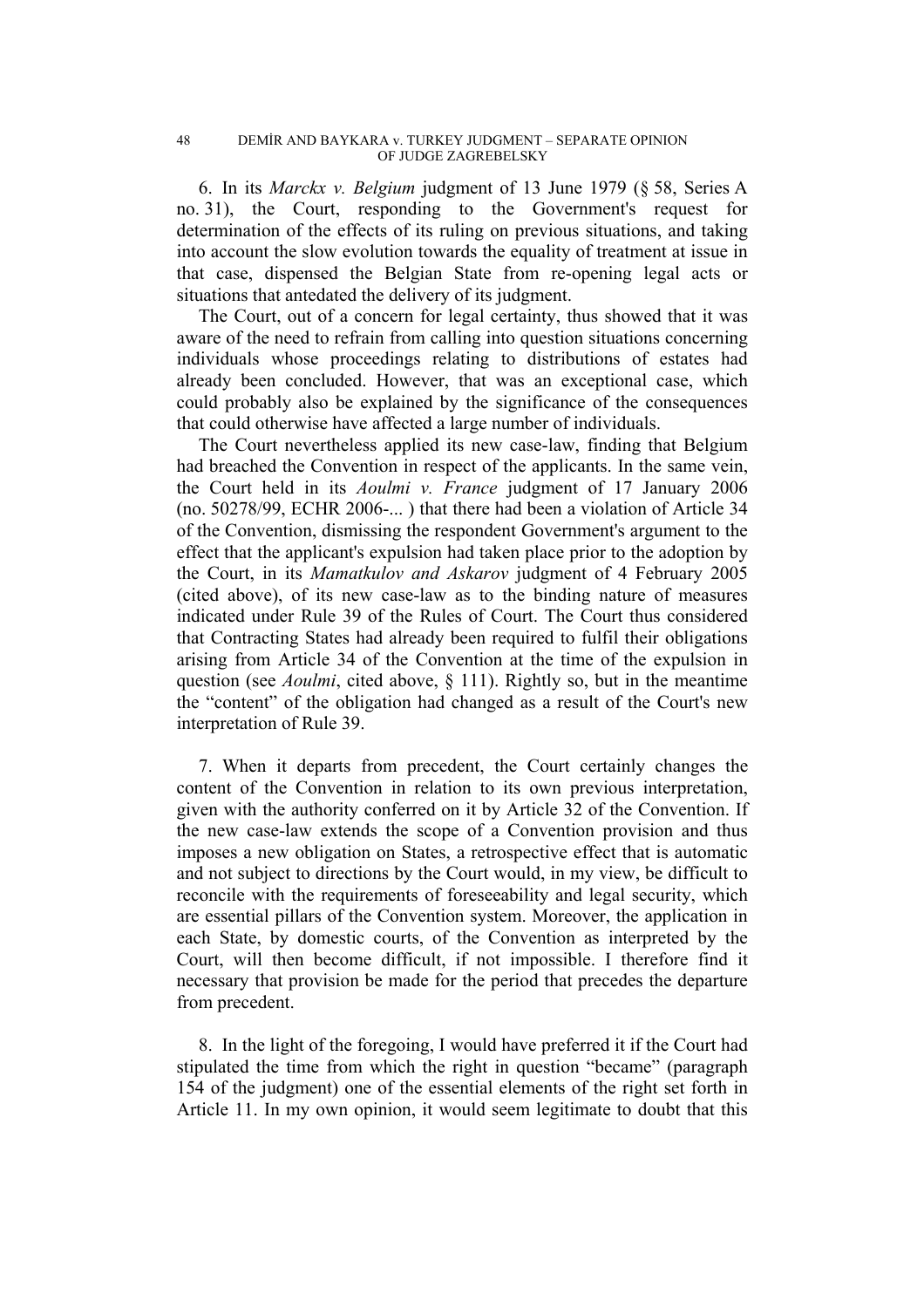could already have come about by 1995, when the Turkish Court of Cassation disposed of the case at domestic level. I moreover find it regrettable that the Court has once again allowed the "natural" retrospectiveness of judicial interpretation to impugn an approach that, at the material time, was (probably) not in breach of the Convention.

I did, however, vote in favour of finding a violation on account of the annulment of the collective agreement at issue (operative paragraph 3), as I share the Court's interpretation of Article 11. I must also take account of the Court's practice concerning the retrospective effect of its departures from precedent, although I personally believe that this practice should itself be the subject of such a departure.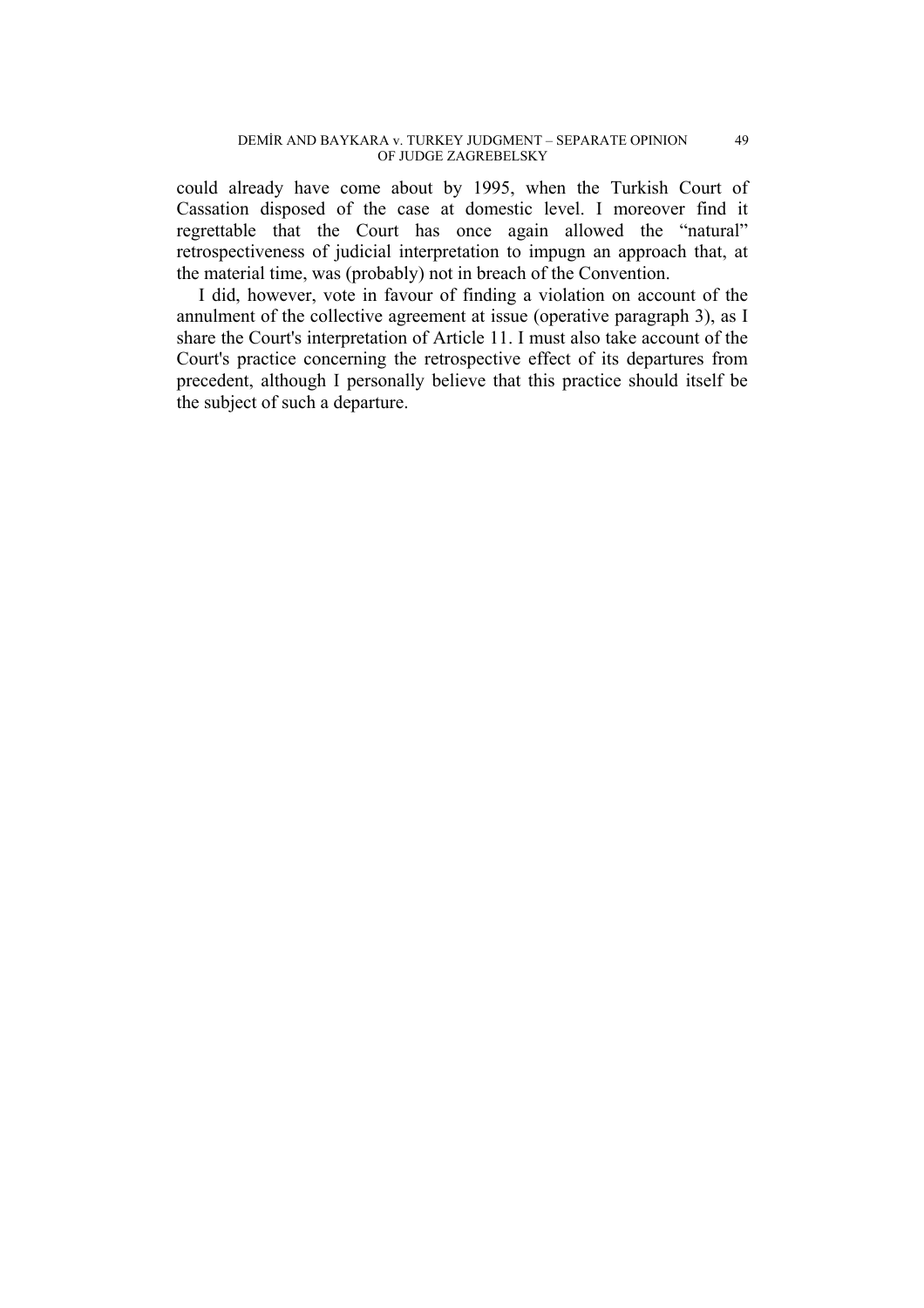# CONCURRING OPINION OF JUDGE SPIELMANN JOINED BY JUDGES BRATZA, CASADEVALL AND VILLIGER

### *(Translation)*

1. I voted without hesitation for finding a violation of Article 11 of the Convention on account of the failure to recognise the right of the applicants, as municipal civil servants, to form a trade union.

2. In the following lines I wish to explain why I also voted with the majority in favour of finding a violation of Article 11 of the Convention on account of the annulment *ex tunc* of the collective agreement entered into by the trade union Tüm Bel Sen following collective bargaining with the authority.

3. Paragraph 154 of the judgment reads as follows:

"... the Court considers that, having regard to the developments in labour law, both international and national, and to the practice of Contracting States in such matters, the right to bargain collectively with the employer has, in principle, become one of the essential elements of the 'right to form and to join trade unions for the protection of [one's] interests' set forth in Article 11 of the Convention, it being understood that States remain free to organise their system so as, if appropriate, to grant special status to representative trade unions. Like other workers, civil servants, except in very specific cases, should enjoy such rights, but without prejudice to the effects of any 'lawful restrictions' that may have to be imposed on 'members of the administration of the State' within the meaning of Article 11  $\S$  2 – a category to which the applicants in the present case do not, however, belong."

4. The emphasis is thus placed on the "right to bargain collectively with the employer".

5. It would be erroneous to infer that, for those working in the public service, "bargaining" has only one possible outcome: the "collective agreement". It should not be forgotten that, in many legal systems, the statutory situation of civil servants is an objective situation, governed by laws and/or regulations, from which no derogation can be made by means of individual agreements. The introduction of an unlimited contractual dimension through Article 11 of the Convention would have a drastic impact on civil-service law in many States. The status of civil servant is based on the unification, organisation and efficiency of the public service.

6. The following comments have been made by Nicolas Valticos with regard to ILO Convention No. 151 and the Labour Relations (Public Service) Recommendation, 1978 (R159):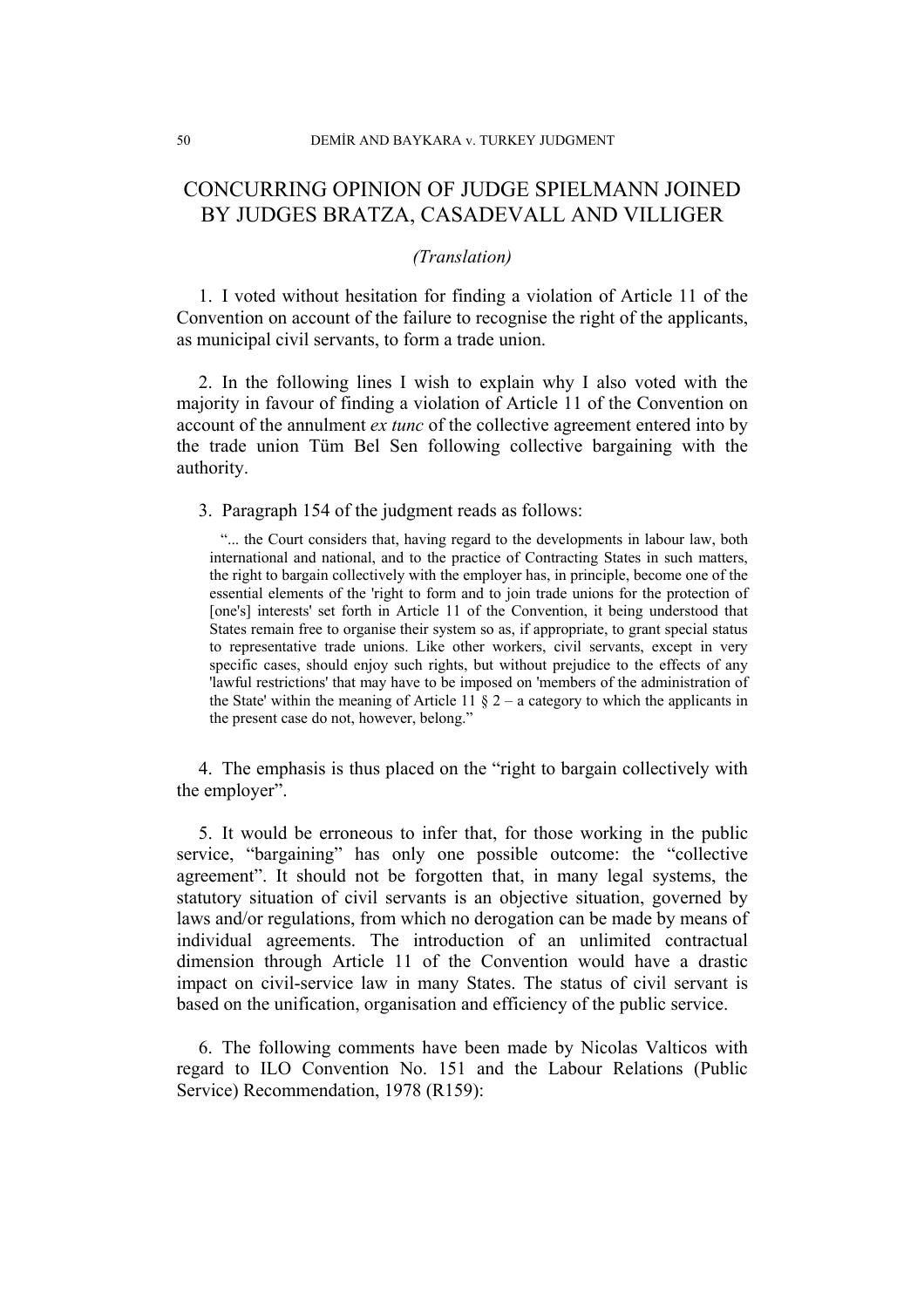"335. A difficult issue in the area of trade-union rights, as more generally in the determination of employment conditions, is that of public officials, since they are employed to serve the State and the general interests of the nation, the State is not an employer like any other and, as depositary of the common interest, the State is not inclined, as an employer, to renounce its public-authority attributes, at least not systematically. This concept of relations between the State and its officials will vary, however, depending on the country. In some countries nowadays civil servants and other public officials – or most of them – tend to be treated as workers in the private sector, as regards, for example, collective bargaining and even the right to strike. In other countries, however, the traditional notions are still recognised. Another problem stems from the fact that the definition of civil servant varies in scope depending on the country, according to the extent of the public sector and to whether or not a distinction is made – and also to what degree – between civil servants as such (even distinguishing between sub-categories thereof) and public-sector employees in a broader sense ...

...

337. The recommendation (no. 159) which supplements the Convention ... leaves to national legislation, or to other appropriate means, the task of determining the various provisions (participation of public officials, procedure to be followed) for negotiation or other methods of determining terms and conditions of employment ..." (Nicolas Valticos, *Droit international du travail*, Coll. Droit du travail (dir. G.H. Camerlynck), Tome 8,  $2<sup>nd</sup>$  edition, Dalloz, 1983, pp. 264-266).

7. That being said, it is no longer in dispute – as is made clear by the judgment – that freedom of association exists in the public service. Similarly, trade union associations have become permanent partners in discussions on working conditions between State employees and public authorities. Such associations cannot be ignored by the State as employer, or more generally by public authorities.

8. Even though the right to bargain collectively can no longer be called into question as such (see paragraphs 42-44 and 49-52 of the judgment), certain exceptions or limits must nevertheless always be possible in the public service, provided that the role of staff representatives in the drafting of the applicable employment conditions or regulations remains guaranteed. For example, as indicated by the Court in paragraph 149 of the judgment:

"According to the meaning attributed by the European Committee of Social Rights (ECSR) to Article 6 § 2 of the Charter, which in fact fully applies to public officials, States which impose restrictions on collective bargaining in the public sector have an obligation, in order to comply with this provision, to arrange for the involvement of staff representatives in the drafting of the applicable employment regulations."

Similarly, the following provision is made by Article 7 of ILO Convention No. 151, quoted at paragraph 44 of the judgment:

"Measures appropriate to national conditions shall be taken, where necessary, to encourage and promote the full development and utilisation of machinery for negotiation of terms and conditions of employment between the public authorities